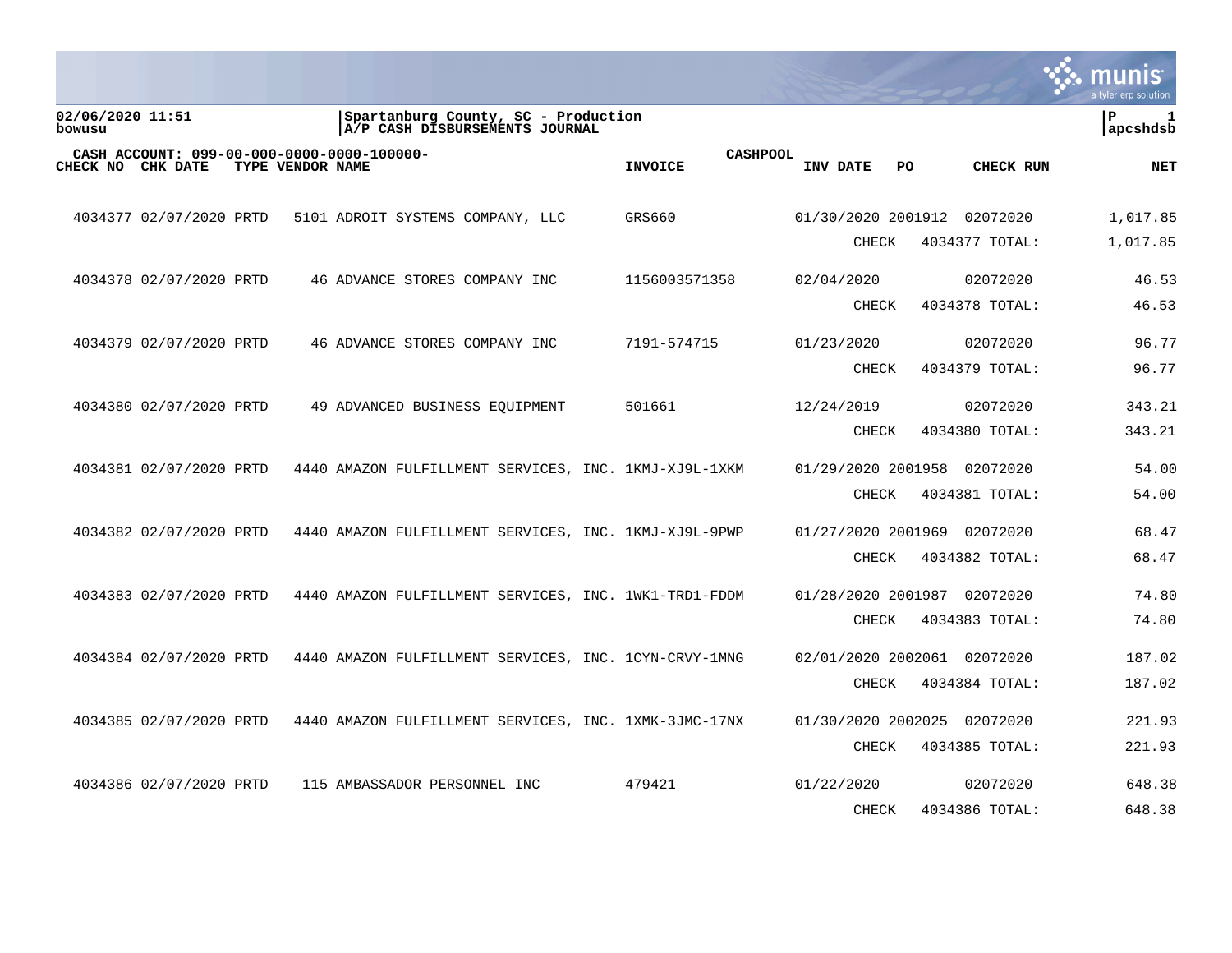|                            |                                           |                  |                                                                       |                                   |              |                  | munis<br>a tyler erp solution  |
|----------------------------|-------------------------------------------|------------------|-----------------------------------------------------------------------|-----------------------------------|--------------|------------------|--------------------------------|
| 02/06/2020 11:51<br>bowusu |                                           |                  | Spartanburg County, SC - Production<br>A/P CASH DISBURSEMENTS JOURNAL |                                   |              |                  | ΙP<br>$\mathbf{2}$<br>apcshdsb |
|                            | CHECK NO CHK DATE                         | TYPE VENDOR NAME | CASH ACCOUNT: 099-00-000-0000-0000-100000-                            | <b>CASHPOOL</b><br><b>INVOICE</b> | INV DATE     | PO.<br>CHECK RUN | <b>NET</b>                     |
|                            | 4034387 02/07/2020 PRTD                   |                  | 4906 ANGELA L GETER                                                   | LMBOA 01/28/2020                  | 02/03/2020   | 02072020         | 50.00                          |
|                            |                                           |                  |                                                                       |                                   | <b>CHECK</b> | 4034387 TOTAL:   | 50.00                          |
|                            |                                           |                  | 4034388 02/07/2020 PRTD 999998 ANITRA FULLENKAMP                      | 68685                             | 02/03/2020   | 02072020         | 1,550.00                       |
|                            |                                           |                  |                                                                       |                                   | CHECK        | 4034388 TOTAL:   | 1,550.00                       |
|                            |                                           |                  | 4034389 02/07/2020 PRTD 999998 ANNA FOKSHA                            | CC# 1738 / CASH                   | 01/23/2020   | 02072020         | 158.00                         |
|                            |                                           |                  |                                                                       |                                   | CHECK        | 4034389 TOTAL:   | 158.00                         |
|                            |                                           |                  | 4034390 02/07/2020 PRTD 999998 COURTNEY MCDOWELL                      | REFUND-DANCE                      | 01/30/2020   | 02072020         | 45.00                          |
|                            |                                           |                  |                                                                       |                                   | <b>CHECK</b> | 4034390 TOTAL:   | 45.00                          |
|                            |                                           |                  | 4034391 02/07/2020 PRTD 999998 KERRY KOTZUR                           | REFUND -DANCE                     | 01/30/2020   | 02072020         | 45.00                          |
|                            |                                           |                  |                                                                       |                                   | <b>CHECK</b> | 4034391 TOTAL:   | 45.00                          |
|                            | 4034392 02/07/2020 PRTD 999998 ROGER NUTT |                  |                                                                       | CC# 1907                          | 01/29/2020   | 02072020         | 263.00                         |
|                            |                                           |                  |                                                                       |                                   | <b>CHECK</b> | 4034392 TOTAL:   | 263.00                         |
|                            | 4034393 02/07/2020 PRTD                   |                  | 227 ARAMARK UNIFORM & CAREER APPAREL                                  | 230326541                         | 01/28/2020   | 02072020         | 76.39                          |
|                            |                                           |                  | ARAMARK UNIFORM & CAREER APPAREL                                      | 230328058                         | 01/30/2020   | 02072020         | 612.76                         |
|                            |                                           |                  |                                                                       |                                   | <b>CHECK</b> | 4034393 TOTAL:   | 689.15                         |
|                            | 4034394 02/07/2020 PRTD                   |                  | 270 AT&T                                                              | 2446 450 1975 JAN 2001/17/2020    |              | 02072020         | 73.83                          |
|                            |                                           |                  |                                                                       |                                   | <b>CHECK</b> | 4034394 TOTAL:   | 73.83                          |
|                            | 4034395 02/07/2020 PRTD                   |                  | 270 AT&T                                                              | M60-72440021973 1/2001/23/2020    |              | 02072020         | 77.90                          |
|                            |                                           |                  |                                                                       |                                   | <b>CHECK</b> | 4034395 TOTAL:   | 77.90                          |
|                            | 4034396 02/07/2020 PRTD                   |                  | 270 AT&T                                                              | 864M600713713 01202001/23/2020    |              | 02072020         | 351.80                         |

**Tara**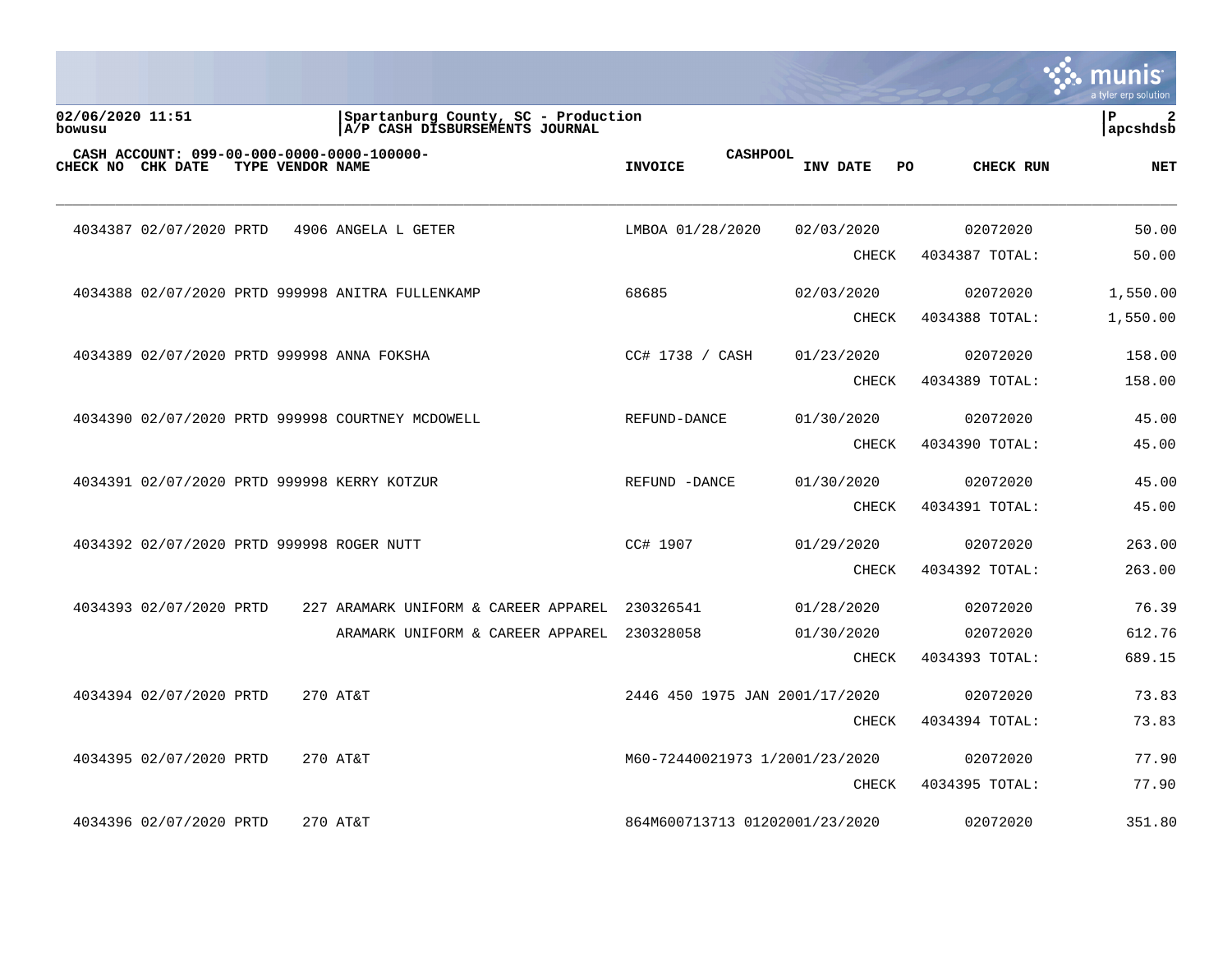|                                                                 |                                                                       |                   |                                |              |                 | a tyler erp solution  |
|-----------------------------------------------------------------|-----------------------------------------------------------------------|-------------------|--------------------------------|--------------|-----------------|-----------------------|
| 02/06/2020 11:51<br>bowusu                                      | Spartanburg County, SC - Production<br>A/P CASH DISBURSEMENTS JOURNAL |                   |                                |              |                 | l P<br>3<br> apcshdsb |
| CASH ACCOUNT: 099-00-000-0000-0000-100000-<br>CHECK NO CHK DATE | TYPE VENDOR NAME                                                      | <b>INVOICE</b>    | <b>CASHPOOL</b>                | INV DATE     | PO<br>CHECK RUN | <b>NET</b>            |
|                                                                 |                                                                       |                   |                                | <b>CHECK</b> | 4034396 TOTAL:  | 351.80                |
| 4034397 02/07/2020 PRTD                                         | 270 AT&T                                                              | 864M600856 012020 |                                | 01/23/2020   | 02072020        | 157.10                |
|                                                                 |                                                                       |                   |                                | <b>CHECK</b> | 4034397 TOTAL:  | 157.10                |
| 4034398 02/07/2020 PRTD                                         | 270 AT&T                                                              | 864M609148 012020 |                                | 01/23/2020   | 02072020        | 1,203.70              |
|                                                                 |                                                                       |                   |                                | <b>CHECK</b> | 4034398 TOTAL:  | 1,203.70              |
| 4034399 02/07/2020 PRTD                                         | 270 AT&T                                                              | 8549302507        |                                | 01/19/2020   | 02072020        | 11.48                 |
|                                                                 |                                                                       |                   |                                | CHECK        | 4034399 TOTAL:  | 11.48                 |
| 4034400 02/07/2020 PRTD                                         | 270 AT&T                                                              | 5275871509        |                                | 01/19/2020   | 02072020        | 3,365.75              |
|                                                                 |                                                                       |                   |                                | CHECK        | 4034400 TOTAL:  | 3,365.75              |
| 4034401 02/07/2020 PRTD                                         | 270 AT & T                                                            | 336866            |                                | 12/27/2019   | 02072020        | 125.00                |
|                                                                 |                                                                       |                   |                                | <b>CHECK</b> | 4034401 TOTAL:  | 125.00                |
| 4034402 02/07/2020 PRTD                                         | 296 JOSEPH L SILL                                                     | 8098              |                                | 01/29/2020   | 02072020        | 65.00                 |
|                                                                 | JOSEPH L SILL                                                         | 8106              |                                | 02/03/2020   | 02072020        | 620.80                |
|                                                                 |                                                                       |                   |                                | CHECK        | 4034402 TOTAL:  | 685.80                |
| 4034403 02/07/2020 PRTD                                         | 323 BARBRA JOHNSON                                                    |                   | 1/10/20 THRU 1/24/2001/30/2020 |              | 02072020        | 680.00                |
|                                                                 |                                                                       |                   |                                | <b>CHECK</b> | 4034403 TOTAL:  | 680.00                |
| 4034404 02/07/2020 PRTD                                         | 357 BENJAMIN FOODS LLC                                                | 285247-00         |                                | 09/23/2019   | 02072020        | 2,235.00              |
|                                                                 |                                                                       |                   |                                | <b>CHECK</b> | 4034404 TOTAL:  | 2,235.00              |
| 4034405 02/07/2020 PRTD                                         | 359 BENSON CHRYSLER DODGE JEEP                                        | CHCS465792        |                                | 01/28/2020   | 02072020        | 3,136.79              |
|                                                                 |                                                                       |                   |                                | <b>CHECK</b> | 4034405 TOTAL:  | 3,136.79              |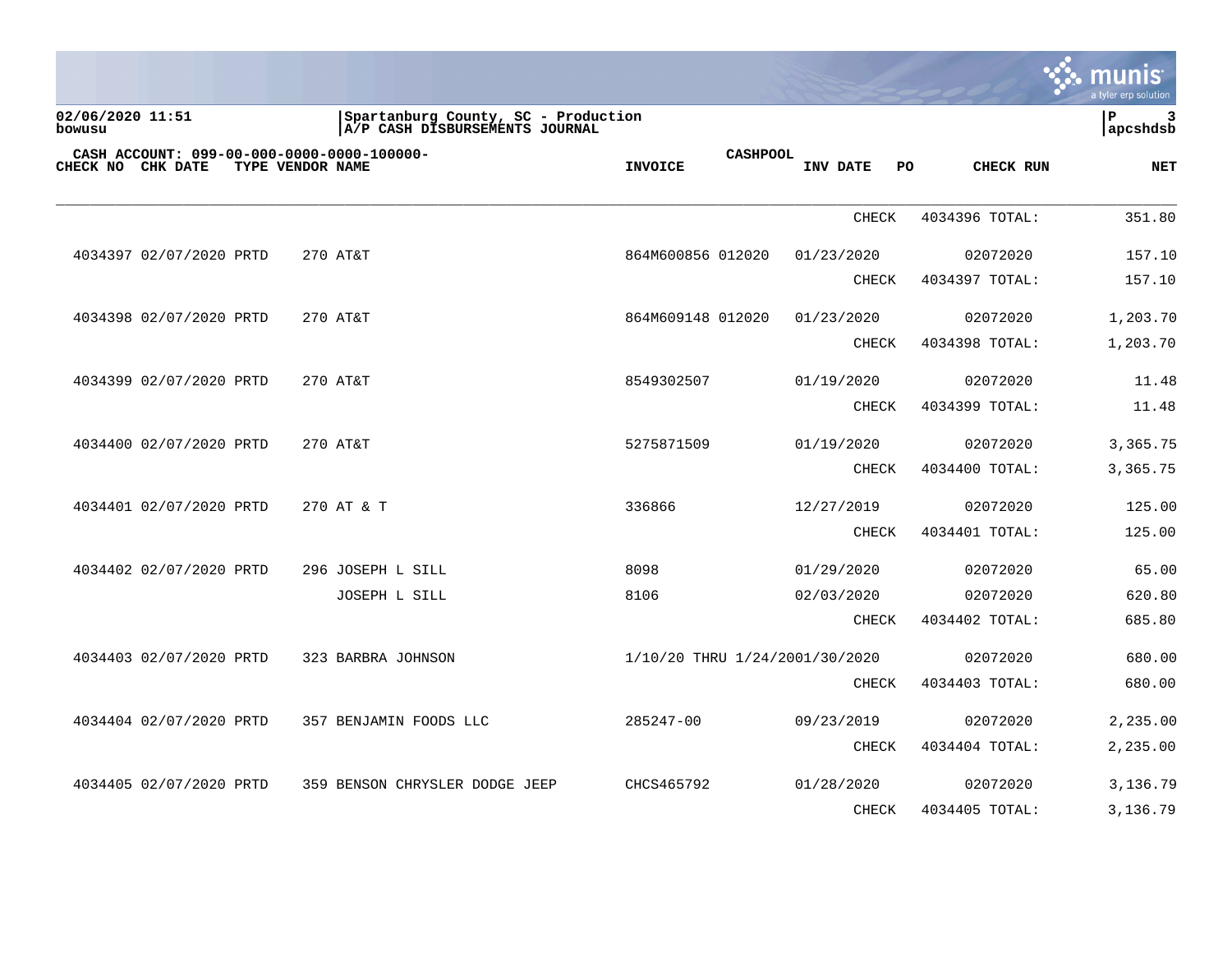|                                                                 |                                                                       |                                   |                                | <u>munis</u><br>a tyler erp solution |
|-----------------------------------------------------------------|-----------------------------------------------------------------------|-----------------------------------|--------------------------------|--------------------------------------|
| 02/06/2020 11:51<br>bowusu                                      | Spartanburg County, SC - Production<br>A/P CASH DISBURSEMENTS JOURNAL |                                   |                                | l P<br>apcshdsb                      |
| CASH ACCOUNT: 099-00-000-0000-0000-100000-<br>CHECK NO CHK DATE | TYPE VENDOR NAME                                                      | <b>CASHPOOL</b><br><b>INVOICE</b> | INV DATE<br>PO.<br>CHECK RUN   | <b>NET</b>                           |
| 4034406 02/07/2020 PRTD                                         | 400 BLANCHARD MACHINERY COMPANY                                       | GS14294                           | 01/22/2020<br>02072020         | 505.98                               |
|                                                                 | BLANCHARD MACHINERY COMPANY                                           | R6247301                          | 01/28/2020 2001920<br>02072020 | 802.50                               |
|                                                                 |                                                                       |                                   | <b>CHECK</b><br>4034406 TOTAL: | 1,308.48                             |
| 4034407 02/07/2020 PRTD                                         | 412 BOARD OF PUBLIC WORKS                                             | 52291001 DEC 19                   | 01/27/2020<br>02072020         | 120.36                               |
|                                                                 |                                                                       |                                   | <b>CHECK</b><br>4034407 TOTAL: | 120.36                               |
| 4034408 02/07/2020 PRTD                                         | 412 BOARD OF PUBLIC WORKS                                             | 52291002 DEC 19                   | 01/27/2020<br>02072020         | 169.39                               |
|                                                                 |                                                                       |                                   | 4034408 TOTAL:<br><b>CHECK</b> | 169.39                               |
| 4034409 02/07/2020 PRTD                                         | 414 BOB BARKER CO INC                                                 | NC1001526538                      | 01/17/2020 2001873 02072020    | 308.31                               |
|                                                                 |                                                                       |                                   | <b>CHECK</b><br>4034409 TOTAL: | 308.31                               |
| 4034410 02/07/2020 PRTD                                         | 440 BRADSHAW AUTOMOTIVE GROUP INC                                     | CTCS621165                        | 11/07/2019<br>02072020         | 1,993.70                             |
|                                                                 |                                                                       |                                   | <b>CHECK</b><br>4034410 TOTAL: | 1,993.70                             |
| 4034411 02/07/2020 PRTD                                         | 441 BRADYS FRAME & ALIGNMENT                                          | 26541B                            | 01/22/2020<br>02072020         | 45.00                                |
|                                                                 | BRADYS FRAME & ALIGNMENT                                              | 26432                             | 02072020<br>02/03/2020         | 85.00                                |
|                                                                 |                                                                       |                                   | 4034411 TOTAL:<br><b>CHECK</b> | 130.00                               |
| 4034412 02/07/2020 PRTD                                         | 442 BRAGG WASTE SERVICES                                              | 10056 FEB 2020                    | 01/27/2020<br>02072020         | 81.68                                |
|                                                                 | BRAGG WASTE SERVICES                                                  | 10260 FEB 2020                    | 02072020<br>02/03/2020         | 265.46                               |
|                                                                 | BRAGG WASTE SERVICES                                                  | 8067                              | 11/20/2019 2000844<br>02072020 | 4,250.00                             |
|                                                                 | BRAGG WASTE SERVICES                                                  | 10305 FEB 2020                    | 02/04/2020<br>02072020         | 101.80                               |
|                                                                 |                                                                       |                                   | <b>CHECK</b><br>4034412 TOTAL: | 4,698.94                             |
| 4034413 02/07/2020 PRTD                                         | 478 BROAD RIVER ELECTRIC COOPERATIVE                                  | 12439006 JAN 2020                 | 02/03/2020<br>02072020         | 28.00                                |
|                                                                 | BROAD RIVER ELECTRIC COOPERATIVE                                      | 12439001 JAN 2020                 | 02/03/2020<br>02072020         | 30.82                                |
|                                                                 | BROAD RIVER ELECTRIC COOPERATIVE                                      | 12439002 JAN 2020                 | 02/03/2020<br>02072020         | 305.00                               |

 $\sim$   $\sim$   $\sim$   $\sim$   $\sim$   $\sim$   $\sim$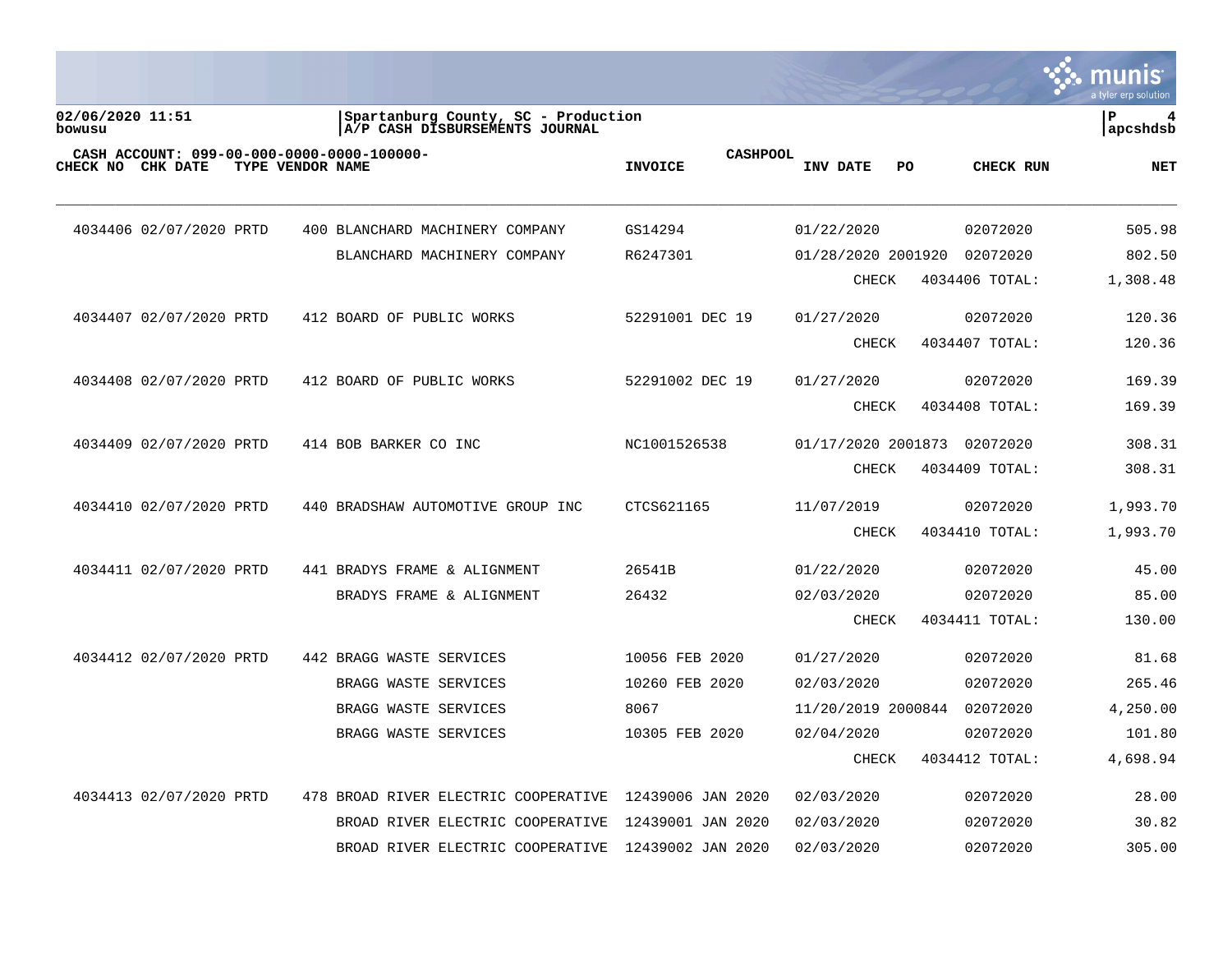|                                                                           |                  |                                                                       |                                   |                    |                | a tyler erp solution |
|---------------------------------------------------------------------------|------------------|-----------------------------------------------------------------------|-----------------------------------|--------------------|----------------|----------------------|
| 02/06/2020 11:51<br>bowusu                                                |                  | Spartanburg County, SC - Production<br>A/P CASH DISBURSEMENTS JOURNAL |                                   |                    |                | P<br>5<br>apcshdsb   |
| CASH ACCOUNT: 099-00-000-0000-0000-100000-<br>CHECK NO<br><b>CHK DATE</b> | TYPE VENDOR NAME |                                                                       | <b>CASHPOOL</b><br><b>INVOICE</b> | INV DATE<br>PO.    | CHECK RUN      | <b>NET</b>           |
|                                                                           |                  | BROAD RIVER ELECTRIC COOPERATIVE                                      | 12439004 JAN 2020                 | 02/03/2020         | 02072020       | 553.00               |
|                                                                           |                  | BROAD RIVER ELECTRIC COOPERATIVE                                      | 12439003 JAN 2020                 | 02/03/2020         | 02072020       | 926.00               |
|                                                                           |                  | BROAD RIVER ELECTRIC COOPERATIVE                                      | 6982002 JAN 20                    | 01/28/2020         | 02072020       | 264.04               |
|                                                                           |                  |                                                                       |                                   | <b>CHECK</b>       | 4034413 TOTAL: | 2,106.86             |
| 4034414 02/07/2020 PRTD                                                   |                  | 5319 CAROLINA BOOTH AND BUS OF SC                                     | TIES/TIARAS FEB 202001/14/2020    |                    | 02072020       | 750.00               |
|                                                                           |                  |                                                                       |                                   | <b>CHECK</b>       | 4034414 TOTAL: | 750.00               |
| 4034415 02/07/2020 PRTD                                                   |                  | 5813 CAROLINA MUSIC THERAPY                                           | SPARTA-0001                       | 01/29/2020         | 02072020       | 80.00                |
|                                                                           |                  |                                                                       |                                   | <b>CHECK</b>       | 4034415 TOTAL: | 80.00                |
| 4034416 02/07/2020 PRTD                                                   |                  | 601 CDW LLC                                                           | <b>WNF0195</b>                    | 01/22/2020 2001943 | 02072020       | 516.26               |
|                                                                           |                  |                                                                       |                                   | CHECK              | 4034416 TOTAL: | 516.26               |
| 4034417 02/07/2020 PRTD                                                   |                  | 626 CHARLES D SHIELDS                                                 | 01312020                          | 01/31/2020         | 02072020       | 346.50               |
|                                                                           |                  | CHARLES D SHIELDS                                                     | 01292020                          | 01/29/2020         | 02072020       | 311.65               |
|                                                                           |                  |                                                                       |                                   | <b>CHECK</b>       | 4034417 TOTAL: | 658.15               |
| 4034418 02/07/2020 PRTD                                                   |                  | 633 CHARLES R CLEVENGER                                               | 8                                 | 01/31/2020         | 02072020       | 53.49                |
|                                                                           |                  |                                                                       |                                   | CHECK              | 4034418 TOTAL: | 53.49                |
| 4034419 02/07/2020 PRTD                                                   |                  | 647 CHARTER COMMUNICATIONS HOLDINGS L 087950701010320                 |                                   | 01/03/2020         | 02072020       | 619.32               |
|                                                                           |                  |                                                                       |                                   | CHECK              | 4034419 TOTAL: | 619.32               |
| 4034420 02/07/2020 PRTD                                                   |                  | 647 CHARTER COMMUNICATIONS HOLDINGS L 2179662012720                   |                                   | 01/27/2020         | 02072020       | 5.00                 |
|                                                                           |                  |                                                                       |                                   | <b>CHECK</b>       | 4034420 TOTAL: | 5.00                 |
| 4034421 02/07/2020 PRTD                                                   |                  | 647 CHARTER COMMUNICATIONS HOLDINGS L 0967616012520                   |                                   | 01/25/2020         | 02072020       | 84.99                |
|                                                                           |                  |                                                                       |                                   | <b>CHECK</b>       | 4034421 TOTAL: | 84.99                |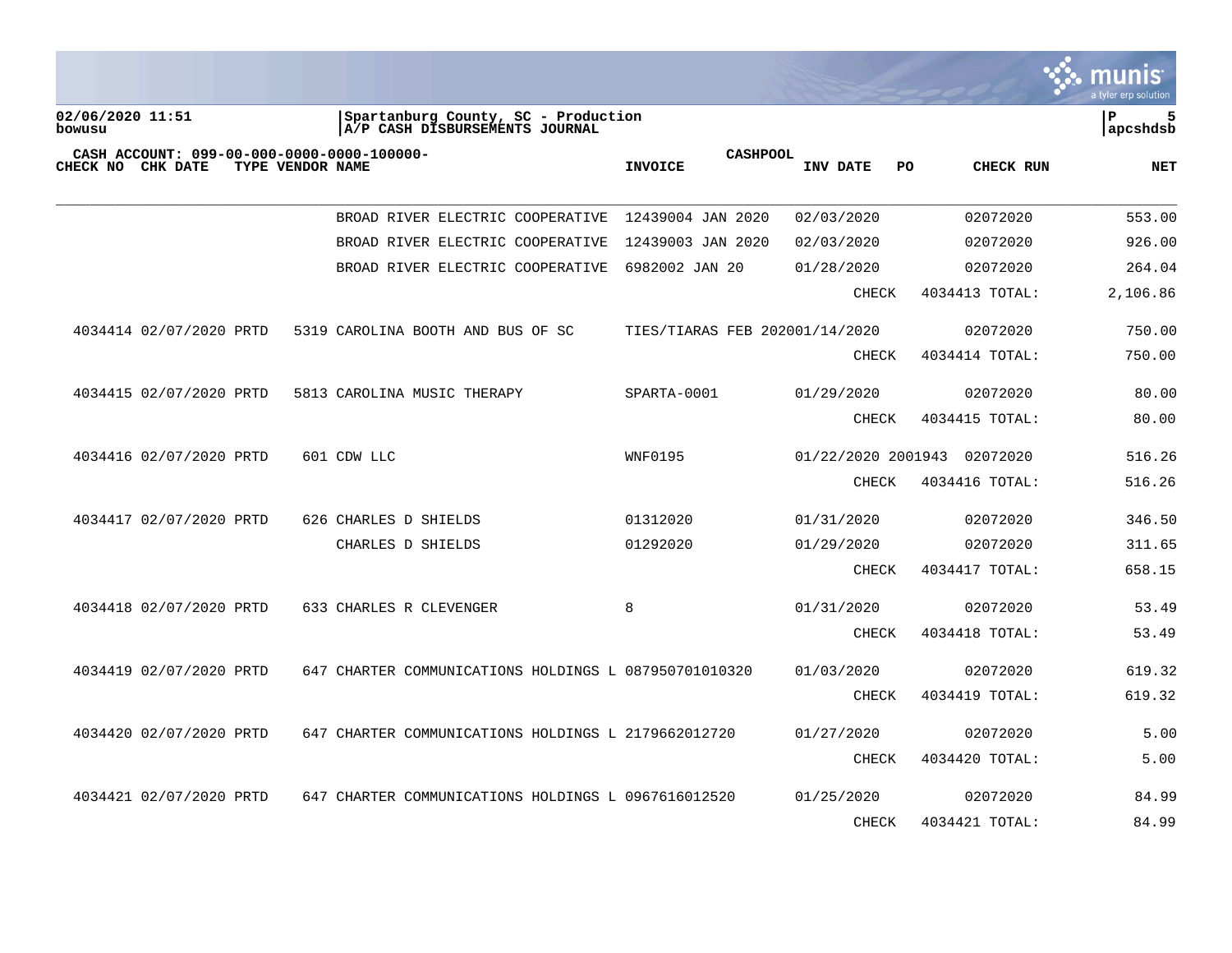|                                                                                     |                                                                       |                                   |                             |                | munis<br>a tyler erp solution |
|-------------------------------------------------------------------------------------|-----------------------------------------------------------------------|-----------------------------------|-----------------------------|----------------|-------------------------------|
| 02/06/2020 11:51<br>bowusu                                                          | Spartanburg County, SC - Production<br>A/P CASH DISBURSEMENTS JOURNAL |                                   |                             |                | ΙP<br>6<br>  apcshdsb         |
| CASH ACCOUNT: 099-00-000-0000-0000-100000-<br>CHECK NO CHK DATE<br>TYPE VENDOR NAME |                                                                       | <b>CASHPOOL</b><br><b>INVOICE</b> | INV DATE<br>PO.             | CHECK RUN      | <b>NET</b>                    |
| 4034422 02/07/2020 PRTD                                                             | 647 CHARTER COMMUNICATIONS HOLDINGS L 0966915012220 FEB 2001/22/2020  |                                   |                             | 02072020       | 99.98                         |
|                                                                                     |                                                                       |                                   | CHECK                       | 4034422 TOTAL: | 99.98                         |
| 4034423 02/07/2020 PRTD                                                             | 647 CHARTER COMMUNICATIONS HOLDINGS L 0092069020120 JAN 2002/01/2020  |                                   |                             | 02072020       | 134.97                        |
|                                                                                     |                                                                       |                                   | <b>CHECK</b>                | 4034423 TOTAL: | 134.97                        |
| 4034424 02/07/2020 PRTD                                                             | 713 CIRCLE BODY SHOP                                                  | $2691 - 2$                        | 02/03/2020                  | 02072020       | 960.82                        |
|                                                                                     |                                                                       |                                   | <b>CHECK</b>                | 4034424 TOTAL: | 960.82                        |
| 4034425 02/07/2020 PRTD                                                             | 718 CITY OF CHESNEE                                                   | 02                                | 02/04/2020                  | 02072020       | 400.00                        |
|                                                                                     |                                                                       |                                   | <b>CHECK</b>                | 4034425 TOTAL: | 400.00                        |
| 4034426 02/07/2020 PRTD                                                             | 727 CIVIL & ENVIRONMENTAL CONSULTA CO 243887                          |                                   | 01/21/2020 2000812          | 02072020       | 3,961.14                      |
|                                                                                     | CIVIL & ENVIRONMENTAL CONSULTA CO 243889                              |                                   | 01/21/2020 2000814          | 02072020       | 8,720.50                      |
|                                                                                     | CIVIL & ENVIRONMENTAL CONSULTA CO 243796                              |                                   | 01/20/2020 1801373          | 02072020       | 1,995.00                      |
|                                                                                     | CIVIL & ENVIRONMENTAL CONSULTA CO 243797                              |                                   | 01/20/2020 1901011          | 02072020       | 1,628.55                      |
|                                                                                     |                                                                       |                                   | CHECK                       | 4034426 TOTAL: | 16,305.19                     |
| 4034427 02/07/2020 PRTD                                                             | 744 CLEMSON UNIVERSITY                                                | W0312359148                       | 01/29/2020                  | 02072020       | 275.00                        |
|                                                                                     |                                                                       |                                   | <b>CHECK</b>                | 4034427 TOTAL: | 275.00                        |
| 4034428 02/07/2020 PRTD                                                             | 744 CLEMSON UNIVERSITY                                                | SP89421                           | 01/27/2020                  | 02072020       | 7,000.00                      |
|                                                                                     |                                                                       |                                   | <b>CHECK</b>                | 4034428 TOTAL: | 7,000.00                      |
| 4034429 02/07/2020 PRTD                                                             | 5108 CLINTON NEWBERRY NATURAL GAS AUTH 231-0595-00 JAN                |                                   | 01/27/2020                  | 02072020       | 604.66                        |
|                                                                                     | CLINTON NEWBERRY NATURAL GAS AUTH 230-0040-00 JAN                     |                                   | 01/27/2020                  | 02072020       | 31.33                         |
|                                                                                     |                                                                       |                                   | <b>CHECK</b>                | 4034429 TOTAL: | 635.99                        |
| 4034430 02/07/2020 PRTD                                                             | 780 CONCRETE SUPPLY COMPANY LLC                                       | 4778090                           | 01/23/2020 2001941 02072020 |                | 5,483.75                      |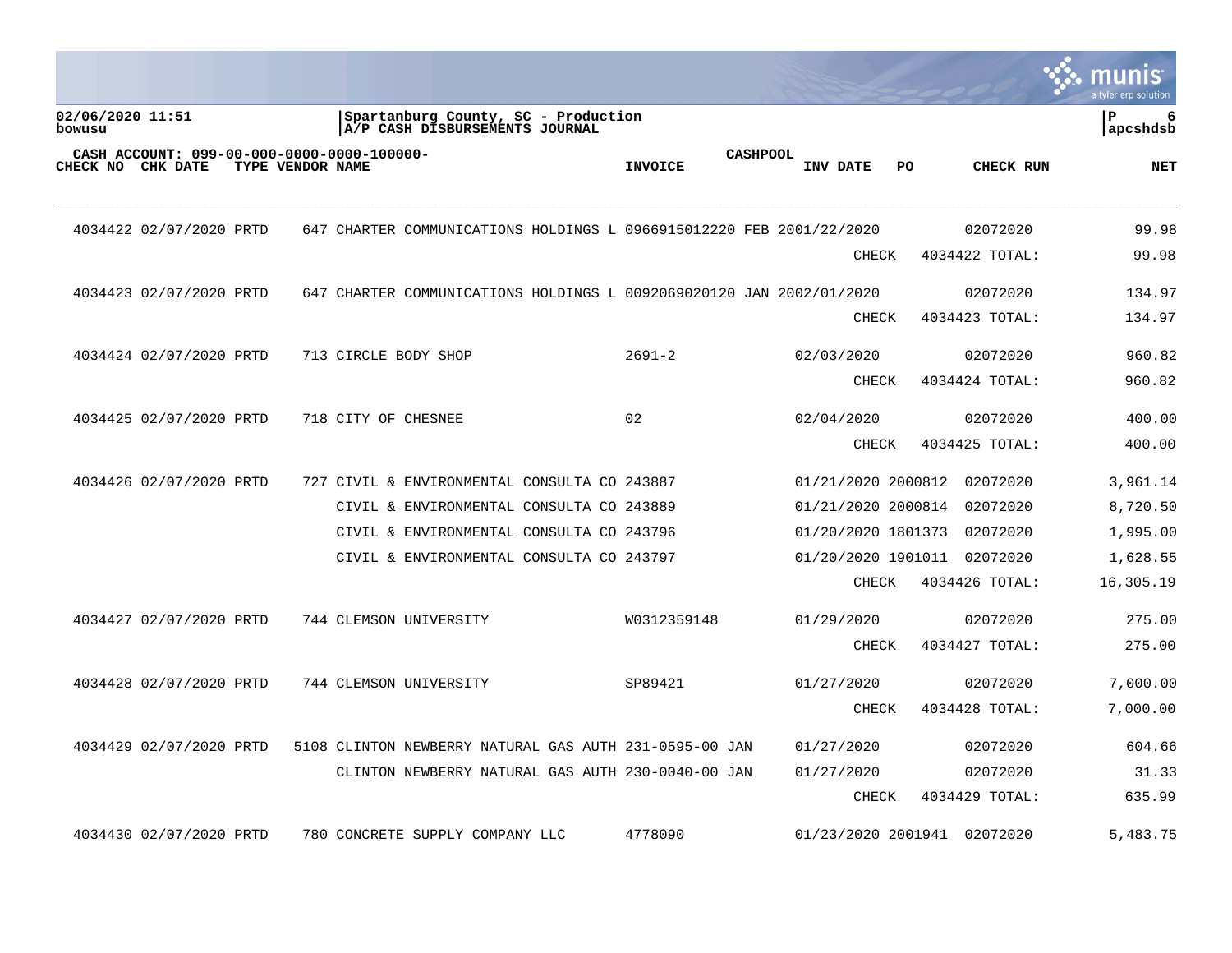|                                                                 |                                                                       |                                   |                |                | munis<br>a tyler erp solution |
|-----------------------------------------------------------------|-----------------------------------------------------------------------|-----------------------------------|----------------|----------------|-------------------------------|
| 02/06/2020 11:51<br>bowusu                                      | Spartanburg County, SC - Production<br>A/P CASH DISBURSEMENTS JOURNAL |                                   |                |                | P<br>7<br>apcshdsb            |
| CASH ACCOUNT: 099-00-000-0000-0000-100000-<br>CHECK NO CHK DATE | TYPE VENDOR NAME                                                      | <b>CASHPOOL</b><br><b>INVOICE</b> | INV DATE<br>PO | CHECK RUN      | NET                           |
|                                                                 |                                                                       |                                   | <b>CHECK</b>   | 4034430 TOTAL: | 5,483.75                      |
| 4034431 02/07/2020 PRTD                                         | 5772 COUNTY FIRE TACTICS LLC                                          | 1020                              | 01/24/2020     | 02072020       | 5,000.00                      |
|                                                                 |                                                                       |                                   | <b>CHECK</b>   | 4034431 TOTAL: | 5,000.00                      |
| 4034432 02/07/2020 PRTD                                         | 824 CROSS COUNTRY TOURS INC                                           | 25470 11-20-2019                  | 02/03/2020     | 02072020       | 925.00                        |
|                                                                 |                                                                       |                                   | <b>CHECK</b>   | 4034432 TOTAL: | 925.00                        |
| 4034433 02/07/2020 PRTD                                         | 850 D & D MOTORS                                                      | 6383057 1                         | 11/12/2019     | 02072020       | 469.27                        |
|                                                                 | D & D MOTORS                                                          | 6383168 1                         | 11/12/2019     | 02072020       | 228.17                        |
|                                                                 | D & D MOTORS                                                          | 6383475 1                         | 11/21/2019     | 02072020       | 206.53                        |
|                                                                 | D & D MOTORS                                                          | 6383319 1                         | 11/15/2019     | 02072020       | 141.49                        |
|                                                                 |                                                                       |                                   | <b>CHECK</b>   | 4034433 TOTAL: | 1,045.46                      |
| 4034434 02/07/2020 PRTD                                         | 869 DANA L WOOD                                                       | WOOD MILEAGE JAN202001/28/2020    |                | 02072020       | 179.52                        |
|                                                                 |                                                                       |                                   | <b>CHECK</b>   | 4034434 TOTAL: | 179.52                        |
| 4034435 02/07/2020 PRTD                                         | 870 DANA SAFETY SUPPLY INC                                            | 617068                            | 01/31/2020     | 02072020       | 85.63                         |
|                                                                 |                                                                       |                                   | <b>CHECK</b>   | 4034435 TOTAL: | 85.63                         |
| 4034436 02/07/2020 PRTD                                         | 882 DANIEL R BURNS                                                    | 25.30                             | 01/23/2020     | 02072020       | 25.30                         |
|                                                                 |                                                                       |                                   | <b>CHECK</b>   | 4034436 TOTAL: | 25.30                         |
| 4034437 02/07/2020 PRTD                                         | 4056 DEBORAH R BROWN                                                  | TRAVEL JAN 2020                   | 02/03/2020     | 02072020       | 48.88                         |
|                                                                 |                                                                       |                                   | <b>CHECK</b>   | 4034437 TOTAL: | 48.88                         |
| 4034438 02/07/2020 PRTD                                         | 990 DIANE WALKER                                                      | D01312020                         | 01/29/2020     | 02072020       | 675.00                        |
|                                                                 |                                                                       |                                   | <b>CHECK</b>   | 4034438 TOTAL: | 675.00                        |
| 4034439 02/07/2020 PRTD                                         | 998 DIRECTV INC                                                       | 37070996042                       | 01/16/2020     | 02072020       | 155.13                        |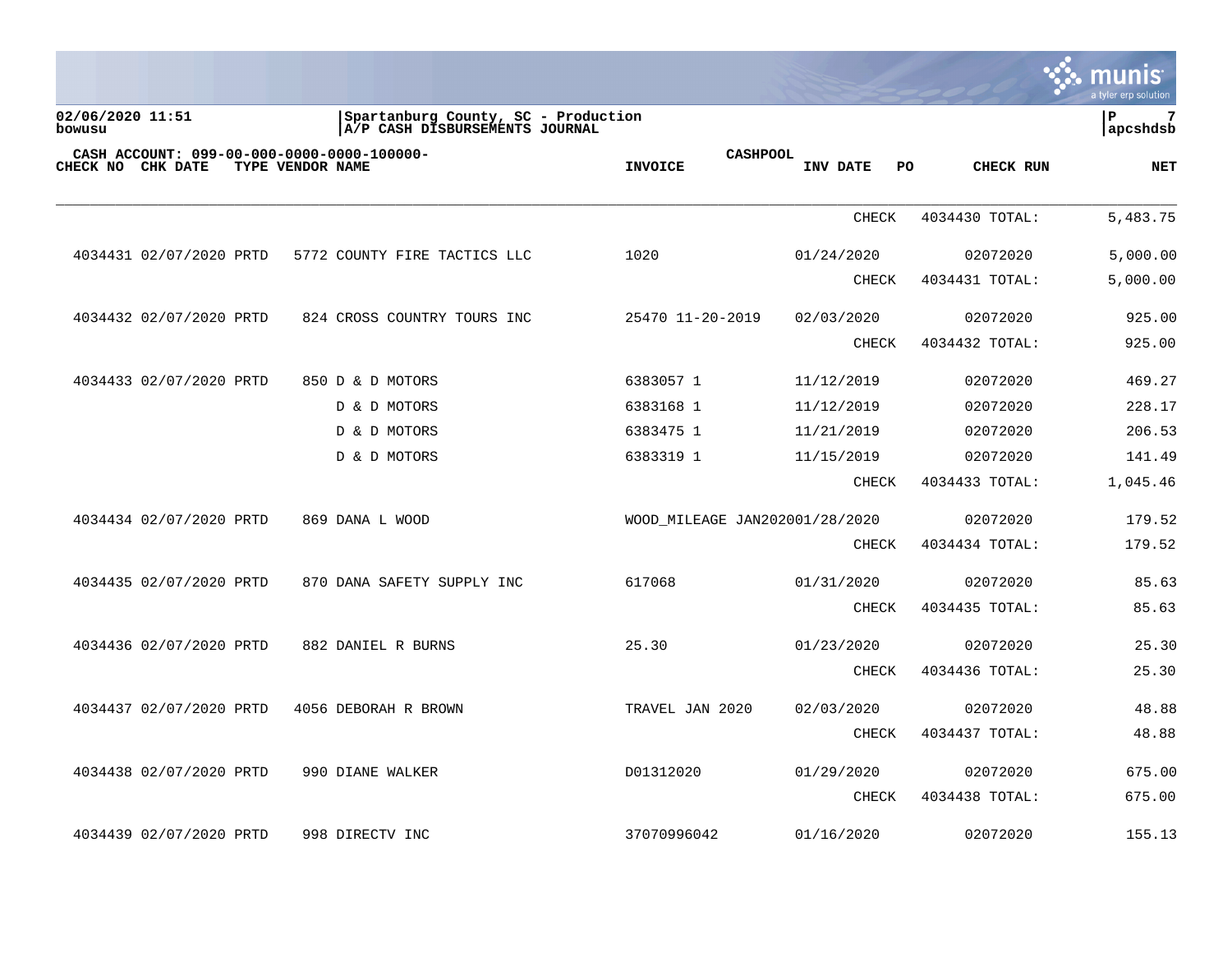|                                                                                     |                                                                       |                                   |              |                 | munis<br>a tyler erp solution |
|-------------------------------------------------------------------------------------|-----------------------------------------------------------------------|-----------------------------------|--------------|-----------------|-------------------------------|
| 02/06/2020 11:51<br>bowusu                                                          | Spartanburg County, SC - Production<br>A/P CASH DISBURSEMENTS JOURNAL |                                   |              |                 | ∣ P<br>8<br> apcshdsb         |
| CASH ACCOUNT: 099-00-000-0000-0000-100000-<br>CHECK NO CHK DATE<br>TYPE VENDOR NAME |                                                                       | <b>CASHPOOL</b><br><b>INVOICE</b> | INV DATE     | PO<br>CHECK RUN | <b>NET</b>                    |
|                                                                                     |                                                                       |                                   | <b>CHECK</b> | 4034439 TOTAL:  | 155.13                        |
| 4034440 02/07/2020 PRTD                                                             | 998 DIRECTV INC                                                       | 37119371025 FEB 202001/31/2020    |              | 02072020        | 157.92                        |
|                                                                                     |                                                                       |                                   | <b>CHECK</b> | 4034440 TOTAL:  | 157.92                        |
| 4034441 02/07/2020 PRTD                                                             | 5354 DISCOVER UPCOUNTRY CAROLINA ASSOC FY20 ATAX DIST                 |                                   | 01/01/2020   | 02072020        | 1,000.00                      |
|                                                                                     |                                                                       |                                   | CHECK        | 4034441 TOTAL:  | 1,000.00                      |
| 4034442 02/07/2020 PRTD                                                             | 3315 SPARTANBURG COUNTY SCHOOL DISTRIC HOLLY SPRINGS SCHOOL12/19/2019 |                                   |              | 02072020        | 50.00                         |
|                                                                                     |                                                                       |                                   | <b>CHECK</b> | 4034442 TOTAL:  | 50.00                         |
| 4034443 02/07/2020 PRTD                                                             | 1066 DUKE ENERGY                                                      | 1183948534 JAN/20                 | 01/22/2020   | 02072020        | 33.23                         |
|                                                                                     | <b>DUKE ENERGY</b>                                                    | 1898063909 DEC 19                 | 01/20/2020   | 02072020        | 597.61                        |
|                                                                                     | <b>DUKE ENERGY</b>                                                    | 1909194283 JAN 2020 01/28/2020    |              | 02072020        | 1,890.75                      |
|                                                                                     | <b>DUKE ENERGY</b>                                                    | 133218720 JAN 2020 01/28/2020     |              | 02072020        | 916.65                        |
|                                                                                     | <b>DUKE ENERGY</b>                                                    | 1370725943 JAN 2020 01/28/2020    |              | 02072020        | 15.65                         |
|                                                                                     | <b>DUKE ENERGY</b>                                                    | 0001882251 JAN 2020 01/30/2020    |              | 02072020        | 66.60                         |
|                                                                                     | <b>DUKE ENERGY</b>                                                    | 1111815052 JAN 2020 01/30/2020    |              | 02072020        | 453.56                        |
|                                                                                     | <b>DUKE ENERGY</b>                                                    | 0001882172 JAN 2020 01/30/2020    |              | 02072020        | 84.09                         |
|                                                                                     | <b>DUKE ENERGY</b>                                                    | 1780573016 JAN 2020 01/30/2020    |              | 02072020        | 341.63                        |
|                                                                                     | <b>DUKE ENERGY</b>                                                    | 1649341468 JAN 2020 01/30/2020    |              | 02072020        | 3,449.79                      |
|                                                                                     | <b>DUKE ENERGY</b>                                                    | 1726586700 JAN 2020 01/30/2020    |              | 02072020        | 172.72                        |
|                                                                                     | <b>DUKE ENERGY</b>                                                    | 1890913785 JAN 2020 01/30/2020    |              | 02072020        | 87.90                         |
|                                                                                     | <b>DUKE ENERGY</b>                                                    | 1891004467 JAN 2020 01/30/2020    |              | 02072020        | 767.95                        |
|                                                                                     | <b>DUKE ENERGY</b>                                                    | 2110528377 JAN 2020 01/30/2020    |              | 02072020        | 3,504.39                      |
|                                                                                     | <b>DUKE ENERGY</b>                                                    | 1971962850 JAN 2020 01/30/2020    |              | 02072020        | 16.05                         |
|                                                                                     | <b>DUKE ENERGY</b>                                                    | 0001882225 JAN 20                 | 01/29/2020   | 02072020        | 275.34                        |
|                                                                                     | <b>DUKE ENERGY</b>                                                    | 0001882227 JAN 20                 | 01/29/2020   | 02072020        | 353.38                        |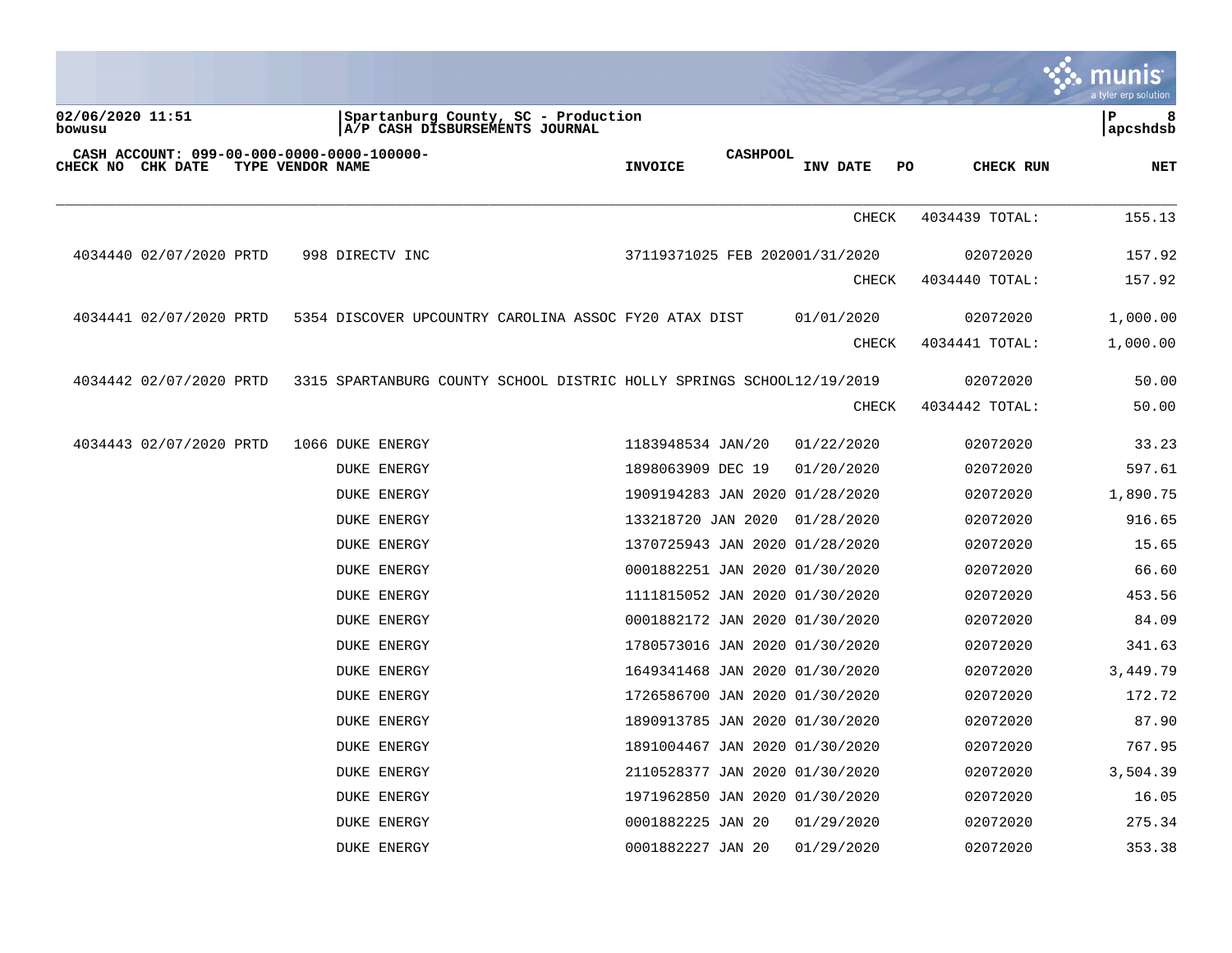

**02/06/2020 11:51 |Spartanburg County, SC - Production |P 9 bowusu |A/P CASH DISBURSEMENTS JOURNAL |apcshdsb**

| CHECK NO | CHK DATE                | TYPE VENDOR NAME | CASH ACCOUNT: 099-00-000-0000-0000-100000- |                                                    | <b>INVOICE</b>    | <b>CASHPOOL</b> | INV DATE                       | PO. | CHECK RUN      | <b>NET</b> |
|----------|-------------------------|------------------|--------------------------------------------|----------------------------------------------------|-------------------|-----------------|--------------------------------|-----|----------------|------------|
|          |                         |                  | <b>DUKE ENERGY</b>                         |                                                    | 1205969911 JAN 20 |                 | 01/29/2020                     |     | 02072020       | 256.32     |
|          |                         |                  | <b>DUKE ENERGY</b>                         |                                                    | 0001788507 JAN 20 |                 | 01/29/2020                     |     | 02072020       | 109.51     |
|          |                         |                  | <b>DUKE ENERGY</b>                         |                                                    | 2006450976 DEC 19 |                 | 01/22/2020                     |     | 02072020       | 228.21     |
|          |                         |                  | <b>DUKE ENERGY</b>                         |                                                    | 0004399059 DEC 19 |                 | 01/21/2020                     |     | 02072020       | 267.94     |
|          |                         |                  | <b>DUKE ENERGY</b>                         |                                                    |                   |                 | 0001882167 JAN 2020 02/03/2020 |     | 02072020       | 243.96     |
|          |                         |                  | <b>DUKE ENERGY</b>                         |                                                    |                   |                 | 1935673228 JAN 2020 02/03/2020 |     | 02072020       | 10.66      |
|          |                         |                  | <b>DUKE ENERGY</b>                         |                                                    |                   |                 | 1204614003 JAN 2020 02/04/2020 |     | 02072020       | 50.55      |
|          |                         |                  | <b>DUKE ENERGY</b>                         |                                                    |                   |                 | 1210071855 JAN 2020 02/04/2020 |     | 02072020       | 98.01      |
|          |                         |                  |                                            |                                                    |                   |                 | CHECK                          |     | 4034443 TOTAL: | 14,292.45  |
|          | 4034444 02/07/2020 PRTD |                  | 1066 DUKE ENERGY                           |                                                    |                   |                 | 0001882176FINAL BILL01/20/2020 |     | 02072020       | 27.40      |
|          |                         |                  |                                            |                                                    |                   |                 | CHECK                          |     | 4034444 TOTAL: | 27.40      |
|          | 4034445 02/07/2020 PRTD |                  |                                            | 1066 DUKE ENERGY CORPORATION                       | 1502051796 JAN    |                 | 01/24/2020                     |     | 02072020       | 126.28     |
|          |                         |                  |                                            |                                                    |                   |                 | CHECK                          |     | 4034445 TOTAL: | 126.28     |
|          | 4034446 02/07/2020 PRTD |                  | 1066 DUKE ENERGY                           |                                                    | 1217-0117-2020    |                 | 01/31/2020                     |     | 02072020       | 31.76      |
|          |                         |                  |                                            |                                                    |                   |                 | CHECK                          |     | 4034446 TOTAL: | 31.76      |
|          | 4034447 02/07/2020 PRTD |                  |                                            | 1080 EARTHGRAINS BAKING COMAPANIES INC 51671517485 |                   |                 | 01/23/2020                     |     | 02072020       | 659.12     |
|          |                         |                  |                                            |                                                    |                   |                 | CHECK                          |     | 4034447 TOTAL: | 659.12     |
|          | 4034448 02/07/2020 PRTD |                  |                                            | 1080 EARTHGRAINS BAKING COMAPANIES INC 51671517516 |                   |                 | 01/27/2020                     |     | 02072020       | 997.24     |
|          |                         |                  |                                            |                                                    |                   |                 | CHECK                          |     | 4034448 TOTAL: | 997.24     |
|          | 4034449 02/07/2020 PRTD |                  |                                            | 4724 EDUCATIONAL CREDIT MANAGEMENT COR 68811       |                   |                 | 01/31/2020                     |     | 02072020       | 2.50       |
|          |                         |                  |                                            |                                                    |                   |                 | CHECK                          |     | 4034449 TOTAL: | 2.50       |
|          | 4034450 02/07/2020 PRTD |                  |                                            | 1118 ELLIS REPAIR SERVICE 1 LLC                    | 102692 01/17/2020 |                 | 01/17/2020                     |     | 02072020       | 183.85     |
|          |                         |                  |                                            |                                                    |                   |                 |                                |     |                |            |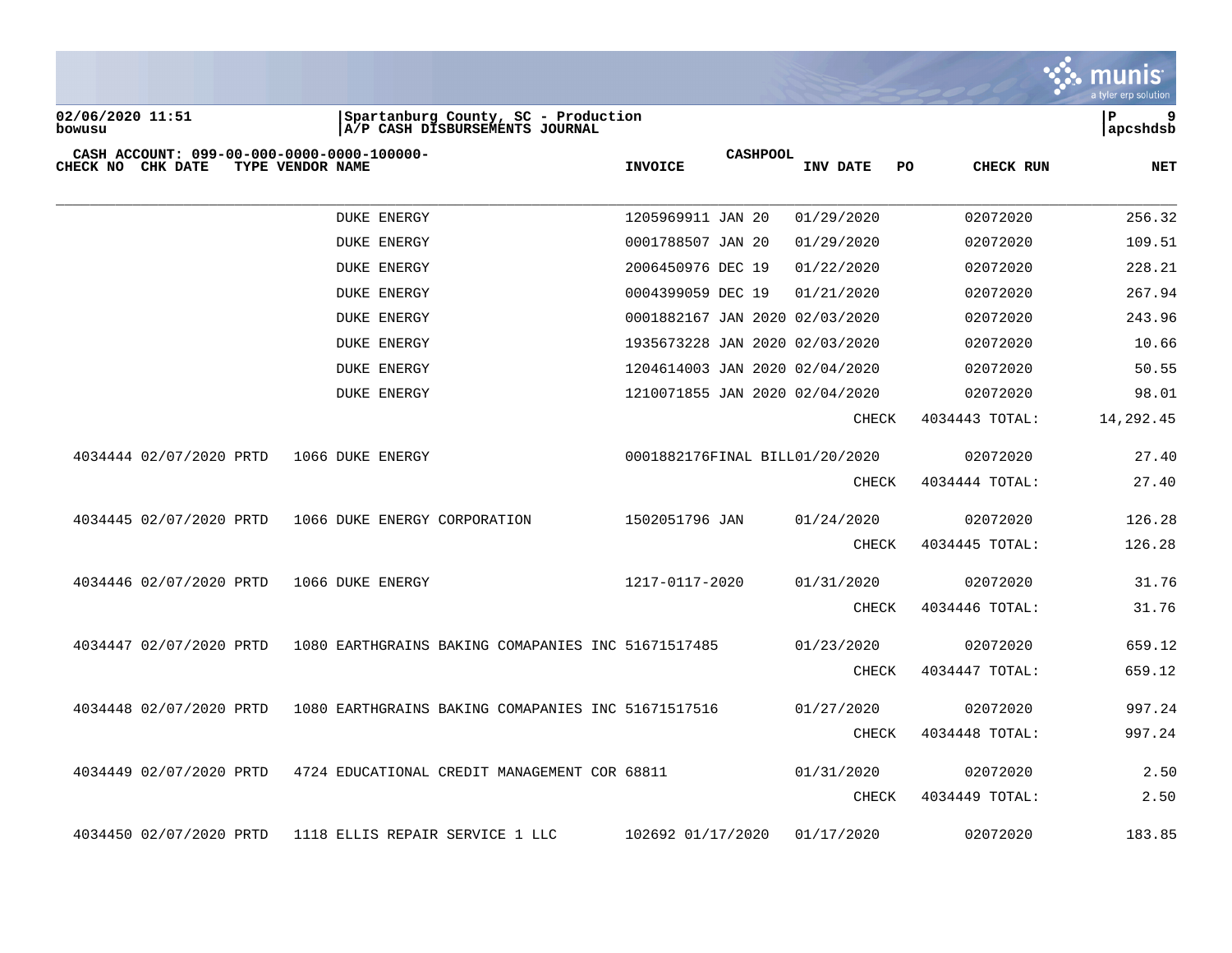

02/06/2020 11:51 **|Spartanburg County, SC - Production |P 10** 10<br> **bowusu** | A/P CASH DISBURSEMENTS JOURNAL  $\overline{A/P}$  CASH DISBURSEMENTS JOURNAL **CASH ACCOUNT: 099-00-000-0000-0000-100000- CASHPOOL CHECK NO CHK DATE TYPE VENDOR NAME INVOICE INV DATE PO CHECK RUN NET** \_\_\_\_\_\_\_\_\_\_\_\_\_\_\_\_\_\_\_\_\_\_\_\_\_\_\_\_\_\_\_\_\_\_\_\_\_\_\_\_\_\_\_\_\_\_\_\_\_\_\_\_\_\_\_\_\_\_\_\_\_\_\_\_\_\_\_\_\_\_\_\_\_\_\_\_\_\_\_\_\_\_\_\_\_\_\_\_\_\_\_\_\_\_\_\_\_\_\_\_\_\_\_\_\_\_\_\_\_\_\_\_\_\_\_\_\_\_\_\_\_\_\_\_\_\_\_\_\_\_\_\_ CHECK 4034450 TOTAL: 183.85 4034451 02/07/2020 PRTD 1118 ELLIS REPAIR SERVICE INC 103137 01/27/2020 2001890 02072020 1,855.72 ELLIS REPAIR SERVICE INC 103131 01/29/2020 02072020 2.15 ELLIS REPAIR SERVICE INC 103125 01/29/2020 02072020 48.15 CHECK 4034451 TOTAL: 1,906.02 4034452 02/07/2020 PRTD 1124 EMILY WALKER 20-212 01/23/2020 02072020 20.00 EMILY WALKER 20-210 01/23/2020 02072020 20.00 CHECK 4034452 TOTAL: 40.00 4034453 02/07/2020 PRTD 1175 EXPRESS LUBE & MUFFLER CORP 0221013 01/31/2020 02072020 91.80 CHECK 4034453 TOTAL: 91.80 4034454 02/07/2020 PRTD 1175 EXPRESS LUBE & MUFFLER CORP 0220868 01/24/2020 02072020 229.50 CHECK 4034454 TOTAL: 229.50 4034455 02/07/2020 PRTD 1196 FEDEX 6-911-09149 01/28/2020 02072020 31.53 CHECK 4034455 TOTAL: 31.53 4034456 02/07/2020 PRTD 5823 FLATWOOD FARMS LLC MOU 7172018 02/04/2020 02072020 93,726.13 CHECK 4034456 TOTAL: 93,726.13 4034457 02/07/2020 PRTD 1226 FORMS & SUPPLY INC 5090925-0 07/11/2019 2000087 02072020 105.82 FORMS & SUPPLY INC 5320970-0 01/31/2020 2002013 02072020 1,774.88 FORMS & SUPPLY INC 5297906-0 01/31/2020 2001804 02072020 177.64 CHECK 4034457 TOTAL: 2,058.34

4034458 02/07/2020 PRTD 5366 GLF CONSTRUCTION CORPORATION 9 02/03/2020 1902745 02072020 82,963.87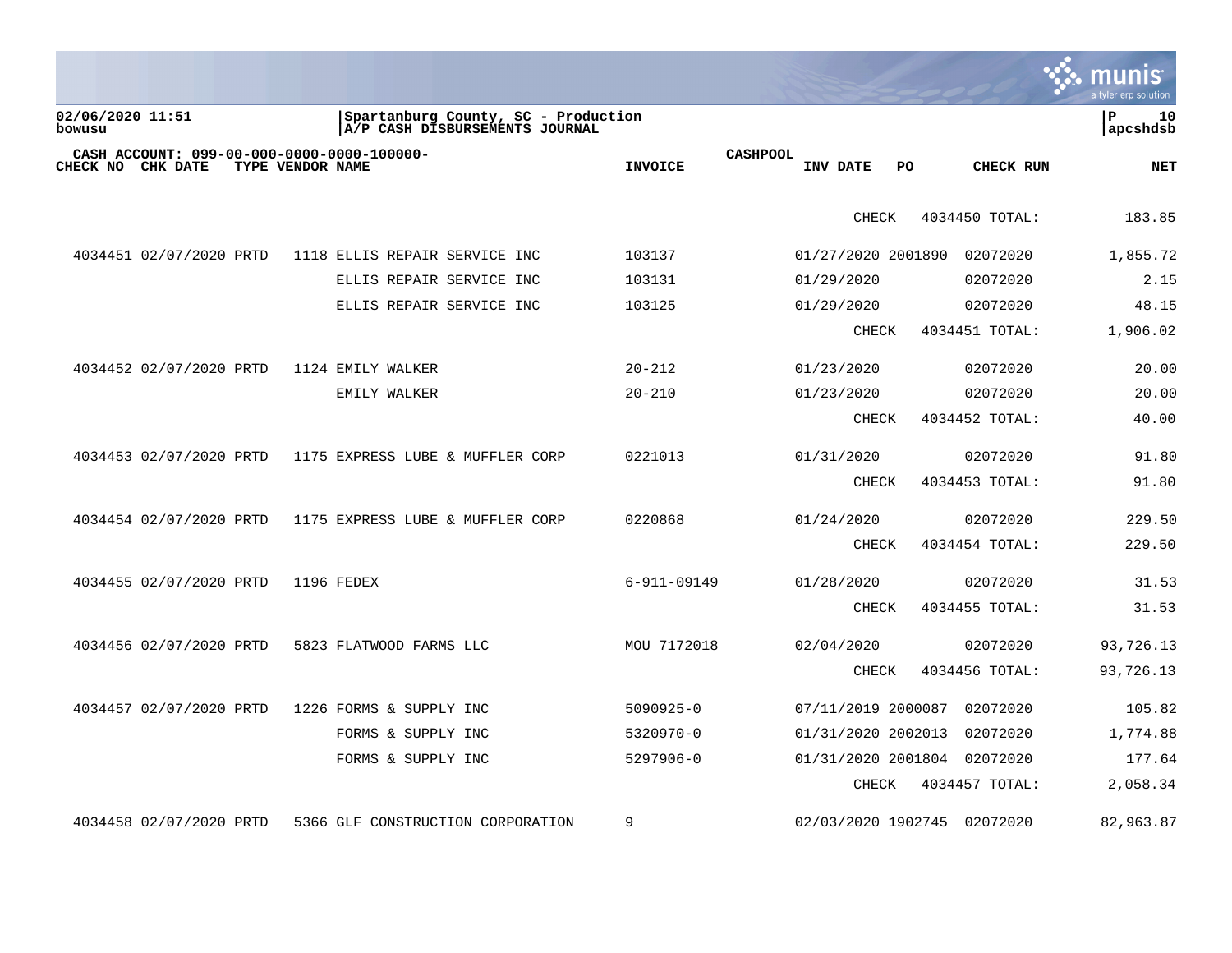| $\cdot$ munis        |
|----------------------|
|                      |
| a tyler erp solution |

02/06/2020 11:51 **|Spartanburg County, SC - Production |P 11** 11<br> **bowusu** | A/P CASH DISBURSEMENTS JOURNAL  $\overline{A/P}$  CASH DISBURSEMENTS JOURNAL **CASH ACCOUNT: 099-00-000-0000-0000-100000- CASHPOOL CHECK NO CHK DATE TYPE VENDOR NAME INVOICE INV DATE PO CHECK RUN NET** \_\_\_\_\_\_\_\_\_\_\_\_\_\_\_\_\_\_\_\_\_\_\_\_\_\_\_\_\_\_\_\_\_\_\_\_\_\_\_\_\_\_\_\_\_\_\_\_\_\_\_\_\_\_\_\_\_\_\_\_\_\_\_\_\_\_\_\_\_\_\_\_\_\_\_\_\_\_\_\_\_\_\_\_\_\_\_\_\_\_\_\_\_\_\_\_\_\_\_\_\_\_\_\_\_\_\_\_\_\_\_\_\_\_\_\_\_\_\_\_\_\_\_\_\_\_\_\_\_\_\_\_ CHECK 4034458 TOTAL: 82,963.87 4034459 02/07/2020 PRTD 1326 GOSSETT CONCRETE PIPE COMPANY 62279 01/22/2020 2001762 02072020 695.50 GOSSETT CONCRETE PIPE COMPANY 62343 01/29/2020 2001762 02072020 255.52 CHECK 4034459 TOTAL: 951.02 4034460 02/07/2020 PRTD 1333 GRAINGER INC 9422350042 01/24/2020 2001960 02072020 457.10 CHECK 4034460 TOTAL: 457.10 4034461 02/07/2020 PRTD 3719 UNIFIRST FIRST AID CORP 2362386 12/06/2019 02072020 94.26 UNIFIRST FIRST AID CORP  $2362558$  01/30/2020 02072020 95.82 CHECK 4034461 TOTAL: 190.08 4034462 02/07/2020 PRTD 1350 GREENVILLE OFFICE SUPPLY CORP 748425-0 01/16/2020 2001909 02072020 402.64 GREENVILLE OFFICE SUPPLY CORP 747332-0 01/14/2020 2001878 02072020 23.08 GREENVILLE OFFICE SUPPLY CORP 752572-0 01/30/2020 2002040 02072020 305.50 GREENVILLE OFFICE SUPPLY CORP 752899-0 01/30/2020 2002066 02072020 41.71 GREENVILLE OFFICE SUPPLY CORP 752889-0 01/30/2020 2002058 02072020 513.44 GREENVILLE OFFICE SUPPLY CORP 752890-0 01/30/2020 2002059 02072020 128.08 GREENVILLE OFFICE SUPPLY CORP 752891-0 01/30/2020 2002060 02072020 22.15 CHECK 4034462 TOTAL: 1,436.60 4034463 02/07/2020 PRTD 1352 GREENVILLE SPARTANBURG INTERNATIO 12312019 12/31/2019 02072020 308.44 CHECK 4034463 TOTAL: 308.44 4034464 02/07/2020 PRTD 1354 COMMISSION OF PUBLIC WORKS, CITY 181-3325-00 JAN 01/24/2020 02072020 223.73 CHECK 4034464 TOTAL: 223.73 4034465 02/07/2020 PRTD 1362 GREGORYS BOUTIQUE INC 1234 01/28/2020 02072020 95.39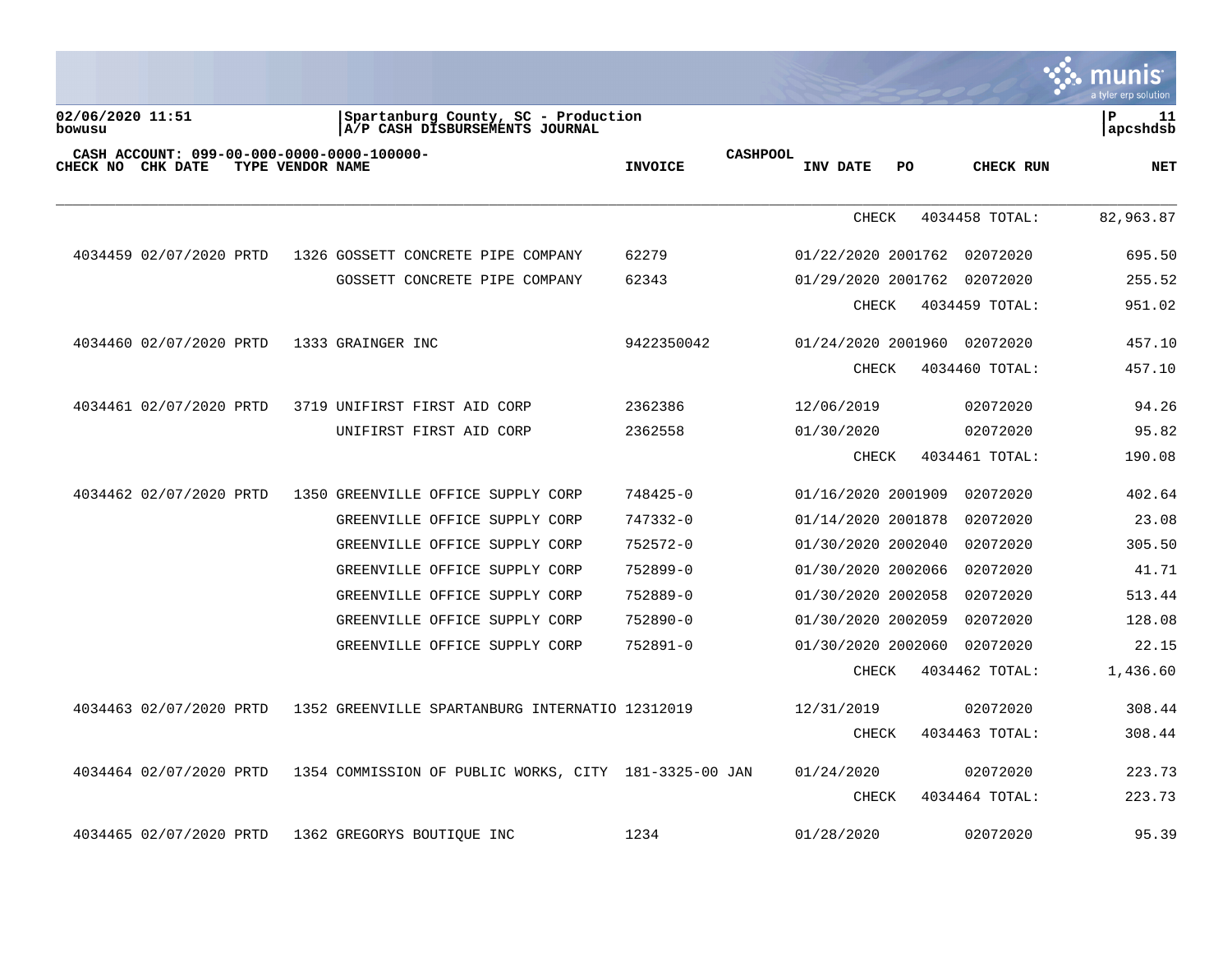|                            |                                                               |                  |                                                                       |                                   |                    |                             | a tyler erp solution |
|----------------------------|---------------------------------------------------------------|------------------|-----------------------------------------------------------------------|-----------------------------------|--------------------|-----------------------------|----------------------|
| 02/06/2020 11:51<br>bowusu |                                                               |                  | Spartanburg County, SC - Production<br>A/P CASH DISBURSEMENTS JOURNAL |                                   |                    |                             | P<br>12<br>apcshdsb  |
| CHECK NO                   | CASH ACCOUNT: 099-00-000-0000-0000-100000-<br><b>CHK DATE</b> | TYPE VENDOR NAME |                                                                       | <b>CASHPOOL</b><br><b>INVOICE</b> | INV DATE           | PO.<br>CHECK RUN            | <b>NET</b>           |
|                            |                                                               |                  |                                                                       |                                   | <b>CHECK</b>       | 4034465 TOTAL:              | 95.39                |
|                            | 4034466 02/07/2020 PRTD                                       |                  | 1365 GRETCHEN D HOLLAND                                               | 68803                             | 01/31/2020         | 02072020                    | 159.23               |
|                            |                                                               |                  |                                                                       |                                   | <b>CHECK</b>       | 4034466 TOTAL:              | 159.23               |
|                            | 4034467 02/07/2020 PRTD                                       |                  | 1379 HABITAT FOR HUMANITY                                             | 2-18_805SPRING                    | 01/22/2020         | 02072020                    | 11,322.87            |
|                            |                                                               |                  |                                                                       |                                   | <b>CHECK</b>       | 4034467 TOTAL:              | 11,322.87            |
|                            | 4034468 02/07/2020 PRTD                                       |                  | 1379 HABITAT FOR HUMANITY                                             | 2-18_809SPRING                    | 01/22/2020         | 02072020                    | 18,462.50            |
|                            |                                                               |                  |                                                                       |                                   | CHECK              | 4034468 TOTAL:              | 18,462.50            |
|                            | 4034469 02/07/2020 PRTD                                       |                  | 1392 HARLEYS ELECTRONICS INC                                          | 206933                            | 01/28/2020         | 02072020                    | 41.73                |
|                            |                                                               |                  |                                                                       |                                   | CHECK              | 4034469 TOTAL:              | 41.73                |
|                            | 4034470 02/07/2020 PRTD                                       |                  | 1393 HAROLD F TAYLOR                                                  | 68592                             |                    | 01/07/2020 2002034 02072020 | 1,575.00             |
|                            |                                                               |                  |                                                                       |                                   | <b>CHECK</b>       | 4034470 TOTAL:              | 1,575.00             |
|                            | 4034471 02/07/2020 PRTD                                       |                  | 851 D & E DISTRIBUTING INC                                            | 117717-1                          | 01/29/2020 2001948 | 02072020                    | 350.00               |
|                            |                                                               |                  | D & E DISTRIBUTING INC                                                | 117263-1                          | 01/24/2020 2001949 | 02072020                    | 348.09               |
|                            |                                                               |                  |                                                                       |                                   | CHECK              | 4034471 TOTAL:              | 698.09               |
|                            | 4034472 02/07/2020 PRTD                                       |                  | 851 D & E DISTRIBUTING INC                                            | 117555-1                          | 01/27/2020 2001966 | 02072020                    | 139.09               |
|                            |                                                               |                  | D & E DISTRIBUTING INC                                                | 20249                             | 02/03/2020 2001519 | 02072020                    | 165.85               |
|                            |                                                               |                  |                                                                       |                                   | <b>CHECK</b>       | 4034472 TOTAL:              | 304.94               |
|                            | 4034473 02/07/2020 PRTD                                       |                  | 851 D & E DISTRIBUTING INC                                            | 20392                             | 01/28/2020         | 02072020                    | 12.79                |
|                            |                                                               |                  |                                                                       |                                   | <b>CHECK</b>       | 4034473 TOTAL:              | 12.79                |
|                            | 4034474 02/07/2020 PRTD                                       |                  | 851 D & E DISTRIBUTING INC                                            | 20402                             | 01/28/2020         | 02072020                    | 53.50                |
|                            |                                                               |                  |                                                                       |                                   | <b>CHECK</b>       | 4034474 TOTAL:              | 53.50                |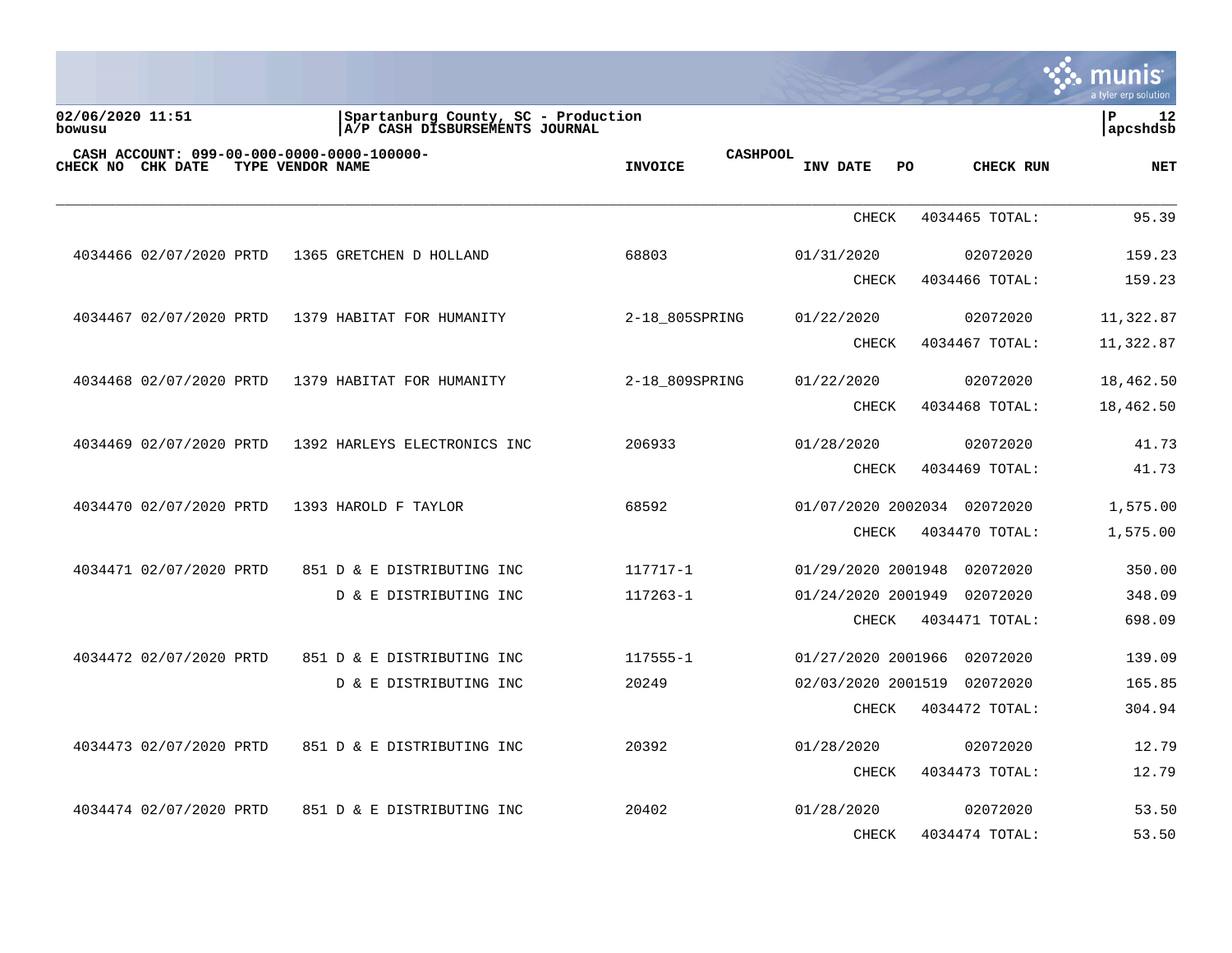|                            |                                                                 |                  |                                                                       |                 |                 |                            |    |                            | a tyler erp solution |
|----------------------------|-----------------------------------------------------------------|------------------|-----------------------------------------------------------------------|-----------------|-----------------|----------------------------|----|----------------------------|----------------------|
| 02/06/2020 11:51<br>bowusu |                                                                 |                  | Spartanburg County, SC - Production<br>A/P CASH DISBURSEMENTS JOURNAL |                 |                 |                            |    |                            | ΙP<br>13<br>apcshdsb |
|                            | CASH ACCOUNT: 099-00-000-0000-0000-100000-<br>CHECK NO CHK DATE | TYPE VENDOR NAME |                                                                       | <b>INVOICE</b>  | <b>CASHPOOL</b> | <b>INV DATE</b>            | PO | CHECK RUN                  | <b>NET</b>           |
|                            | 4034475 02/07/2020 PRTD                                         |                  | 851 D & E DISTRIBUTING INC                                            | 20401           |                 | 01/28/2020                 |    | 02072020                   | 124.75               |
|                            |                                                                 |                  |                                                                       |                 |                 | <b>CHECK</b>               |    | 4034475 TOTAL:             | 124.75               |
|                            | 4034476 02/07/2020 PRTD                                         |                  | 4107 HARVEY B GODFREY JR                                              | 01292020        |                 | 01/29/2020                 |    | 02072020                   | 830.88               |
|                            |                                                                 |                  |                                                                       |                 |                 | <b>CHECK</b>               |    | 4034476 TOTAL:             | 830.88               |
|                            | 4034477 02/07/2020 PRTD                                         |                  | 4107 HARVEY B GODFREY JR                                              | 01312020        |                 | 01/31/2020                 |    | 02072020                   | 1,287.00             |
|                            |                                                                 |                  |                                                                       |                 |                 | <b>CHECK</b>               |    | 4034477 TOTAL:             | 1,287.00             |
|                            | 4034478 02/07/2020 PRTD                                         |                  | 1411 HEAT TRANSFER SALES                                              | 45151           |                 | 01/29/2020 2001863         |    | 02072020                   | 1,733.40             |
|                            |                                                                 |                  |                                                                       |                 |                 | <b>CHECK</b>               |    | 4034478 TOTAL:             | 1,733.40             |
|                            | 4034479 02/07/2020 PRTD                                         |                  | 1462 HOPE CENTER FOR CHILDREN                                         | $3 - 18$        |                 | 12/19/2019                 |    | 02072020                   | 10,500.00            |
|                            |                                                                 |                  |                                                                       |                 |                 | <b>CHECK</b>               |    | 4034479 TOTAL:             | 10,500.00            |
|                            | 4034480 02/07/2020 PRTD                                         |                  | 1462 HOPE CENTER FOR CHILDREN                                         | $4 - 18$        |                 | 01/16/2020                 |    | 02072020                   | 20,000.00            |
|                            |                                                                 |                  |                                                                       |                 |                 | <b>CHECK</b>               |    | 4034480 TOTAL:             | 20,000.00            |
|                            |                                                                 |                  |                                                                       |                 |                 |                            |    |                            |                      |
|                            | 4034481 02/07/2020 PRTD                                         |                  | 1494 IDEAL FUEL COMPANY INC                                           | 10687           |                 | 01/24/2020<br><b>CHECK</b> |    | 02072020<br>4034481 TOTAL: | 433.63<br>433.63     |
|                            |                                                                 |                  |                                                                       |                 |                 |                            |    |                            |                      |
|                            | 4034482 02/07/2020 PRTD                                         |                  | 1494 IDEAL FUEL COMPANY INC                                           | 10691 JAN 2020  |                 | 01/27/2020                 |    | 02072020                   | 504.80               |
|                            |                                                                 |                  |                                                                       |                 |                 | <b>CHECK</b>               |    | 4034482 TOTAL:             | 504.80               |
|                            | 4034483 02/07/2020 PRTD                                         |                  | 1501 IMAGE PRINTING OF SC INC                                         | 22669 TRP SIGNS |                 | 02/03/2020                 |    | 02072020                   | 824.85               |
|                            |                                                                 |                  |                                                                       |                 |                 | <b>CHECK</b>               |    | 4034483 TOTAL:             | 824.85               |
|                            | 4034484 02/07/2020 PRTD                                         |                  | 5699 INCLUSION SOLUTIONS LLC                                          | 14206           |                 | 01/16/2020 2001895         |    | 02072020                   | 649.88               |
|                            |                                                                 |                  |                                                                       |                 |                 | <b>CHECK</b>               |    | 4034484 TOTAL:             | 649.88               |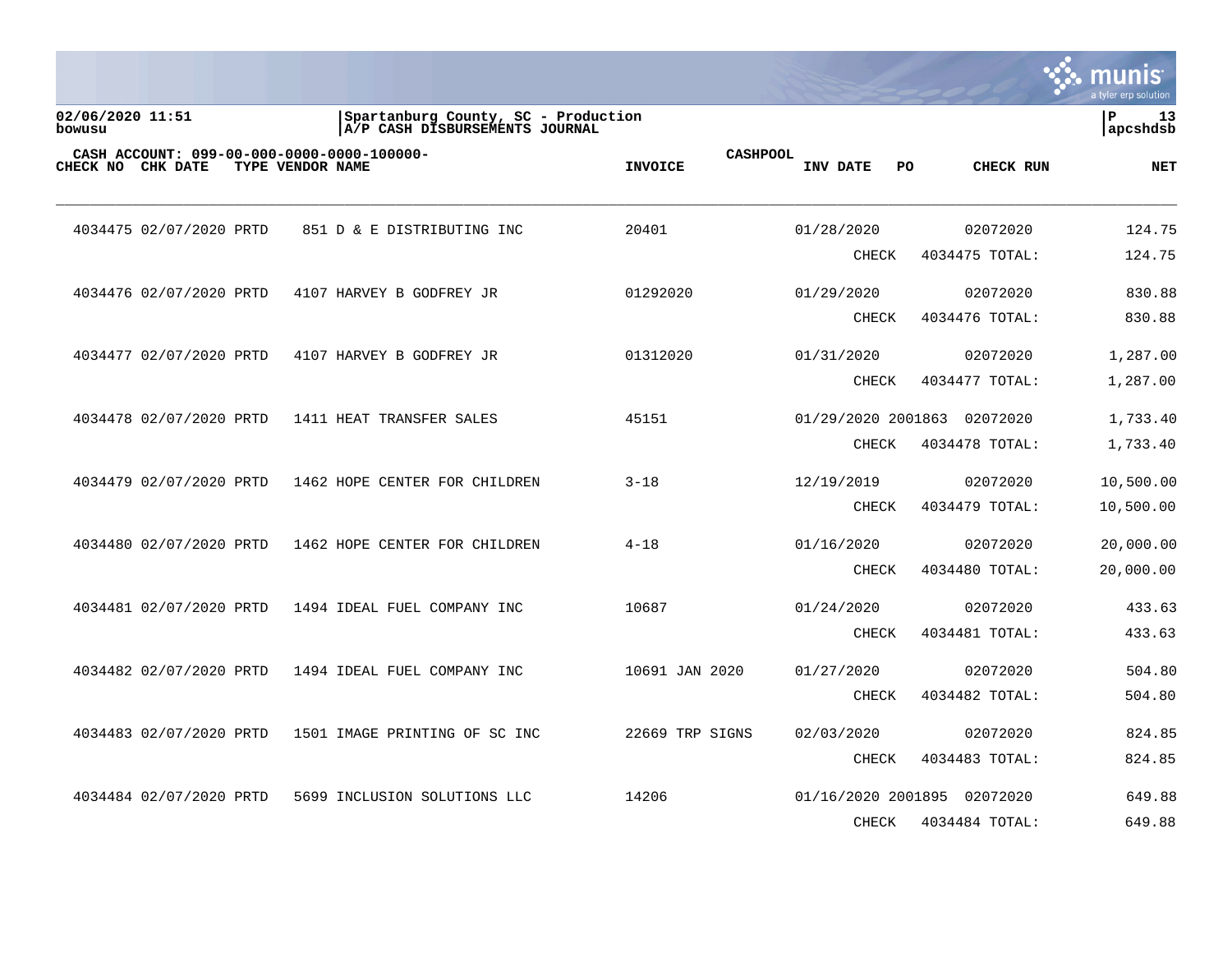|                                                                 |                  |                                                                       |                                   |                            |                         | a tyler erp solution |
|-----------------------------------------------------------------|------------------|-----------------------------------------------------------------------|-----------------------------------|----------------------------|-------------------------|----------------------|
| 02/06/2020 11:51<br>bowusu                                      |                  | Spartanburg County, SC - Production<br>A/P CASH DISBURSEMENTS JOURNAL |                                   |                            |                         | ΙP<br>14<br>apcshdsb |
| CASH ACCOUNT: 099-00-000-0000-0000-100000-<br>CHECK NO CHK DATE | TYPE VENDOR NAME |                                                                       | <b>CASHPOOL</b><br><b>INVOICE</b> | <b>INV DATE</b>            | <b>CHECK RUN</b><br>PO. | <b>NET</b>           |
| 4034485 02/07/2020 PRTD                                         |                  | 1514 INMAN STONE COMPANY                                              | 36645                             | 01/22/2020 2001765         | 02072020                | 309.43               |
|                                                                 |                  |                                                                       |                                   | CHECK                      | 4034485 TOTAL:          | 309.43               |
| 4034486 02/07/2020 PRTD                                         |                  | 1518 INSTITUTE OF MANAGEMENT                                          | 1011917585                        | 01/14/2020                 | 02072020                | 230.00               |
|                                                                 |                  |                                                                       |                                   | <b>CHECK</b>               | 4034486 TOTAL:          | 230.00               |
| 4034487 02/07/2020 PRTD                                         |                  | 1520 INSTITUTION FOOD HOUSE INC                                       | 1098586                           | 01/27/2020                 | 02072020                | 1,573.42             |
|                                                                 |                  |                                                                       |                                   | CHECK                      | 4034487 TOTAL:          | 1,573.42             |
| 4034488 02/07/2020 PRTD                                         |                  | 3732 INTERNAL REVENUE SERVICE                                         | 68809                             | 01/31/2020                 | 02072020                | 75.00                |
|                                                                 |                  |                                                                       |                                   | <b>CHECK</b>               | 4034488 TOTAL:          | 75.00                |
| 4034489 02/07/2020 PRTD                                         |                  | 1551 JACK D GOWAN JR                                                  | LMBOA 1/28/2020                   | 02/03/2020                 | 02072020                | 50.00                |
|                                                                 |                  |                                                                       |                                   | CHECK                      | 4034489 TOTAL:          | 50.00                |
| 4034490 02/07/2020 PRTD                                         |                  | 1594 BEHAVIORAL HEALTH CENTER INC                                     | <b>NOEL</b>                       | 01/29/2020                 | 02072020                | 450.00               |
|                                                                 |                  |                                                                       |                                   | <b>CHECK</b>               | 4034490 TOTAL:          | 450.00               |
|                                                                 |                  | 1666 JENNIE EDWARDS                                                   | JANUARY 2020                      |                            | 02072020                | 176.80               |
| 4034491 02/07/2020 PRTD                                         |                  |                                                                       |                                   | 01/30/2020<br><b>CHECK</b> | 4034491 TOTAL:          | 176.80               |
|                                                                 |                  |                                                                       |                                   |                            |                         |                      |
| 4034492 02/07/2020 PRTD                                         |                  | 1707 JONES & FRANK                                                    | WO-00201258                       | 01/20/2020                 | 02072020                | 395.90               |
|                                                                 |                  |                                                                       |                                   | <b>CHECK</b>               | 4034492 TOTAL:          | 395.90               |
| 4034493 02/07/2020 PRTD                                         |                  | 1708 JIM PINSON MOTORS INC                                            | 186400                            | 01/29/2020                 | 02072020                | 193.41               |
|                                                                 |                  |                                                                       |                                   | CHECK                      | 4034493 TOTAL:          | 193.41               |
| 4034494 02/07/2020 PRTD                                         |                  | 5801 JOCASSEE EMBROIDERY LLC                                          | 1162 JAN 2020                     | 01/21/2020                 | 02072020                | 34.24                |
|                                                                 |                  |                                                                       |                                   | <b>CHECK</b>               | 4034494 TOTAL:          | 34.24                |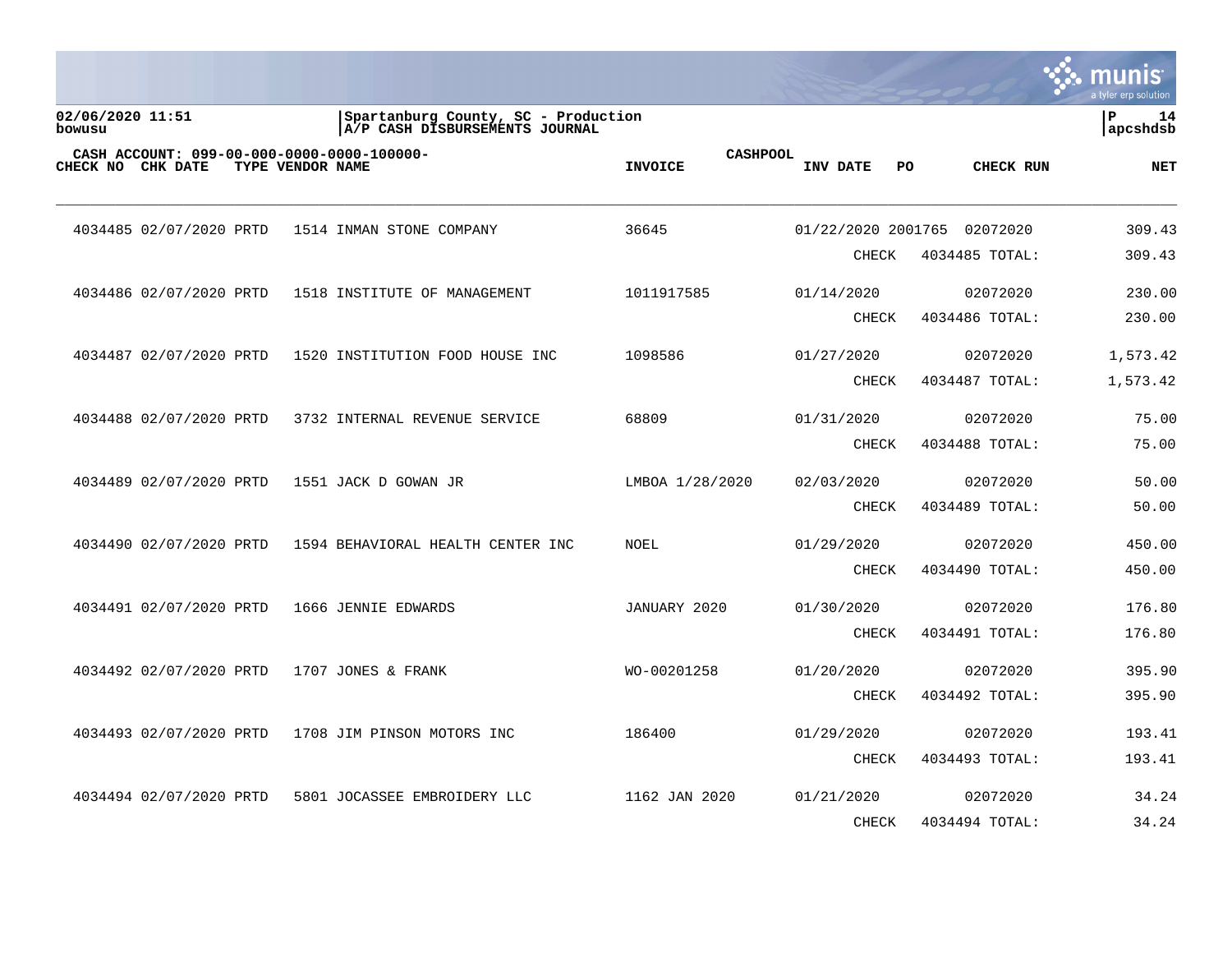|                                                                    |                  |                                                                       |                                   |                     |    |                            | mu<br>a tyler erp solution     |
|--------------------------------------------------------------------|------------------|-----------------------------------------------------------------------|-----------------------------------|---------------------|----|----------------------------|--------------------------------|
| 02/06/2020 11:51<br>bowusu                                         |                  | Spartanburg County, SC - Production<br>A/P CASH DISBURSEMENTS JOURNAL |                                   |                     |    |                            | $\mathbf{P}$<br>15<br>apcshdsb |
| CASH ACCOUNT: 099-00-000-0000-0000-100000-<br>CHECK NO<br>CHK DATE | TYPE VENDOR NAME |                                                                       | <b>CASHPOOL</b><br><b>INVOICE</b> | INV DATE            | PO | CHECK RUN                  | <b>NET</b>                     |
| 4034495 02/07/2020 PRTD                                            |                  | 1724 JOE MATHIS BODY SHOP                                             | 2391                              | 01/27/2020          |    | 02072020                   | 2,064.11                       |
|                                                                    |                  |                                                                       |                                   | CHECK               |    | 4034495 TOTAL:             | 2,064.11                       |
| 4034496 02/07/2020 PRTD                                            |                  | 1775 JOHNSON SMITH HIBBARD AND WILDMAN INV 1/220047-001F              |                                   | 01/31/2020          |    | 02072020                   | 5,600.00                       |
|                                                                    |                  |                                                                       |                                   | <b>CHECK</b>        |    | 4034496 TOTAL:             | 5,600.00                       |
| 4034497 02/07/2020 PRTD 999990 AMY CROOKER                         |                  |                                                                       | 2020-45108                        | 02/03/2020          |    | 02072020                   | 49.80                          |
|                                                                    |                  |                                                                       |                                   | <b>CHECK</b>        |    | 4034497 TOTAL:             | 49.80                          |
|                                                                    |                  | 4034498 02/07/2020 PRTD 999990 APRIL HENDERSON                        | 2020-89610                        | 02/03/2020          |    | 02072020                   | 60.00                          |
|                                                                    |                  |                                                                       |                                   | <b>CHECK</b>        |    | 4034498 TOTAL:             | 60.00                          |
|                                                                    |                  | 4034499 02/07/2020 PRTD 999990 BARBARA MAUNEY                         | 2020-130731                       | 02/03/2020          |    | 02072020                   | 46.20                          |
|                                                                    |                  |                                                                       |                                   | <b>CHECK</b>        |    | 4034499 TOTAL:             | 46.20                          |
|                                                                    |                  | 4034500 02/07/2020 PRTD 999990 BENJAMIN COLLINS                       | 2020-39724                        | 02/03/2020          |    | 02072020                   | 48.60                          |
|                                                                    |                  |                                                                       |                                   | <b>CHECK</b>        |    | 4034500 TOTAL:             | 48.60                          |
|                                                                    |                  | 4034501 02/07/2020 PRTD 999990 BRENTLY ISRAEL                         | 2020-100547                       | 02/03/2020          |    | 02072020                   | 54.00                          |
|                                                                    |                  |                                                                       |                                   | <b>CHECK</b>        |    | 4034501 TOTAL:             | 54.00                          |
|                                                                    |                  | 4034502 02/07/2020 PRTD 999990 BREONNA RAVAN                          | 2019-162317                       | 02/03/2020          |    | 02072020                   | 58.80                          |
|                                                                    |                  |                                                                       |                                   | CHECK               |    | 4034502 TOTAL:             | 58.80                          |
|                                                                    |                  |                                                                       |                                   |                     |    |                            |                                |
|                                                                    |                  | 4034503 02/07/2020 PRTD 999990 CHARLES CLARK                          | 2020-36799                        | 02/03/2020<br>CHECK |    | 02072020<br>4034503 TOTAL: | 48.60<br>48.60                 |
|                                                                    |                  |                                                                       |                                   |                     |    |                            |                                |
|                                                                    |                  | 4034504 02/07/2020 PRTD 999990 CHRISTINA JOHNSON                      | 2020-104176                       | 02/03/2020          |    | 02072020                   | 54.00                          |
|                                                                    |                  |                                                                       |                                   | <b>CHECK</b>        |    | 4034504 TOTAL:             | 54.00                          |

**Contract**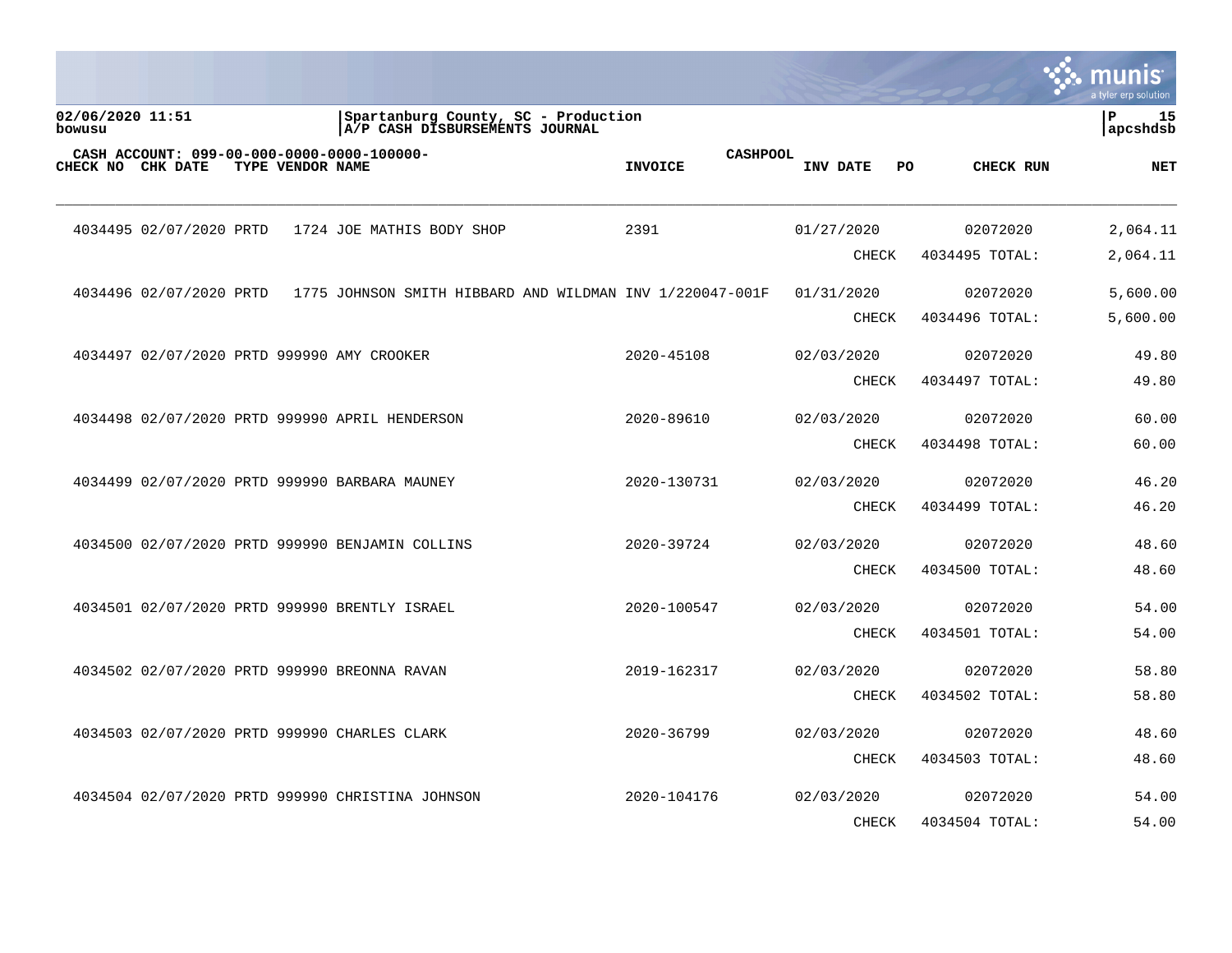|                            |                                           |                  |                                                                       |                |                 |              |     |                | INIS<br>a tyler erp solution |
|----------------------------|-------------------------------------------|------------------|-----------------------------------------------------------------------|----------------|-----------------|--------------|-----|----------------|------------------------------|
| 02/06/2020 11:51<br>bowusu |                                           |                  | Spartanburg County, SC - Production<br>A/P CASH DISBURSEMENTS JOURNAL |                |                 |              |     |                | l P<br>16<br> apcshdsb       |
| CHECK NO CHK DATE          |                                           | TYPE VENDOR NAME | CASH ACCOUNT: 099-00-000-0000-0000-100000-                            | <b>INVOICE</b> | <b>CASHPOOL</b> | INV DATE     | PO. | CHECK RUN      | <b>NET</b>                   |
|                            |                                           |                  | 4034505 02/07/2020 PRTD 999990 DANIEL HOLLOWAY                        | 2019-91474     |                 | 02/03/2020   |     | 02072020       | 64.00                        |
|                            |                                           |                  |                                                                       |                |                 | <b>CHECK</b> |     | 4034505 TOTAL: | 64.00                        |
|                            |                                           |                  | 4034506 02/07/2020 PRTD 999990 DAVID MOOMAW                           | 2020-142696    |                 | 02/03/2020   |     | 02072020       | 57.00                        |
|                            |                                           |                  |                                                                       |                |                 | CHECK        |     | 4034506 TOTAL: | 57.00                        |
|                            |                                           |                  | 4034507 02/07/2020 PRTD 999990 DEANNA RIDINGS                         | 2020-172375    |                 | 02/03/2020   |     | 02072020       | 76.00                        |
|                            |                                           |                  |                                                                       |                |                 | CHECK        |     | 4034507 TOTAL: | 76.00                        |
|                            |                                           |                  | 4034508 02/07/2020 PRTD 999990 DEMMICK LEWIS                          | 2020-120388    |                 | 02/03/2020   |     | 02072020       | 63.20                        |
|                            |                                           |                  |                                                                       |                |                 | CHECK        |     | 4034508 TOTAL: | 63.20                        |
|                            |                                           |                  | 4034509 02/07/2020 PRTD 999990 DERRICK ELDER                          | 2019-56101     |                 | 02/03/2020   |     | 02072020       | 51.00                        |
|                            |                                           |                  |                                                                       |                |                 | <b>CHECK</b> |     | 4034509 TOTAL: | 51.00                        |
|                            |                                           |                  | 4034510 02/07/2020 PRTD 999990 DONALD HICKS                           | 2019-88487     |                 | 11/13/2019   |     | 02072020       | 48.60                        |
|                            |                                           |                  |                                                                       |                |                 | <b>CHECK</b> |     | 4034510 TOTAL: | 48.60                        |
|                            | 4034511 02/07/2020 PRTD 999990 DYLAN PAGE |                  |                                                                       | 2020-154799    |                 | 02/03/2020   |     | 02072020       | 51.00                        |
|                            |                                           |                  |                                                                       |                |                 | <b>CHECK</b> |     | 4034511 TOTAL: | 51.00                        |
|                            |                                           |                  | 4034512 02/07/2020 PRTD 999990 ELIZABETH TEDDER                       | 2020-202528    |                 | 02/03/2020   |     | 02072020       | 52.80                        |
|                            |                                           |                  |                                                                       |                |                 | <b>CHECK</b> |     | 4034512 TOTAL: | 52.80                        |
|                            |                                           |                  | 4034513 02/07/2020 PRTD 999990 ELVIRA SIBILEVA                        | 2020-186180    |                 | 02/03/2020   |     | 02072020       | 72.00                        |
|                            |                                           |                  |                                                                       |                |                 | CHECK        |     | 4034513 TOTAL: | 72.00                        |
|                            |                                           |                  | 4034514 02/07/2020 PRTD 999990 EULALIA LEWIS                          | 2020-120425    |                 | 02/03/2020   |     | 02072020       | 55.80                        |
|                            |                                           |                  |                                                                       |                |                 | <b>CHECK</b> |     | 4034514 TOTAL: | 55.80                        |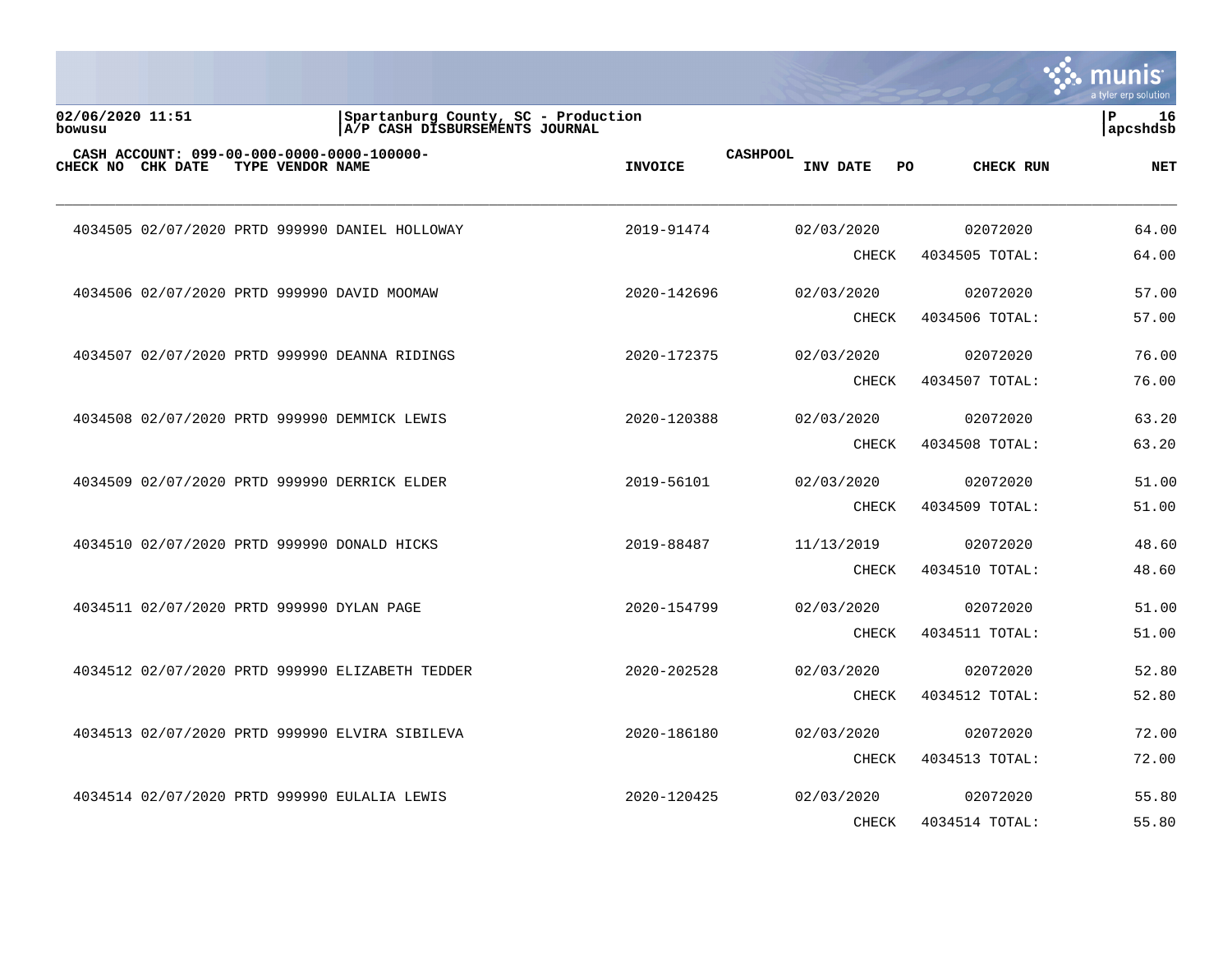|                            |  |                  |                                                                       |                |                 |              |    |                | munis<br>a tyler erp solution   |
|----------------------------|--|------------------|-----------------------------------------------------------------------|----------------|-----------------|--------------|----|----------------|---------------------------------|
| 02/06/2020 11:51<br>bowusu |  |                  | Spartanburg County, SC - Production<br>A/P CASH DISBURSEMENTS JOURNAL |                |                 |              |    |                | $\mathbf{P}$<br>17<br> apcshdsb |
| CHECK NO CHK DATE          |  | TYPE VENDOR NAME | CASH ACCOUNT: 099-00-000-0000-0000-100000-                            | <b>INVOICE</b> | <b>CASHPOOL</b> | INV DATE     | PO | CHECK RUN      | <b>NET</b>                      |
|                            |  |                  | 4034515 02/07/2020 PRTD 999990 GAVINA MOODY                           | 2020-142610    |                 | 02/03/2020   |    | 02072020       | 72.00                           |
|                            |  |                  |                                                                       |                |                 | <b>CHECK</b> |    | 4034515 TOTAL: | 72.00                           |
|                            |  |                  | 4034516 02/07/2020 PRTD 999990 HOLLY GLOVER                           | 2020-74930     |                 | 02/03/2020   |    | 02072020       | 55.80                           |
|                            |  |                  |                                                                       |                |                 | <b>CHECK</b> |    | 4034516 TOTAL: | 55.80                           |
|                            |  |                  | 4034517 02/07/2020 PRTD 999990 JACKLIN BOMAR                          | 2019-16812     |                 | 02/03/2020   |    | 02072020       | 49.20                           |
|                            |  |                  |                                                                       |                |                 | CHECK        |    | 4034517 TOTAL: | 49.20                           |
|                            |  |                  | 4034518 02/07/2020 PRTD 999990 JAIMIE MILLER                          | 2019-134645    |                 | 02/03/2020   |    | 02072020       | 17.20                           |
|                            |  |                  |                                                                       |                |                 | <b>CHECK</b> |    | 4034518 TOTAL: | 17.20                           |
|                            |  |                  | 4034519 02/07/2020 PRTD 999990 JAMES FAIRCHILD                        | 2020-61162     |                 | 02/03/2020   |    | 02072020       | 60.00                           |
|                            |  |                  |                                                                       |                |                 | <b>CHECK</b> |    | 4034519 TOTAL: | 60.00                           |
|                            |  |                  | 4034520 02/07/2020 PRTD 999990 JANICE STEAD                           | 2020-195639    |                 | 02/03/2020   |    | 02072020       | 74.40                           |
|                            |  |                  |                                                                       |                |                 | <b>CHECK</b> |    | 4034520 TOTAL: | 74.40                           |
|                            |  |                  | 4034521 02/07/2020 PRTD 999990 JERRY ELLIS                            | 2020-58709     |                 | 02/03/2020   |    | 02072020       | 51.00                           |
|                            |  |                  |                                                                       |                |                 | <b>CHECK</b> |    | 4034521 TOTAL: | 51.00                           |
|                            |  |                  | 4034522 02/07/2020 PRTD 999990 JERRY PRICE                            | 2020-165017    |                 | 02/03/2020   |    | 02072020       | 54.60                           |
|                            |  |                  |                                                                       |                |                 | <b>CHECK</b> |    | 4034522 TOTAL: | 54.60                           |
|                            |  |                  | 4034523 02/07/2020 PRTD 999990 JOHN BAILEY                            | 2020-7159      |                 | 02/03/2020   |    | 02072020       | 54.00                           |
|                            |  |                  |                                                                       |                |                 | <b>CHECK</b> |    | 4034523 TOTAL: | 54.00                           |
|                            |  |                  | 4034524 02/07/2020 PRTD 999990 JOHN GIBSON                            | 2020-72988     |                 | 02/03/2020   |    | 02072020       | 57.00                           |
|                            |  |                  |                                                                       |                |                 | <b>CHECK</b> |    | 4034524 TOTAL: | 57.00                           |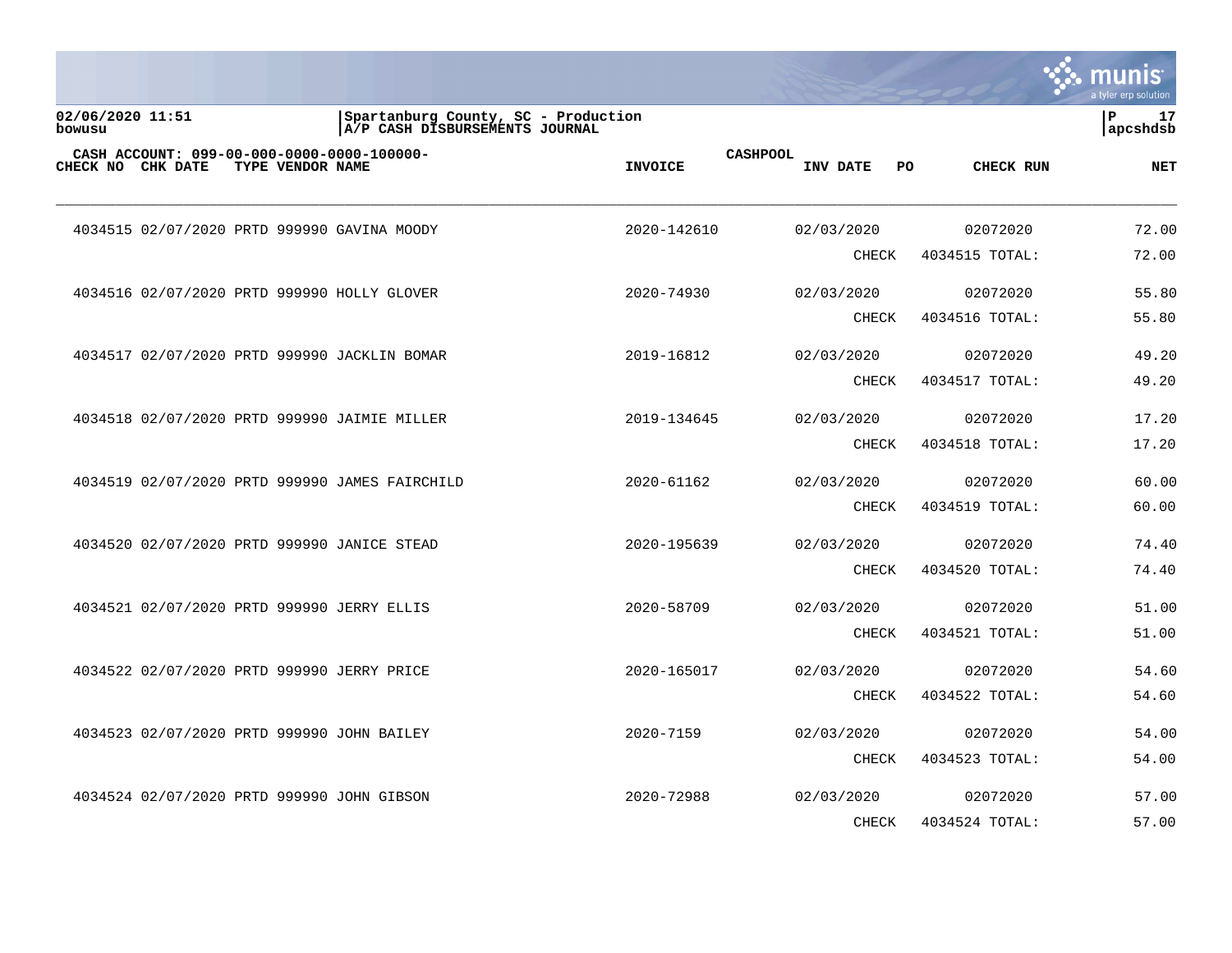|                            |                  |                                                                       |                |                 |              |    |                | munis<br>a tyler erp solution  |
|----------------------------|------------------|-----------------------------------------------------------------------|----------------|-----------------|--------------|----|----------------|--------------------------------|
| 02/06/2020 11:51<br>bowusu |                  | Spartanburg County, SC - Production<br>A/P CASH DISBURSEMENTS JOURNAL |                |                 |              |    |                | $\mathbf{P}$<br>18<br>apcshdsb |
| CHECK NO CHK DATE          | TYPE VENDOR NAME | CASH ACCOUNT: 099-00-000-0000-0000-100000-                            | <b>INVOICE</b> | <b>CASHPOOL</b> | INV DATE     | PO | CHECK RUN      | <b>NET</b>                     |
|                            |                  | 4034525 02/07/2020 PRTD 999990 JOHN HUNTON                            | 2020-99117     |                 | 02/03/2020   |    | 02072020       | 54.00                          |
|                            |                  |                                                                       |                |                 | <b>CHECK</b> |    | 4034525 TOTAL: | 54.00                          |
|                            |                  | 4034526 02/07/2020 PRTD 999990 JOSHUA HECKEL                          | 2020-89036     |                 | 02/03/2020   |    | 02072020       | 51.00                          |
|                            |                  |                                                                       |                |                 | <b>CHECK</b> |    | 4034526 TOTAL: | 51.00                          |
|                            |                  | 4034527 02/07/2020 PRTD 999990 JUSTIN FERGUSON                        | 2020-62435     |                 | 02/03/2020   |    | 02072020       | 72.00                          |
|                            |                  |                                                                       |                |                 | CHECK        |    | 4034527 TOTAL: | 72.00                          |
|                            |                  | 4034528 02/07/2020 PRTD 999990 JUSTIN LAFONTAINE                      | 2020-115160    |                 | 02/03/2020   |    | 02072020       | 16.80                          |
|                            |                  |                                                                       |                |                 | CHECK        |    | 4034528 TOTAL: | 16.80                          |
|                            |                  | 4034529 02/07/2020 PRTD 999990 KATHY THOMAS                           | 2020-203720    |                 | 02/03/2020   |    | 02072020       | 49.20                          |
|                            |                  |                                                                       |                |                 | <b>CHECK</b> |    | 4034529 TOTAL: | 49.20                          |
|                            |                  | 4034530 02/07/2020 PRTD 999990 KERI JOYNER                            | 2020-108201    |                 | 02/03/2020   |    | 02072020       | 48.00                          |
|                            |                  |                                                                       |                |                 | <b>CHECK</b> |    | 4034530 TOTAL: | 48.00                          |
|                            |                  | 4034531 02/07/2020 PRTD 999990 KIANA MONTGOMERY                       | 2020-142453    |                 | 02/03/2020   |    | 02072020       | 66.40                          |
|                            |                  |                                                                       |                |                 | <b>CHECK</b> |    | 4034531 TOTAL: | 66.40                          |
|                            |                  | 4034532 02/07/2020 PRTD 999990 KRISTINE BURTON                        | 2020-28010     |                 | 02/03/2020   |    | 02072020       | 61.80                          |
|                            |                  |                                                                       |                |                 | CHECK        |    | 4034532 TOTAL: | 61.80                          |
|                            |                  | 4034533 02/07/2020 PRTD 999990 LINDA ABDUL-OUDDUS                     | $2020 - 89$    |                 | 02/03/2020   |    | 02072020       | 48.60                          |
|                            |                  |                                                                       |                |                 | <b>CHECK</b> |    | 4034533 TOTAL: | 48.60                          |
|                            |                  | 4034534 02/07/2020 PRTD 999990 LOREEN VILLATORO                       | 2020-212094    |                 | 02/03/2020   |    | 02072020       | 68.00                          |
|                            |                  |                                                                       |                |                 | <b>CHECK</b> |    | 4034534 TOTAL: | 68.00                          |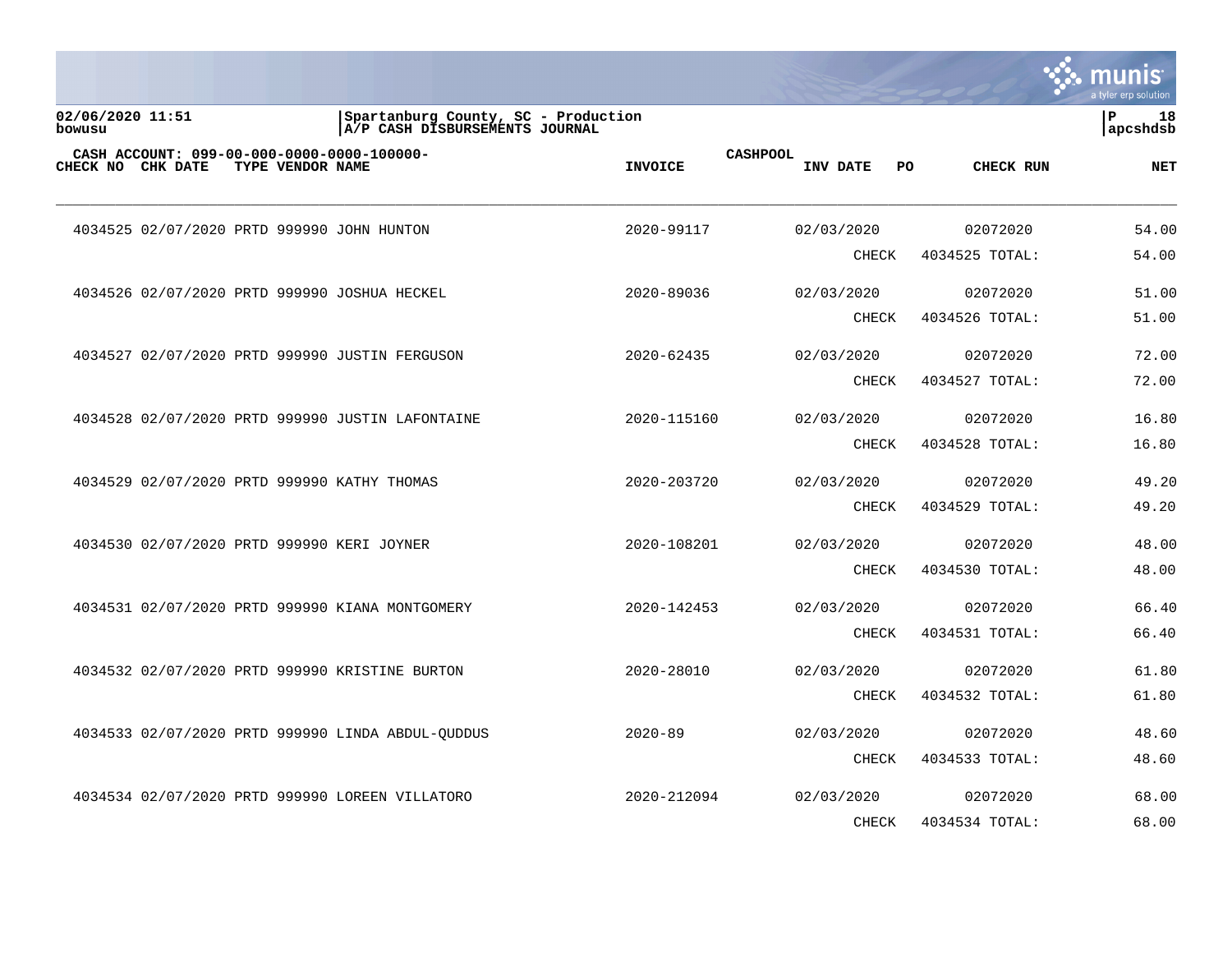|                            |                   |                  |                                                                       |                |                 |            |              |     |                | munis<br>a tyler erp solution  |
|----------------------------|-------------------|------------------|-----------------------------------------------------------------------|----------------|-----------------|------------|--------------|-----|----------------|--------------------------------|
| 02/06/2020 11:51<br>bowusu |                   |                  | Spartanburg County, SC - Production<br>A/P CASH DISBURSEMENTS JOURNAL |                |                 |            |              |     |                | $\mathbf{P}$<br>19<br>apcshdsb |
|                            | CHECK NO CHK DATE | TYPE VENDOR NAME | CASH ACCOUNT: 099-00-000-0000-0000-100000-                            | <b>INVOICE</b> | <b>CASHPOOL</b> | INV DATE   |              | PO. | CHECK RUN      | <b>NET</b>                     |
|                            |                   |                  | 4034535 02/07/2020 PRTD 999990 LORETTA WILLIAMS                       | 2020-222499    |                 | 02/03/2020 |              |     | 02072020       | 55.20                          |
|                            |                   |                  |                                                                       |                |                 |            | <b>CHECK</b> |     | 4034535 TOTAL: | 55.20                          |
|                            |                   |                  | 4034536 02/07/2020 PRTD 999990 MARIE ORDONEZ                          | 2020-152606    |                 | 02/03/2020 |              |     | 02072020       | 54.00                          |
|                            |                   |                  |                                                                       |                |                 |            | <b>CHECK</b> |     | 4034536 TOTAL: | 54.00                          |
|                            |                   |                  | 4034537 02/07/2020 PRTD 999990 MARSHA TEAMER                          | 2020-202477    |                 | 02/03/2020 |              |     | 02072020       | 54.00                          |
|                            |                   |                  |                                                                       |                |                 |            | <b>CHECK</b> |     | 4034537 TOTAL: | 54.00                          |
|                            |                   |                  | 4034538 02/07/2020 PRTD 999990 MARVIN YOUNG                           | 2019-221018    |                 | 02/03/2020 |              |     | 02072020       | 51.00                          |
|                            |                   |                  |                                                                       |                |                 |            | CHECK        |     | 4034538 TOTAL: | 51.00                          |
|                            |                   |                  | 4034539 02/07/2020 PRTD 999990 MARY ARTHUR                            | $2020 - 5265$  |                 | 02/03/2020 |              |     | 02072020       | 52.20                          |
|                            |                   |                  |                                                                       |                |                 |            | <b>CHECK</b> |     | 4034539 TOTAL: | 52.20                          |
|                            |                   |                  | 4034540 02/07/2020 PRTD 999990 MATTHEW FOWLER                         | 2020-67101     |                 | 02/03/2020 |              |     | 02072020       | 72.00                          |
|                            |                   |                  |                                                                       |                |                 |            | <b>CHECK</b> |     | 4034540 TOTAL: | 72.00                          |
|                            |                   |                  | 4034541 02/07/2020 PRTD 999990 MEAGAN ROMANOSKY                       | 2019-169906    |                 | 02/03/2020 |              |     | 02072020       | 18.60                          |
|                            |                   |                  |                                                                       |                |                 |            | <b>CHECK</b> |     | 4034541 TOTAL: | 18.60                          |
|                            |                   |                  | 4034542 02/07/2020 PRTD 999990 MICHAEL DREW                           | 2020-54529     |                 | 02/03/2020 |              |     | 02072020       | 51.00                          |
|                            |                   |                  |                                                                       |                |                 |            | <b>CHECK</b> |     | 4034542 TOTAL: | 51.00                          |
|                            |                   |                  | 4034543 02/07/2020 PRTD 999990 MICHELLE ESCALANTE                     | 2020-59859     |                 | 02/03/2020 |              |     | 02072020       | 52.20                          |
|                            |                   |                  |                                                                       |                |                 |            | <b>CHECK</b> |     | 4034543 TOTAL: | 52.20                          |
|                            |                   |                  | 4034544 02/07/2020 PRTD 999990 MICHELLE SOMERS                        | 2019-186081    |                 | 02/03/2020 |              |     | 02072020       | 58.80                          |
|                            |                   |                  |                                                                       |                |                 |            | <b>CHECK</b> |     | 4034544 TOTAL: | 58.80                          |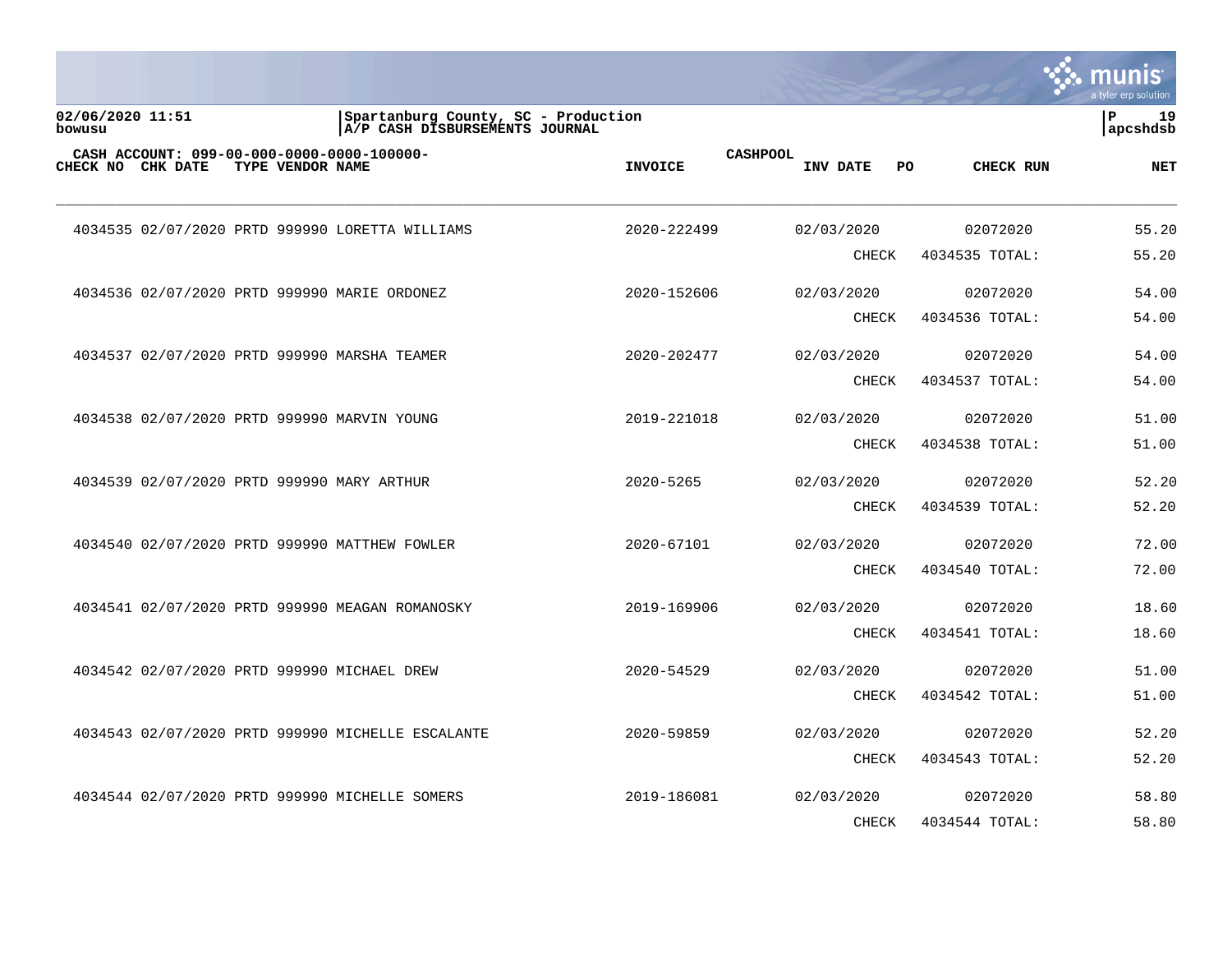|                            |                                           |                  |                                                                       |                |                 |              |    |                | munis<br>a tyler erp solution |
|----------------------------|-------------------------------------------|------------------|-----------------------------------------------------------------------|----------------|-----------------|--------------|----|----------------|-------------------------------|
| 02/06/2020 11:51<br>bowusu |                                           |                  | Spartanburg County, SC - Production<br>A/P CASH DISBURSEMENTS JOURNAL |                |                 |              |    |                | l P<br>20<br> apcshdsb        |
| CHECK NO CHK DATE          |                                           | TYPE VENDOR NAME | CASH ACCOUNT: 099-00-000-0000-0000-100000-                            | <b>INVOICE</b> | <b>CASHPOOL</b> | INV DATE     | PO | CHECK RUN      | <b>NET</b>                    |
|                            | 4034545 02/07/2020 PRTD 999990 OTIS BEEKS |                  |                                                                       | 2020-11322     |                 | 02/03/2020   |    | 02072020       | 52.20                         |
|                            |                                           |                  |                                                                       |                |                 | <b>CHECK</b> |    | 4034545 TOTAL: | 52.20                         |
|                            |                                           |                  | 4034546 02/07/2020 PRTD 999990 PATRICIA LOONEY                        | 2020-123499    |                 | 02/03/2020   |    | 02072020       | 72.00                         |
|                            |                                           |                  |                                                                       |                |                 | <b>CHECK</b> |    | 4034546 TOTAL: | 72.00                         |
|                            |                                           |                  | 4034547 02/07/2020 PRTD 999990 PAVEL SAYKO                            | 2020-180771    |                 | 02/03/2020   |    | 02072020       | 54.00                         |
|                            |                                           |                  |                                                                       |                |                 | <b>CHECK</b> |    | 4034547 TOTAL: | 54.00                         |
|                            |                                           |                  | 4034548 02/07/2020 PRTD 999990 PHILLIP BRYAN                          | 2020-25202     |                 | 02/03/2020   |    | 02072020       | 51.00                         |
|                            |                                           |                  |                                                                       |                |                 | CHECK        |    | 4034548 TOTAL: | 51.00                         |
|                            |                                           |                  | 4034549 02/07/2020 PRTD 999990 RACHEL WOOD                            | 2020-226161    |                 | 02/03/2020   |    | 02072020       | 56.40                         |
|                            |                                           |                  |                                                                       |                |                 | CHECK        |    | 4034549 TOTAL: | 56.40                         |
|                            |                                           |                  | 4034550 02/07/2020 PRTD 999990 ROBERT PERKINS                         | 2020-159650    |                 | 02/03/2020   |    | 02072020       | 55.20                         |
|                            |                                           |                  |                                                                       |                |                 | <b>CHECK</b> |    | 4034550 TOTAL: | 55.20                         |
|                            |                                           |                  | 4034551 02/07/2020 PRTD 999990 ROBERT STONE                           | 2020-197725    |                 | 02/03/2020   |    | 02072020       | 57.00                         |
|                            |                                           |                  |                                                                       |                |                 | <b>CHECK</b> |    | 4034551 TOTAL: | 57.00                         |
|                            |                                           |                  | 4034552 02/07/2020 PRTD 999990 SAPPHIRE CHATMAN                       | 2020-35248     |                 | 02/03/2020   |    | 02072020       | 16.60                         |
|                            |                                           |                  |                                                                       |                |                 | CHECK        |    | 4034552 TOTAL: | 16.60                         |
|                            |                                           |                  | 4034553 02/07/2020 PRTD 999990 SEAN WRIGHT                            | 2020-227790    |                 | 02/03/2020   |    | 02072020       | 47.40                         |
|                            |                                           |                  |                                                                       |                |                 | <b>CHECK</b> |    | 4034553 TOTAL: | 47.40                         |
|                            |                                           |                  | 4034554 02/07/2020 PRTD 999990 SHANIE VAFIADIS                        | 2020-210138    |                 | 02/03/2020   |    | 02072020       | 74.40                         |
|                            |                                           |                  |                                                                       |                |                 | <b>CHECK</b> |    | 4034554 TOTAL: | 74.40                         |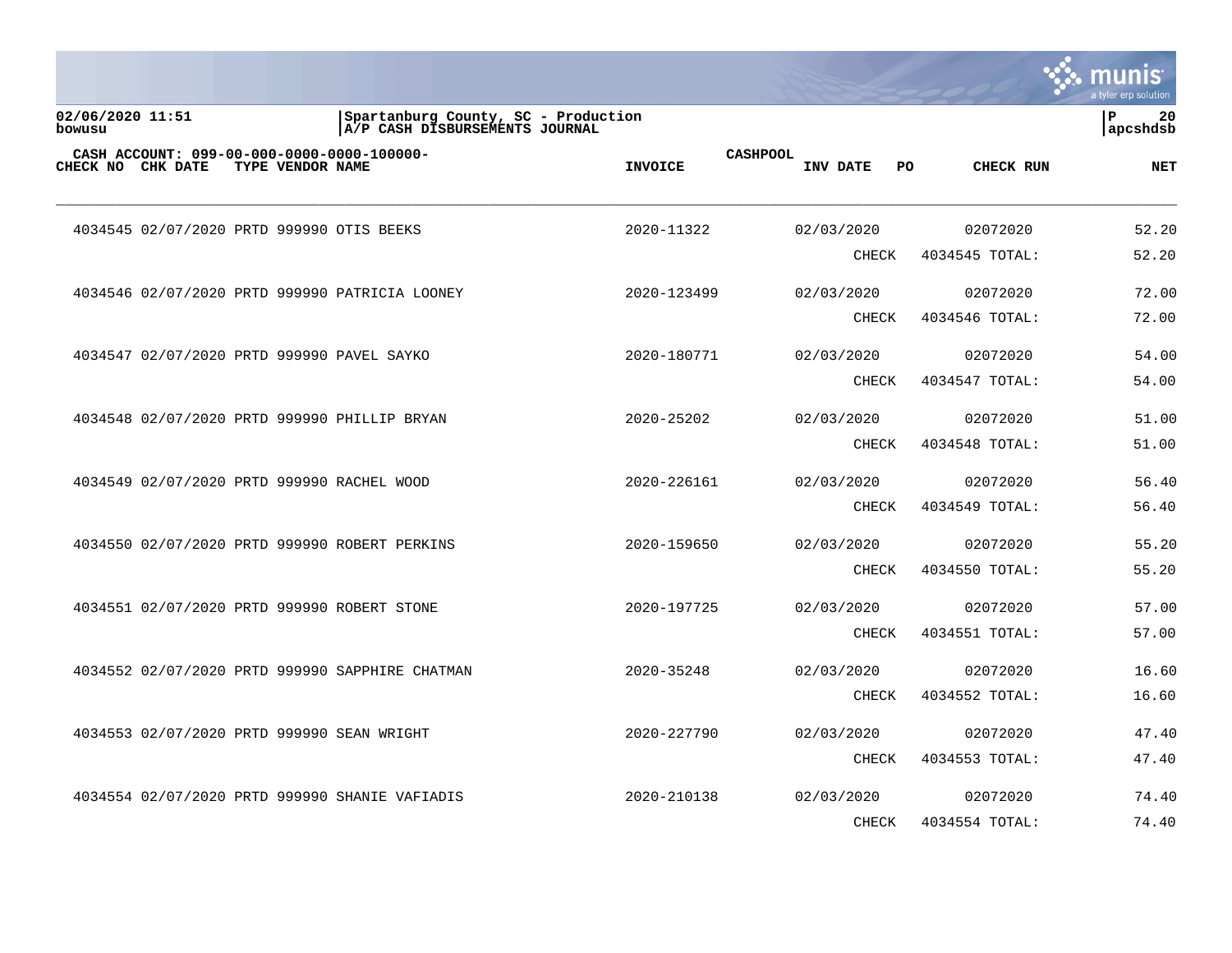|                            |                   |                  |                                                                       |                                   |              |                  | nıs<br>a tyler erp solution    |
|----------------------------|-------------------|------------------|-----------------------------------------------------------------------|-----------------------------------|--------------|------------------|--------------------------------|
| 02/06/2020 11:51<br>bowusu |                   |                  | Spartanburg County, SC - Production<br>A/P CASH DISBURSEMENTS JOURNAL |                                   |              |                  | $\mathbf{P}$<br>21<br>apcshdsb |
|                            | CHECK NO CHK DATE | TYPE VENDOR NAME | CASH ACCOUNT: 099-00-000-0000-0000-100000-                            | <b>CASHPOOL</b><br><b>INVOICE</b> | INV DATE     | PO.<br>CHECK RUN | <b>NET</b>                     |
|                            |                   |                  | 4034555 02/07/2020 PRTD 999990 SHARON DUMIT                           | 2020-55277                        | 02/03/2020   | 02072020         | 61.20                          |
|                            |                   |                  |                                                                       |                                   | <b>CHECK</b> | 4034555 TOTAL:   | 61.20                          |
|                            |                   |                  | 4034556 02/07/2020 PRTD 999990 SHELDON SNELL                          | 2019-185488                       | 02/03/2020   | 02072020         | 51.00                          |
|                            |                   |                  |                                                                       |                                   | <b>CHECK</b> | 4034556 TOTAL:   | 51.00                          |
|                            |                   |                  | 4034557 02/07/2020 PRTD 999990 SIRANY PHETASA                         | 2019-155010                       | 02/03/2020   | 02072020         | 18.80                          |
|                            |                   |                  |                                                                       |                                   | CHECK        | 4034557 TOTAL:   | 18.80                          |
|                            |                   |                  | 4034558 02/07/2020 PRTD 999990 STEVEN FROST                           | 2020-68628                        | 02/03/2020   | 02072020         | 74.40                          |
|                            |                   |                  |                                                                       |                                   | <b>CHECK</b> | 4034558 TOTAL:   | 74.40                          |
|                            |                   |                  | 4034559 02/07/2020 PRTD 999990 STEVEN KELLY                           | 2020-110079                       | 02/03/2020   | 02072020         | 57.00                          |
|                            |                   |                  |                                                                       |                                   | <b>CHECK</b> | 4034559 TOTAL:   | 57.00                          |
|                            |                   |                  | 4034560 02/07/2020 PRTD 999990 STEVEN MEADOWS                         | 2020-136854                       | 02/03/2020   | 02072020         | 54.00                          |
|                            |                   |                  |                                                                       |                                   | <b>CHECK</b> | 4034560 TOTAL:   | 54.00                          |
|                            |                   |                  | 4034561 02/07/2020 PRTD 999990 TALMADGE YOUNG                         | 2020-229772                       | 02/03/2020   | 02072020         | 51.00                          |
|                            |                   |                  |                                                                       |                                   | <b>CHECK</b> | 4034561 TOTAL:   | 51.00                          |
|                            |                   |                  | 4034562 02/07/2020 PRTD 999990 TONY SIMPSON                           | 2020-187239                       | 02/03/2020   | 02072020         | 46.20                          |
|                            |                   |                  |                                                                       |                                   | <b>CHECK</b> | 4034562 TOTAL:   | 46.20                          |
|                            |                   |                  | 4034563 02/07/2020 PRTD 999990 TREVOR JONES                           | 2020-107779                       | 02/03/2020   | 02072020         | 58.20                          |
|                            |                   |                  |                                                                       |                                   | CHECK        | 4034563 TOTAL:   | 58.20                          |
|                            |                   |                  | 4034564 02/07/2020 PRTD 999990 VALERIE QUICK                          | 2020-166832                       | 02/03/2020   | 02072020         | 51.00                          |
|                            |                   |                  |                                                                       |                                   | <b>CHECK</b> | 4034564 TOTAL:   | 51.00                          |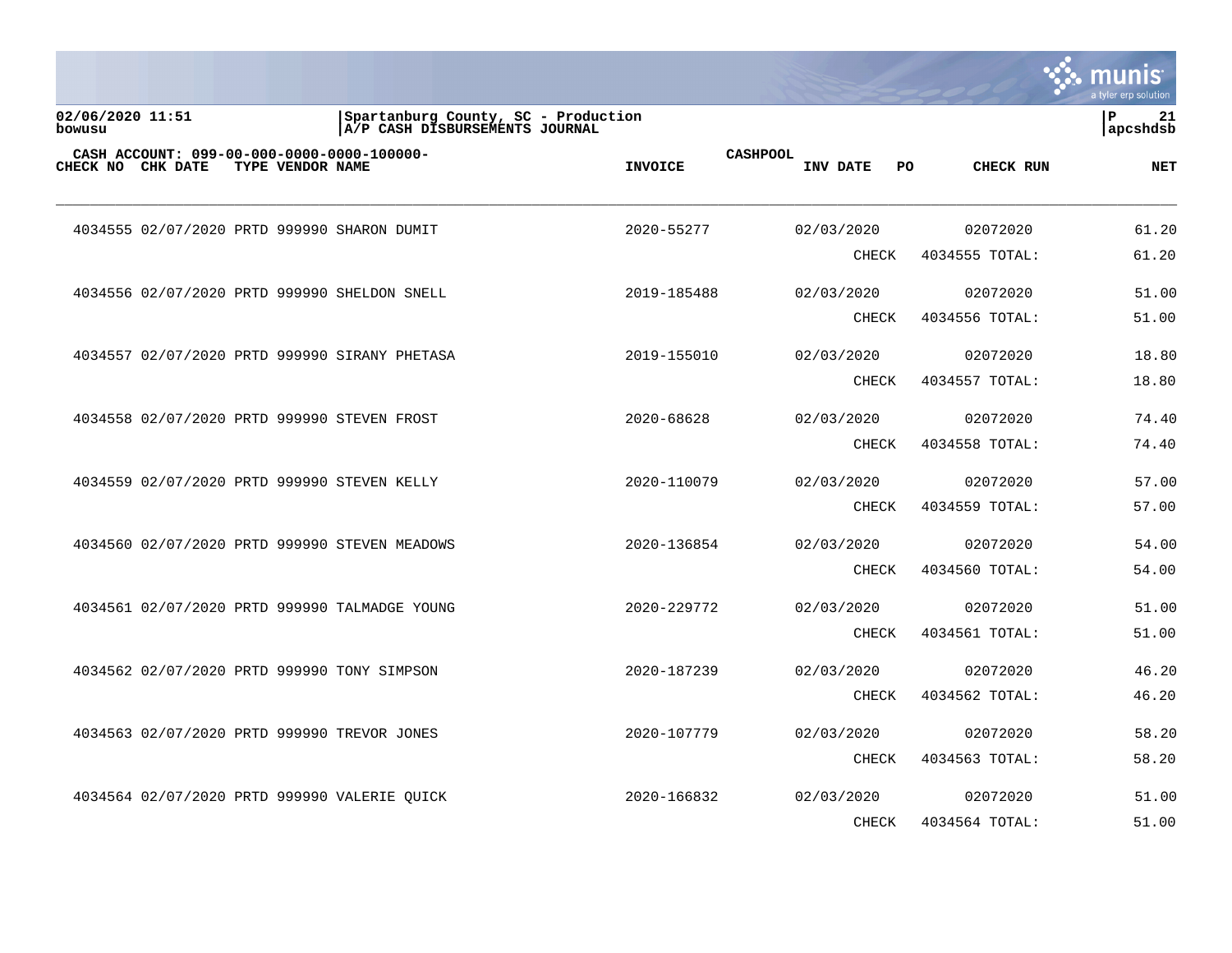|                            |  |                  |                                                                       |                 |                 |              |     |                  | unıs<br>a tyler erp solution   |
|----------------------------|--|------------------|-----------------------------------------------------------------------|-----------------|-----------------|--------------|-----|------------------|--------------------------------|
| 02/06/2020 11:51<br>bowusu |  |                  | Spartanburg County, SC - Production<br>A/P CASH DISBURSEMENTS JOURNAL |                 |                 |              |     |                  | $\mathbf{P}$<br>22<br>apcshdsb |
| CHECK NO CHK DATE          |  | TYPE VENDOR NAME | CASH ACCOUNT: 099-00-000-0000-0000-100000-                            | <b>INVOICE</b>  | <b>CASHPOOL</b> | INV DATE     | PO. | <b>CHECK RUN</b> | <b>NET</b>                     |
|                            |  |                  | 4034565 02/07/2020 PRTD 999990 VONNA LAWTER                           | 2019-113938     |                 | 02/03/2020   |     | 02072020         | 54.00                          |
|                            |  |                  |                                                                       |                 |                 | <b>CHECK</b> |     | 4034565 TOTAL:   | 54.00                          |
|                            |  |                  | 4034566 02/07/2020 PRTD 999990 WALTER FORRISTER                       | 2020-65193      |                 | 02/03/2020   |     | 02072020         | 55.80                          |
|                            |  |                  |                                                                       |                 |                 | <b>CHECK</b> |     | 4034566 TOTAL:   | 55.80                          |
|                            |  |                  | 4034567 02/07/2020 PRTD 999990 WILLIAM BLACKWOOD                      | 2020-15645      |                 | 02/03/2020   |     | 02072020         | 51.60                          |
|                            |  |                  |                                                                       |                 |                 | CHECK        |     | 4034567 TOTAL:   | 51.60                          |
|                            |  |                  | 4034568 02/07/2020 PRTD 999990 WILLIAM HARRIS                         | 2020-86659      |                 | 02/03/2020   |     | 02072020         | 55.20                          |
|                            |  |                  |                                                                       |                 |                 | CHECK        |     | 4034568 TOTAL:   | 55.20                          |
|                            |  |                  | 4034569 02/07/2020 PRTD 999990 YAIR DOMINGUEZ                         | 2019-51419      |                 | 02/03/2020   |     | 02072020         | 54.00                          |
|                            |  |                  |                                                                       |                 |                 | CHECK        |     | 4034569 TOTAL:   | 54.00                          |
|                            |  |                  | 4034570 02/07/2020 PRTD 999990 ZACHARY AKERS                          | 2020-1354       |                 | 02/03/2020   |     | 02072020         | 58.20                          |
|                            |  |                  |                                                                       |                 |                 | <b>CHECK</b> |     | 4034570 TOTAL:   | 58.20                          |
|                            |  |                  | 4034571 02/07/2020 PRTD 999990 ZACHARY STOCKSETT                      | 2020-197431     |                 | 02/03/2020   |     | 02072020         | 51.00                          |
|                            |  |                  |                                                                       |                 |                 | <b>CHECK</b> |     | 4034571 TOTAL:   | 51.00                          |
|                            |  |                  | 4034572 02/07/2020 PRTD 999995 BOBBY BLACKWELL                        | 2020-15035      |                 | 02/03/2020   |     | 02072020         | 30.00                          |
|                            |  |                  |                                                                       |                 |                 | <b>CHECK</b> |     | 4034572 TOTAL:   | 30.00                          |
|                            |  |                  | 4034573 02/07/2020 PRTD 999995 BRANDON WILDS                          | 2019-213007     |                 | 02/03/2020   |     | 02072020         | 30.00                          |
|                            |  |                  |                                                                       |                 |                 | <b>CHECK</b> |     | 4034573 TOTAL:   | 30.00                          |
|                            |  |                  | 4034574 02/07/2020 PRTD 999995 CALEB MOSLEY                           | $2020 - 145343$ |                 | 02/03/2020   |     | 02072020         | 30.00                          |
|                            |  |                  |                                                                       |                 |                 | <b>CHECK</b> |     | 4034574 TOTAL:   | 30.00                          |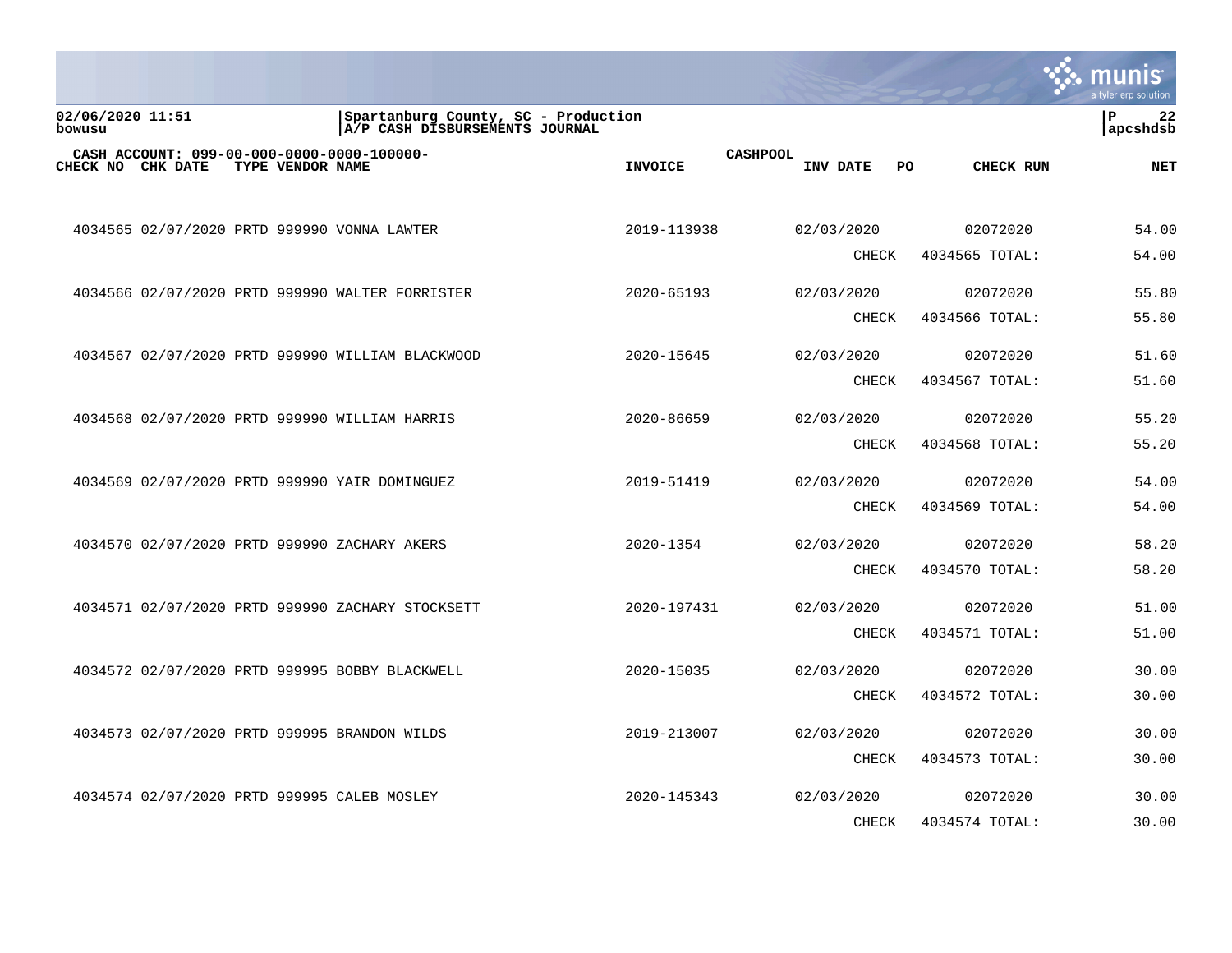|                            |  |                  |                                                                       |                |                 |                            |     |                            | a tyler erp solution |
|----------------------------|--|------------------|-----------------------------------------------------------------------|----------------|-----------------|----------------------------|-----|----------------------------|----------------------|
| 02/06/2020 11:51<br>bowusu |  |                  | Spartanburg County, SC - Production<br>A/P CASH DISBURSEMENTS JOURNAL |                |                 |                            |     |                            | 23<br>P<br>apcshdsb  |
| CHECK NO CHK DATE          |  | TYPE VENDOR NAME | CASH ACCOUNT: 099-00-000-0000-0000-100000-                            | <b>INVOICE</b> | <b>CASHPOOL</b> | INV DATE                   | PO. | CHECK RUN                  | <b>NET</b>           |
|                            |  |                  | 4034575 02/07/2020 PRTD 999995 CASANDRA PORTER                        | 2020-163249    |                 | 02/03/2020                 |     | 02072020                   | 30.00                |
|                            |  |                  |                                                                       |                |                 | <b>CHECK</b>               |     | 4034575 TOTAL:             | 30.00                |
|                            |  |                  | 4034576 02/07/2020 PRTD 999995 CHARLENE LAURIE                        | 2020-117102    |                 | 02/03/2020                 |     | 02072020                   | 30.00                |
|                            |  |                  |                                                                       |                |                 | CHECK                      |     | 4034576 TOTAL:             | 30.00                |
|                            |  |                  | 4034577 02/07/2020 PRTD 999995 CHARLES BILLETER                       | 2020-13711     |                 | 02/03/2020                 |     | 02072020                   | 30.00                |
|                            |  |                  |                                                                       |                |                 | <b>CHECK</b>               |     | 4034577 TOTAL:             | 30.00                |
|                            |  |                  | 4034578 02/07/2020 PRTD 999995 CHARLES GRIZZLE                        | 2020-80883     |                 | 02/03/2020                 |     | 02072020                   | 30.00                |
|                            |  |                  |                                                                       |                |                 | <b>CHECK</b>               |     | 4034578 TOTAL:             | 30.00                |
|                            |  |                  | 4034579 02/07/2020 PRTD 999995 CHERIE BAILEY                          | 2019-6716      |                 | 02/03/2020                 |     | 02072020                   | 30.00                |
|                            |  |                  |                                                                       |                |                 | <b>CHECK</b>               |     | 4034579 TOTAL:             | 30.00                |
|                            |  |                  |                                                                       |                |                 |                            |     |                            |                      |
|                            |  |                  | 4034580 02/07/2020 PRTD 999995 CHRISTY DOLLAR-ABSHER                  | 2020-53248     |                 | 02/03/2020<br><b>CHECK</b> |     | 02072020<br>4034580 TOTAL: | 30.00<br>30.00       |
|                            |  |                  |                                                                       |                |                 |                            |     |                            |                      |
|                            |  |                  | 4034581 02/07/2020 PRTD 999995 COURTNEY MOORE                         | 2020-142808    |                 | 02/03/2020                 |     | 02072020                   | 30.00                |
|                            |  |                  |                                                                       |                |                 | CHECK                      |     | 4034581 TOTAL:             | 30.00                |
|                            |  |                  | 4034582 02/07/2020 PRTD 999995 DEVAN MCCALL                           | 2020-131790    |                 | 02/03/2020                 |     | 02072020                   | 30.00                |
|                            |  |                  |                                                                       |                |                 | <b>CHECK</b>               |     | 4034582 TOTAL:             | 30.00                |
|                            |  |                  | 4034583 02/07/2020 PRTD 999995 DONNA DEYOUNG                          | 2020-51444     |                 | 02/03/2020                 |     | 02072020                   | 30.00                |
|                            |  |                  |                                                                       |                |                 | <b>CHECK</b>               |     | 4034583 TOTAL:             | 30.00                |
|                            |  |                  | 4034584 02/07/2020 PRTD 999995 DONNA EASLER                           | 2020-56634     |                 | 02/03/2020                 |     | 02072020                   | 30.00                |
|                            |  |                  |                                                                       |                |                 | <b>CHECK</b>               |     | 4034584 TOTAL:             | 30.00                |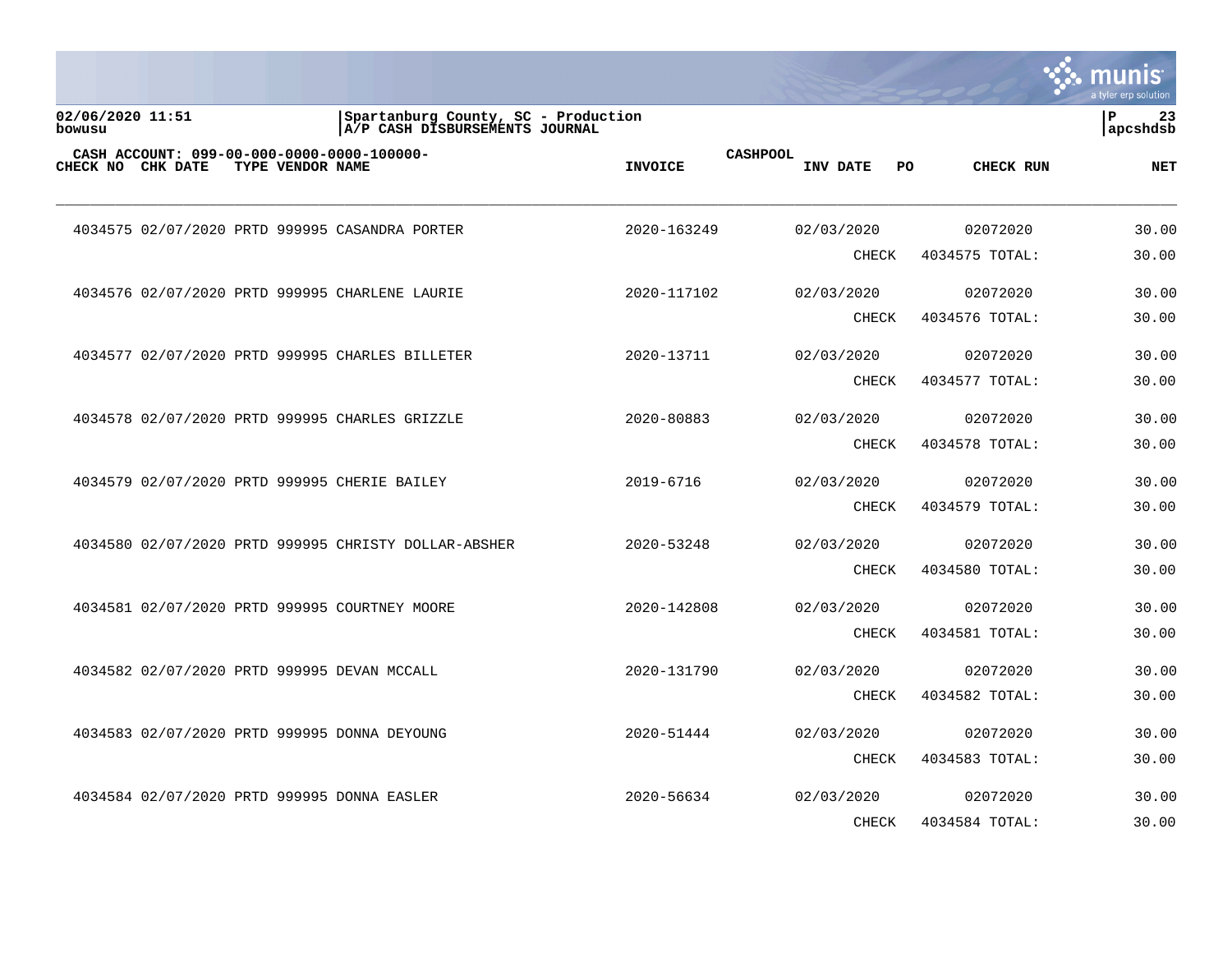|                            |  |                  |                                                                       |                |                 |                     |     |                            | a tyler erp solution |
|----------------------------|--|------------------|-----------------------------------------------------------------------|----------------|-----------------|---------------------|-----|----------------------------|----------------------|
| 02/06/2020 11:51<br>bowusu |  |                  | Spartanburg County, SC - Production<br>A/P CASH DISBURSEMENTS JOURNAL |                |                 |                     |     |                            | 24<br>P<br>apcshdsb  |
| CHECK NO CHK DATE          |  | TYPE VENDOR NAME | CASH ACCOUNT: 099-00-000-0000-0000-100000-                            | <b>INVOICE</b> | <b>CASHPOOL</b> | INV DATE            | PO. | CHECK RUN                  | <b>NET</b>           |
|                            |  |                  | 4034585 02/07/2020 PRTD 999995 GARRETT BROWN                          | 2020-23418     |                 | 02/03/2020          |     | 02072020                   | 30.00                |
|                            |  |                  |                                                                       |                |                 | <b>CHECK</b>        |     | 4034585 TOTAL:             | 30.00                |
|                            |  |                  | 4034586 02/07/2020 PRTD 999995 JANICE SHAREK                          | 2020-183886    |                 | 02/03/2020          |     | 02072020                   | 30.00                |
|                            |  |                  |                                                                       |                |                 | CHECK               |     | 4034586 TOTAL:             | 30.00                |
|                            |  |                  | 4034587 02/07/2020 PRTD 999995 JARED WILSON                           | 2020-223745    |                 | 02/03/2020          |     | 02072020                   | 30.00                |
|                            |  |                  |                                                                       |                |                 | <b>CHECK</b>        |     | 4034587 TOTAL:             | 30.00                |
|                            |  |                  | 4034588 02/07/2020 PRTD 999995 JENNIFER NOVAK                         | 2020-150889    |                 | 02/03/2020          |     | 02072020                   | 30.00                |
|                            |  |                  |                                                                       |                |                 | <b>CHECK</b>        |     | 4034588 TOTAL:             | 30.00                |
|                            |  |                  | 4034589 02/07/2020 PRTD 999995 JOSHUA MARTIN                          | 2020-128548    |                 | 02/03/2020          |     | 02072020                   | 30.00                |
|                            |  |                  |                                                                       |                |                 | <b>CHECK</b>        |     | 4034589 TOTAL:             | 30.00                |
|                            |  |                  | 4034590 02/07/2020 PRTD 999995 KAYLA THOMAS                           | 2020-203450    |                 | 02/03/2020          |     | 02072020                   | 30.00                |
|                            |  |                  |                                                                       |                |                 | <b>CHECK</b>        |     | 4034590 TOTAL:             | 30.00                |
|                            |  |                  |                                                                       |                |                 |                     |     |                            |                      |
|                            |  |                  | 4034591 02/07/2020 PRTD 999995 KIMBERLY WOODWARD                      | 2020-226441    |                 | 02/03/2020<br>CHECK |     | 02072020<br>4034591 TOTAL: | 30.00<br>30.00       |
|                            |  |                  |                                                                       |                |                 |                     |     |                            |                      |
|                            |  |                  | 4034592 02/07/2020 PRTD 999995 LARRY DRUM                             | 2020-54558     |                 | 02/03/2020          |     | 02072020                   | 30.00                |
|                            |  |                  |                                                                       |                |                 | <b>CHECK</b>        |     | 4034592 TOTAL:             | 30.00                |
|                            |  |                  | 4034593 02/07/2020 PRTD 999995 LAURA SPROUSE                          | 2020-194243    |                 | 02/03/2020          |     | 02072020                   | 30.00                |
|                            |  |                  |                                                                       |                |                 | <b>CHECK</b>        |     | 4034593 TOTAL:             | 30.00                |
|                            |  |                  | 4034594 02/07/2020 PRTD 999995 LAURIE SAUER                           | 2020-180243    |                 | 02/03/2020          |     | 02072020                   | 30.00                |
|                            |  |                  |                                                                       |                |                 | <b>CHECK</b>        |     | 4034594 TOTAL:             | 30.00                |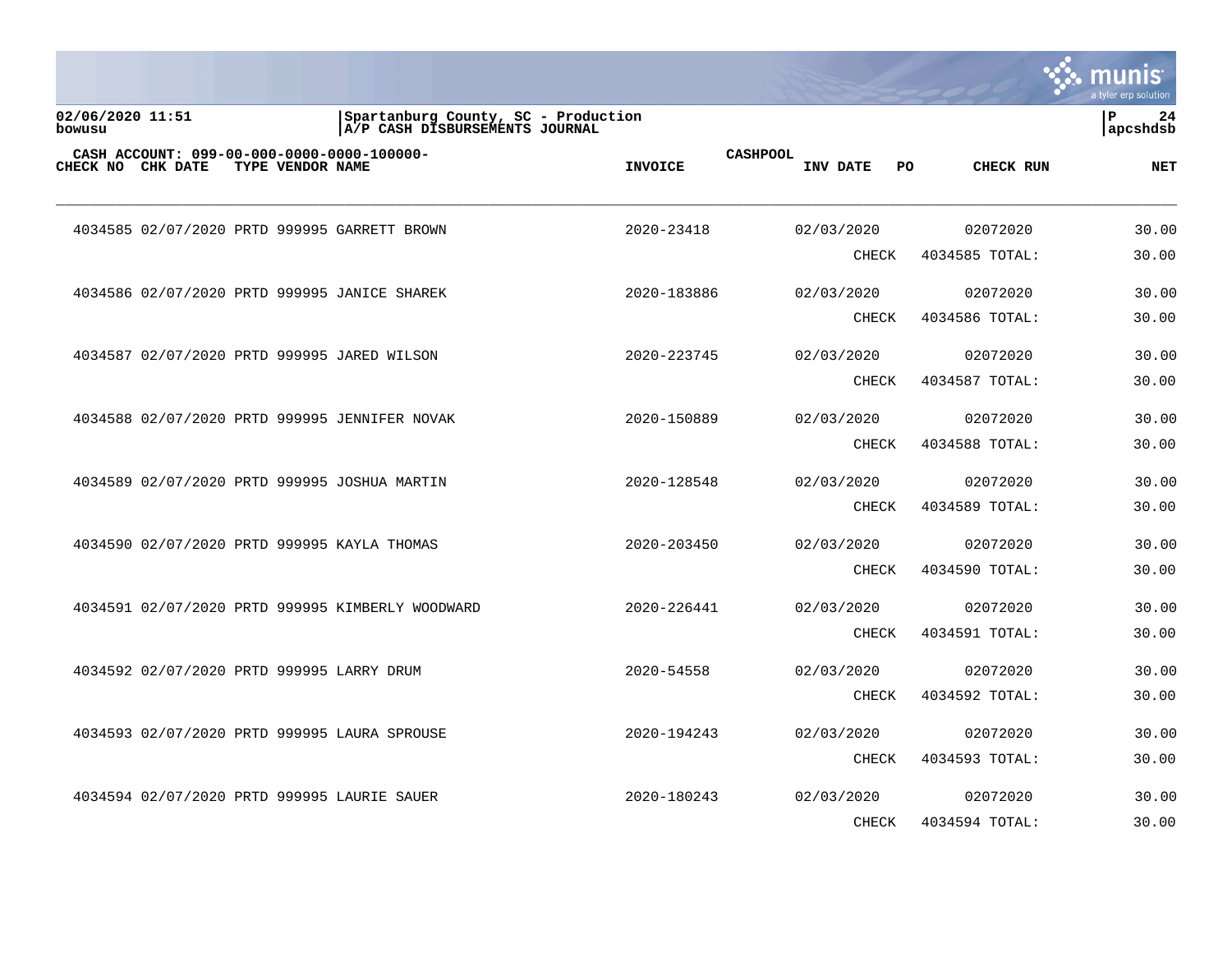|                            |  |                  |                                                                       |                |                 |              |    |                  | munis<br>a tyler erp solution |
|----------------------------|--|------------------|-----------------------------------------------------------------------|----------------|-----------------|--------------|----|------------------|-------------------------------|
| 02/06/2020 11:51<br>bowusu |  |                  | Spartanburg County, SC - Production<br>A/P CASH DISBURSEMENTS JOURNAL |                |                 |              |    |                  | ΙP<br>25<br>apcshdsb          |
| CHECK NO CHK DATE          |  | TYPE VENDOR NAME | CASH ACCOUNT: 099-00-000-0000-0000-100000-                            | <b>INVOICE</b> | <b>CASHPOOL</b> | INV DATE     | PO | <b>CHECK RUN</b> | <b>NET</b>                    |
|                            |  |                  | 4034595 02/07/2020 PRTD 999995 LEONARD STOVER                         | 2020-197665    |                 | 02/03/2020   |    | 02072020         | 15.00                         |
|                            |  |                  |                                                                       |                |                 | CHECK        |    | 4034595 TOTAL:   | 15.00                         |
|                            |  |                  | 4034596 02/07/2020 PRTD 999995 LUCY VASOUEZ                           | 2020-210825    |                 | 02/03/2020   |    | 02072020         | 30.00                         |
|                            |  |                  |                                                                       |                |                 | <b>CHECK</b> |    | 4034596 TOTAL:   | 30.00                         |
|                            |  |                  | 4034597 02/07/2020 PRTD 999995 MADDISEN CURRIER                       | 2020-46435     |                 | 02/03/2020   |    | 02072020         | 30.00                         |
|                            |  |                  |                                                                       |                |                 | CHECK        |    | 4034597 TOTAL:   | 30.00                         |
|                            |  |                  | 4034598 02/07/2020 PRTD 999995 MARK MANIGO                            | 2020-127229    |                 | 02/03/2020   |    | 02072020         | 30.00                         |
|                            |  |                  |                                                                       |                |                 | CHECK        |    | 4034598 TOTAL:   | 30.00                         |
|                            |  |                  | 4034599 02/07/2020 PRTD 999995 MATTHEW MAHMOUDISHAD                   | 2020-126580    |                 | 02/03/2020   |    | 02072020         | 30.00                         |
|                            |  |                  |                                                                       |                |                 | CHECK        |    | 4034599 TOTAL:   | 30.00                         |
|                            |  |                  | 4034600 02/07/2020 PRTD 999995 MELANIE FOWLER                         | 2020-67011     |                 | 02/03/2020   |    | 02072020         | 30.00                         |
|                            |  |                  |                                                                       |                |                 | <b>CHECK</b> |    | 4034600 TOTAL:   | 30.00                         |
|                            |  |                  | 4034601 02/07/2020 PRTD 999995 MICHAEL HOPKINS                        | 2019-92554     |                 | 02/03/2020   |    | 02072020         | 30.00                         |
|                            |  |                  |                                                                       |                |                 | <b>CHECK</b> |    | 4034601 TOTAL:   | 30.00                         |
|                            |  |                  | 4034602 02/07/2020 PRTD 999995 MICHAEL PUTZE                          | 2020-166372    |                 | 02/03/2020   |    | 02072020         | 30.00                         |
|                            |  |                  |                                                                       |                |                 | CHECK        |    | 4034602 TOTAL:   | 30.00                         |
|                            |  |                  | 4034603 02/07/2020 PRTD 999995 PALMIRA VAZQUEZ                        | 2020-211238    |                 | 02/03/2020   |    | 02072020         | 30.00                         |
|                            |  |                  |                                                                       |                |                 | CHECK        |    | 4034603 TOTAL:   | 30.00                         |
|                            |  |                  | 4034604 02/07/2020 PRTD 999995 SALLIE JONES                           | 2020-107417    |                 | 02/03/2020   |    | 02072020         | 30.00                         |
|                            |  |                  |                                                                       |                |                 | <b>CHECK</b> |    | 4034604 TOTAL:   | 30.00                         |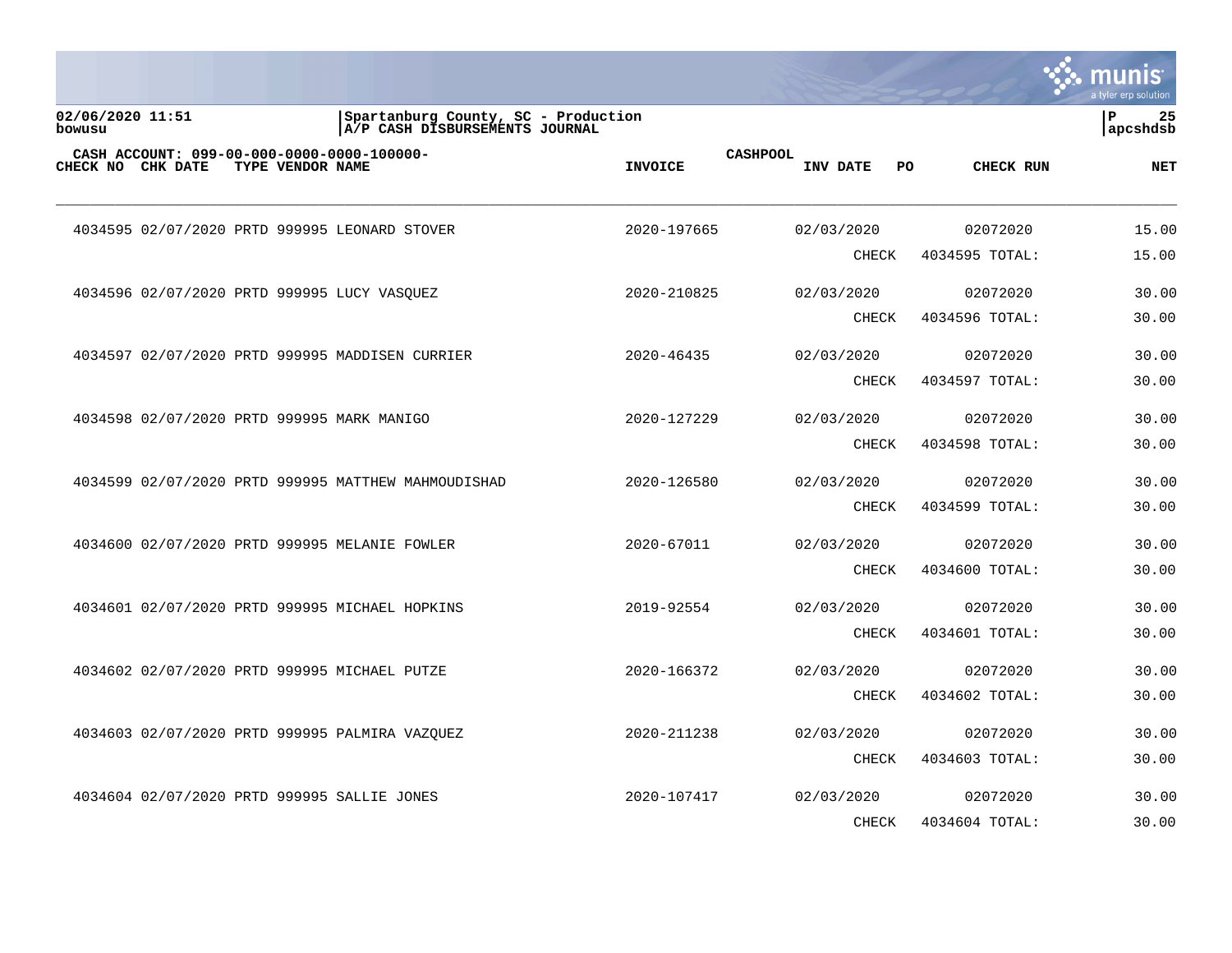|                            |                                           |                  |                                                                       |                   |                 |            |              |     |                  | INIS<br>a tyler erp solution   |
|----------------------------|-------------------------------------------|------------------|-----------------------------------------------------------------------|-------------------|-----------------|------------|--------------|-----|------------------|--------------------------------|
| 02/06/2020 11:51<br>bowusu |                                           |                  | Spartanburg County, SC - Production<br>A/P CASH DISBURSEMENTS JOURNAL |                   |                 |            |              |     |                  | $\mathbf{P}$<br>26<br>apcshdsb |
|                            | CHECK NO CHK DATE                         | TYPE VENDOR NAME | CASH ACCOUNT: 099-00-000-0000-0000-100000-                            | <b>INVOICE</b>    | <b>CASHPOOL</b> | INV DATE   |              | PO. | <b>CHECK RUN</b> | <b>NET</b>                     |
|                            |                                           |                  | 4034605 02/07/2020 PRTD 999995 STANLEY SAMONS                         | 2020-178895       |                 | 02/03/2020 |              |     | 02072020         | 30.00                          |
|                            |                                           |                  |                                                                       |                   |                 |            | CHECK        |     | 4034605 TOTAL:   | 30.00                          |
|                            |                                           |                  | 4034606 02/07/2020 PRTD 999995 TARA STRICKLAND                        | 2020-198083       |                 | 02/03/2020 |              |     | 02072020         | 30.00                          |
|                            |                                           |                  |                                                                       |                   |                 |            | CHECK        |     | 4034606 TOTAL:   | 30.00                          |
|                            | 4034607 02/07/2020 PRTD 999995 TIANA GENE |                  |                                                                       | 2020-71873        |                 | 02/03/2020 |              |     | 02072020         | 30.00                          |
|                            |                                           |                  |                                                                       |                   |                 |            | CHECK        |     | 4034607 TOTAL:   | 30.00                          |
|                            |                                           |                  | 4034608 02/07/2020 PRTD 999995 TIMOTHY PADGETT                        | 2020-154488       |                 | 02/03/2020 |              |     | 02072020         | 30.00                          |
|                            |                                           |                  |                                                                       |                   |                 |            | CHECK        |     | 4034608 TOTAL:   | 30.00                          |
|                            |                                           |                  | 4034609 02/07/2020 PRTD 999995 TIMOTHY PICKERAL                       | 2020-161391       |                 | 02/03/2020 |              |     | 02072020         | 30.00                          |
|                            |                                           |                  |                                                                       |                   |                 |            | <b>CHECK</b> |     | 4034609 TOTAL:   | 30.00                          |
|                            |                                           |                  | 4034610 02/07/2020 PRTD 999995 YVETTE POWE                            | 2020-163819       |                 | 02/03/2020 |              |     | 02072020         | 30.00                          |
|                            |                                           |                  |                                                                       |                   |                 |            | <b>CHECK</b> |     | 4034610 TOTAL:   | 30.00                          |
|                            |                                           |                  | 4034611 02/07/2020 PRTD 999995 ZACHARY STEPHENS                       | 2020-196084       |                 | 02/03/2020 |              |     | 02072020         | 30.00                          |
|                            |                                           |                  |                                                                       |                   |                 |            | <b>CHECK</b> |     | 4034611 TOTAL:   | 30.00                          |
|                            | 4034612 02/07/2020 PRTD                   |                  | 1857 KAE W FLEMING                                                    | LMBOA 1/28/2020   |                 | 02/03/2020 |              |     | 02072020         | 50.00                          |
|                            |                                           |                  |                                                                       |                   |                 |            | <b>CHECK</b> |     | 4034612 TOTAL:   | 50.00                          |
|                            | 4034613 02/07/2020 PRTD                   |                  | 1871 KARRY L GUILLORY                                                 | GUILLORY 01192020 |                 | 02/03/2020 |              |     | 02072020         | 760.39                         |
|                            |                                           |                  |                                                                       |                   |                 |            | CHECK        |     | 4034613 TOTAL:   | 760.39                         |
|                            | 4034614 02/07/2020 PRTD                   |                  | 1948 THE COPIER GUYS INC                                              | AR28467           |                 | 01/02/2020 |              |     | 02072020         | 224.02                         |
|                            |                                           |                  | THE COPIER GUYS INC                                                   | AR29274           |                 | 01/31/2020 |              |     | 02072020         | 34.24                          |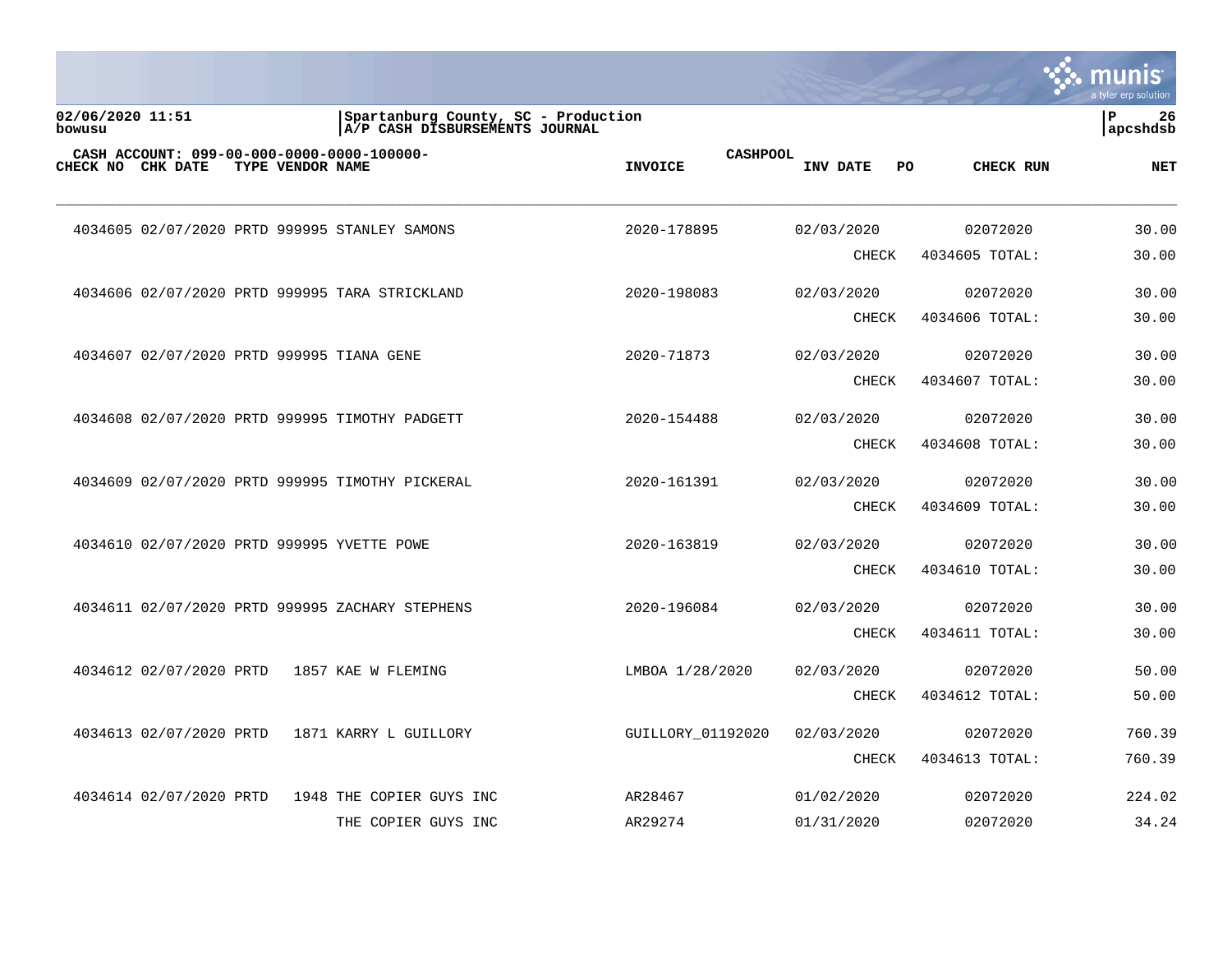| $\boldsymbol{\dot{\textbf{s}}}$ . munis |
|-----------------------------------------|
| a tyler erp solution                    |
|                                         |

| 02/06/2020 11:51<br>bowusu |                         |                  | Spartanburg County, SC - Production<br>A/P CASH DISBURSEMENTS JOURNAL |                                   |                             |     |                | 27<br>ΙP<br>apcshdsb |
|----------------------------|-------------------------|------------------|-----------------------------------------------------------------------|-----------------------------------|-----------------------------|-----|----------------|----------------------|
|                            | CHECK NO CHK DATE       | TYPE VENDOR NAME | CASH ACCOUNT: 099-00-000-0000-0000-100000-                            | <b>CASHPOOL</b><br><b>INVOICE</b> | INV DATE                    | PO. | CHECK RUN      | <b>NET</b>           |
|                            |                         |                  |                                                                       |                                   | <b>CHECK</b>                |     | 4034614 TOTAL: | 258.26               |
|                            | 4034615 02/07/2020 PRTD |                  | 1970 KING ASPHALT INC                                                 | 962211                            | 01/26/2020 2001763 02072020 |     |                | 807.25               |
|                            |                         |                  |                                                                       |                                   | <b>CHECK</b>                |     | 4034615 TOTAL: | 807.25               |
|                            | 4034616 02/07/2020 PRTD |                  | 4398 LAQUANDA G HALL                                                  | MILEAGE                           | 01/31/2020                  |     | 02072020       | 42.09                |
|                            |                         |                  |                                                                       |                                   | <b>CHECK</b>                |     | 4034616 TOTAL: | 42.09                |
|                            | 4034617 02/07/2020 PRTD |                  | 2032 LAURENS ELECTRIC COOPERATIVE                                     | 6172402 DEC 19                    | 01/01/2020                  |     | 02072020       | 186.39               |
|                            |                         |                  | LAURENS ELECTRIC COOPERATIVE                                          | 23706371 DEC 19                   | 01/28/2020                  |     | 02072020       | 547.08               |
|                            |                         |                  | LAURENS ELECTRIC COOPERATIVE                                          | 23707865 JAN 2020                 | 02/04/2020                  |     | 02072020       | 21.95                |
|                            |                         |                  |                                                                       |                                   | <b>CHECK</b>                |     | 4034617 TOTAL: | 755.42               |
|                            | 4034618 02/07/2020 PRTD |                  | 2045 BRUNO ENTERPRISES                                                | 182691                            | 01/31/2020                  |     | 02072020       | 19.08                |
|                            |                         |                  |                                                                       |                                   | <b>CHECK</b>                |     | 4034618 TOTAL: | 19.08                |
|                            | 4034619 02/07/2020 PRTD |                  | 2068 LIBERTY CHESNEE FINGERVILLE WATER 010-2060-01                    |                                   | 01/16/2020                  |     | 02072020       | 102.00               |
|                            |                         |                  | LIBERTY CHESNEE FINGERVILLE WATER 002-2810-01                         |                                   | 01/16/2020                  |     | 02072020       | 463.64               |
|                            |                         |                  | LIBERTY CHESNEE FINGERVILLE WATER 010-2230-01                         |                                   | 01/16/2020                  |     | 02072020       | 74.70                |
|                            |                         |                  | LIBERTY CHESNEE FINGERVILLE WATER 015-1190-00                         |                                   | 01/16/2020                  |     | 02072020       | 74.70                |
|                            |                         |                  |                                                                       |                                   | <b>CHECK</b>                |     | 4034619 TOTAL: | 715.04               |
|                            | 4034620 02/07/2020 PRTD |                  | 2086 LINDER INDUSTRIAL MACHINERY CO                                   | S26023394                         | 01/30/2020                  |     | 02072020       | 2,666.88             |
|                            |                         |                  |                                                                       |                                   | <b>CHECK</b>                |     | 4034620 TOTAL: | 2,666.88             |
|                            | 4034621 02/07/2020 PRTD |                  | 2123 LOUISE RAKES                                                     | LMBOA 1/28/2020                   | 02/03/2020                  |     | 02072020       | 50.00                |
|                            |                         |                  |                                                                       |                                   | <b>CHECK</b>                |     | 4034621 TOTAL: | 50.00                |
|                            | 4034622 02/07/2020 PRTD |                  | 2126 LOWES HOME CENTER INC                                            | 02067                             | 12/31/2019 2001770          |     | 02072020       | 314.10               |
|                            |                         |                  | LOWES HOME CENTER INC                                                 | 17411                             | 01/07/2020                  |     | 02072020       | $-27.43$             |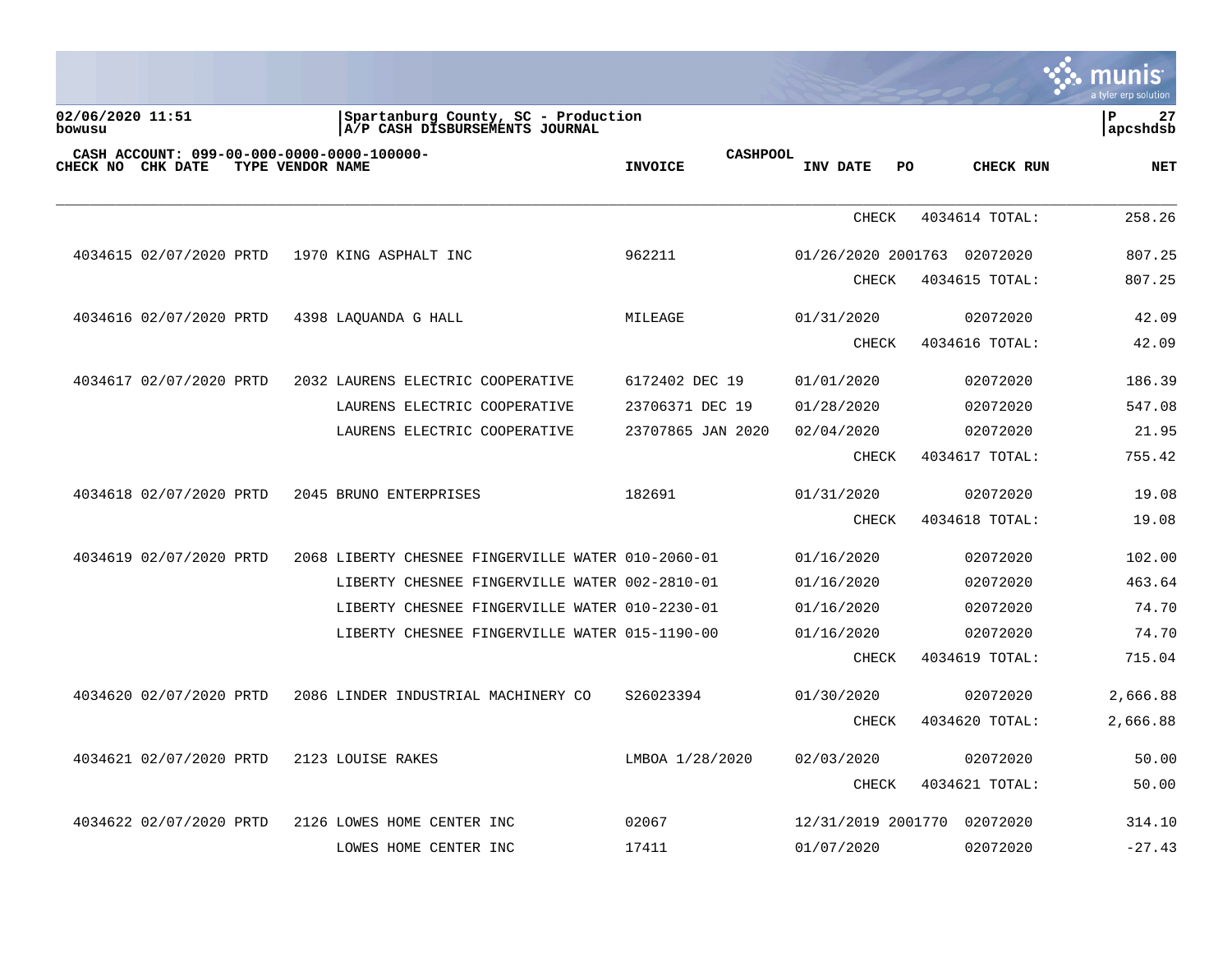

| 02/06/2020 11:51<br>bowusu                                      | Spartanburg County, SC - Production<br>A/P CASH DISBURSEMENTS JOURNAL |                                   |                    |                | ΙP<br>28<br>apcshdsb |
|-----------------------------------------------------------------|-----------------------------------------------------------------------|-----------------------------------|--------------------|----------------|----------------------|
| CASH ACCOUNT: 099-00-000-0000-0000-100000-<br>CHECK NO CHK DATE | TYPE VENDOR NAME                                                      | <b>CASHPOOL</b><br><b>INVOICE</b> | INV DATE<br>PO.    | CHECK RUN      | <b>NET</b>           |
|                                                                 | LOWES HOME CENTER INC                                                 | 17412                             | 01/07/2020 2001824 | 02072020       | 57.67                |
|                                                                 | LOWES HOME CENTER INC                                                 | 14644                             | 01/13/2020 2001867 | 02072020       | 88.37                |
|                                                                 | LOWES HOME CENTER INC                                                 | 01481                             | 01/16/2020 2001907 | 02072020       | 203.06               |
|                                                                 |                                                                       |                                   | CHECK              | 4034622 TOTAL: | 635.77               |
| 4034623 02/07/2020 PRTD                                         | 3651 TOWN OF LYMAN                                                    | 460011720                         | 01/17/2020         | 02072020       | 2,577.59             |
|                                                                 |                                                                       |                                   | <b>CHECK</b>       | 4034623 TOTAL: | 2,577.59             |
| 4034624 02/07/2020 PRTD                                         | 5202 MANSFIELD OIL COMPANY OF GAINESVI SOLCD-578551                   |                                   | 02/03/2020         | 02072020       | 658.52               |
|                                                                 |                                                                       |                                   | <b>CHECK</b>       | 4034624 TOTAL: | 658.52               |
| 4034625 02/07/2020 PRTD                                         | 2183 MARION R GRAMLING JR                                             | LMBOA 01/28/2020                  | 02/03/2020         | 02072020       | 50.00                |
|                                                                 |                                                                       |                                   | <b>CHECK</b>       | 4034625 TOTAL: | 50.00                |
| 4034626 02/07/2020 PRTD                                         | 2228 MARY ETTA ROSE                                                   | JAN 2020 PAY SHEET                | 02/03/2020         | 02072020       | 96.00                |
|                                                                 |                                                                       |                                   | <b>CHECK</b>       | 4034626 TOTAL: | 96.00                |
| 4034627 02/07/2020 PRTD                                         | 4758 MCKINSEY L FORTENBERRY                                           | TRAVEL JAN 2020                   | 02/03/2020         | 02072020       | 59.23                |
|                                                                 |                                                                       |                                   | <b>CHECK</b>       | 4034627 TOTAL: | 59.23                |
| 4034628 02/07/2020 PRTD                                         | 2279 MEANSVILLE RILEY ROAD WATER CO                                   | 15-000655                         | 01/20/2020         | 02072020       | 33.56                |
|                                                                 | MEANSVILLE RILEY ROAD WATER CO                                        | 07-000062 DEC                     | 01/20/2020         | 02072020       | 101.05               |
|                                                                 |                                                                       |                                   | <b>CHECK</b>       | 4034628 TOTAL: | 134.61               |
| 4034629 02/07/2020 PRTD                                         | 4835 MERYL ELIZABETH PHILLIPS                                         | 22                                | 01/31/2020         | 02072020       | 170.20               |
|                                                                 |                                                                       |                                   | <b>CHECK</b>       | 4034629 TOTAL: | 170.20               |
| 4034630 02/07/2020 PRTD                                         | 2316 MICHAEL G PADGETT                                                | LMBOA 01/28/2020                  | 02/03/2020         | 02072020       | 50.00                |
|                                                                 |                                                                       |                                   | <b>CHECK</b>       | 4034630 TOTAL: | 50.00                |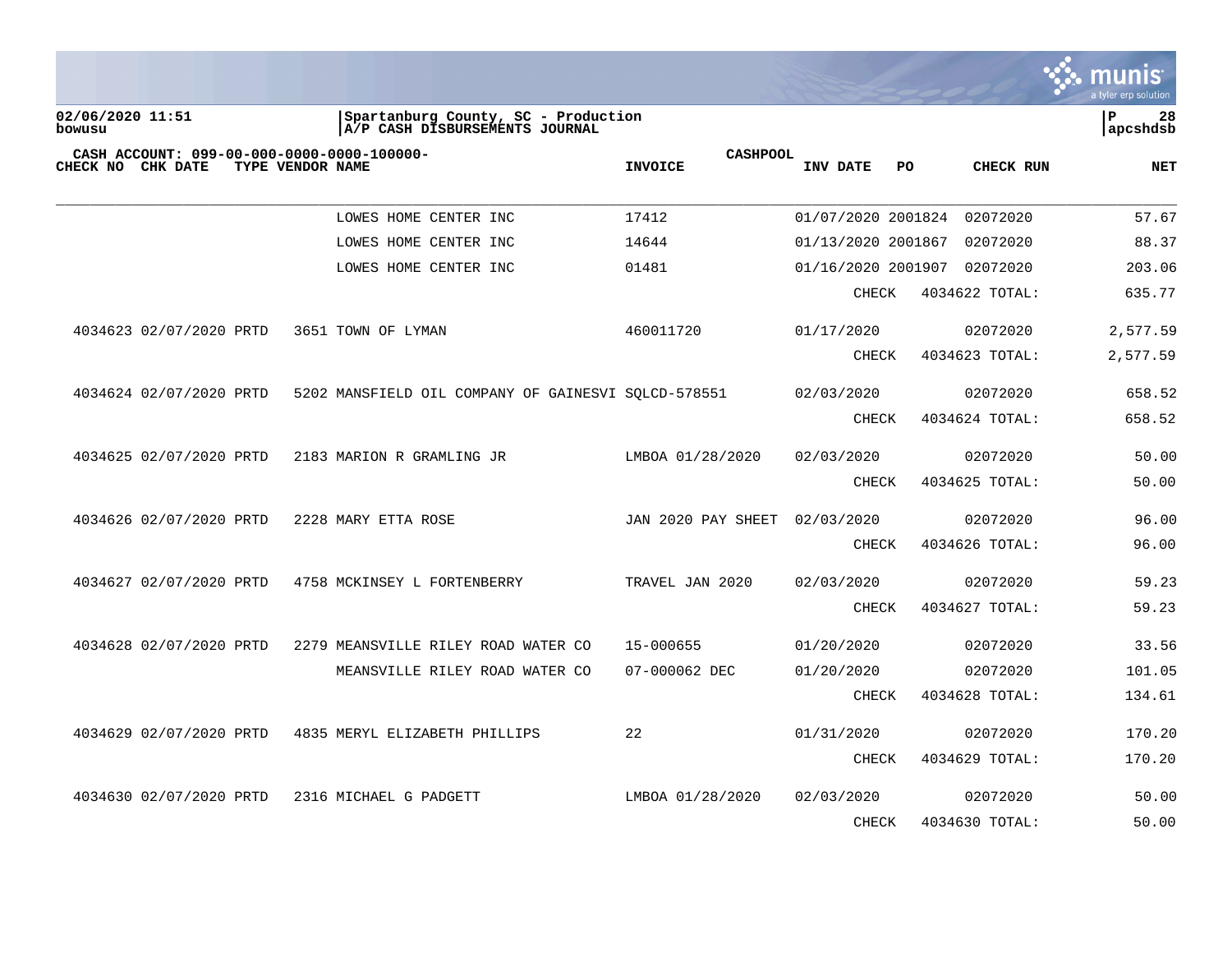|                                                                 |                                                                       |                                   |                    |                | munis<br>a tyler erp solution  |
|-----------------------------------------------------------------|-----------------------------------------------------------------------|-----------------------------------|--------------------|----------------|--------------------------------|
| 02/06/2020 11:51<br>bowusu                                      | Spartanburg County, SC - Production<br>A/P CASH DISBURSEMENTS JOURNAL |                                   |                    |                | $\mathbf{P}$<br>29<br>apcshdsb |
| CASH ACCOUNT: 099-00-000-0000-0000-100000-<br>CHECK NO CHK DATE | TYPE VENDOR NAME                                                      | <b>CASHPOOL</b><br><b>INVOICE</b> | INV DATE<br>PO.    | CHECK RUN      | <b>NET</b>                     |
| 4034631 02/07/2020 PRTD                                         | 5096 MICHELLE W BAILEY                                                | JAN 2020 PAY SHEET                | 02/03/2020         | 02072020       | 672.00                         |
|                                                                 |                                                                       |                                   | CHECK              | 4034631 TOTAL: | 672.00                         |
| 4034632 02/07/2020 PRTD                                         | 5283 WILLIE A CINDY BALL                                              | SPTBGCTY-TIMKEN10                 | 01/27/2020         | 02072020       | 64.30                          |
|                                                                 |                                                                       |                                   | <b>CHECK</b>       | 4034632 TOTAL: | 64.30                          |
| 4034633 02/07/2020 PRTD                                         | 2412 MSS SOLUTIONS LLC                                                | SM019232                          | 01/01/2020 2001112 | 02072020       | 9,070.00                       |
|                                                                 |                                                                       |                                   | <b>CHECK</b>       | 4034633 TOTAL: | 9,070.00                       |
| 4034634 02/07/2020 PRTD                                         | 2480 NC CHILD SUPPORT                                                 | 68804                             | 01/31/2020         | 02072020       | 388.15                         |
|                                                                 |                                                                       |                                   | <b>CHECK</b>       | 4034634 TOTAL: | 388.15                         |
| 4034635 02/07/2020 PRTD                                         | 4844 NOLANDI GREEFF                                                   | TRAVEL JAN 2020                   | 02/03/2020         | 02072020       | 24.73                          |
|                                                                 |                                                                       |                                   | <b>CHECK</b>       | 4034635 TOTAL: | 24.73                          |
| 4034636 02/07/2020 PRTD                                         | 2544 OFFICE DEPOT (ACCOUNT# 26799469)                                 | 423160525001                      | 01/23/2020         | 02072020       | 20.21                          |
|                                                                 | OFFICE DEPOT (ACCOUNT# 26799469)                                      | 430249467001                      | 01/17/2020         | 02072020       | 118.80                         |
|                                                                 | OFFICE DEPOT (ACCOUNT# 26799469)                                      | 432851207001                      | 01/23/2020         | 02072020       | 101.63                         |
|                                                                 | OFFICE DEPOT (ACCOUNT# 26799469)                                      | 432860924001                      | 01/23/2020         | 02072020       | 46.20                          |
|                                                                 | OFFICE DEPOT (ACCOUNT# 26799469)                                      | 425006224001                      | 01/08/2020         | 02072020       | 130.52                         |
|                                                                 | OFFICE DEPOT (ACCOUNT# 26799469)                                      | 425005707001                      | 01/08/2020         | 02072020       | 44.83                          |
|                                                                 | OFFICE DEPOT (ACCOUNT# 26799469)                                      | 423160524002                      | 01/23/2020         | 02072020       | 2.66                           |
|                                                                 | OFFICE DEPOT (ACCOUNT# 26799469)                                      | 433708532001                      | 01/24/2020         | 02072020       | 60.21                          |
|                                                                 |                                                                       |                                   | <b>CHECK</b>       | 4034636 TOTAL: | 525.06                         |
| 4034637 02/07/2020 PRTD                                         | 5349 OKLAHOMA CENTRALIZED SUPPORT REGI 68812                          |                                   | 01/31/2020         | 02072020       | 366.18                         |
|                                                                 |                                                                       |                                   | <b>CHECK</b>       | 4034637 TOTAL: | 366.18                         |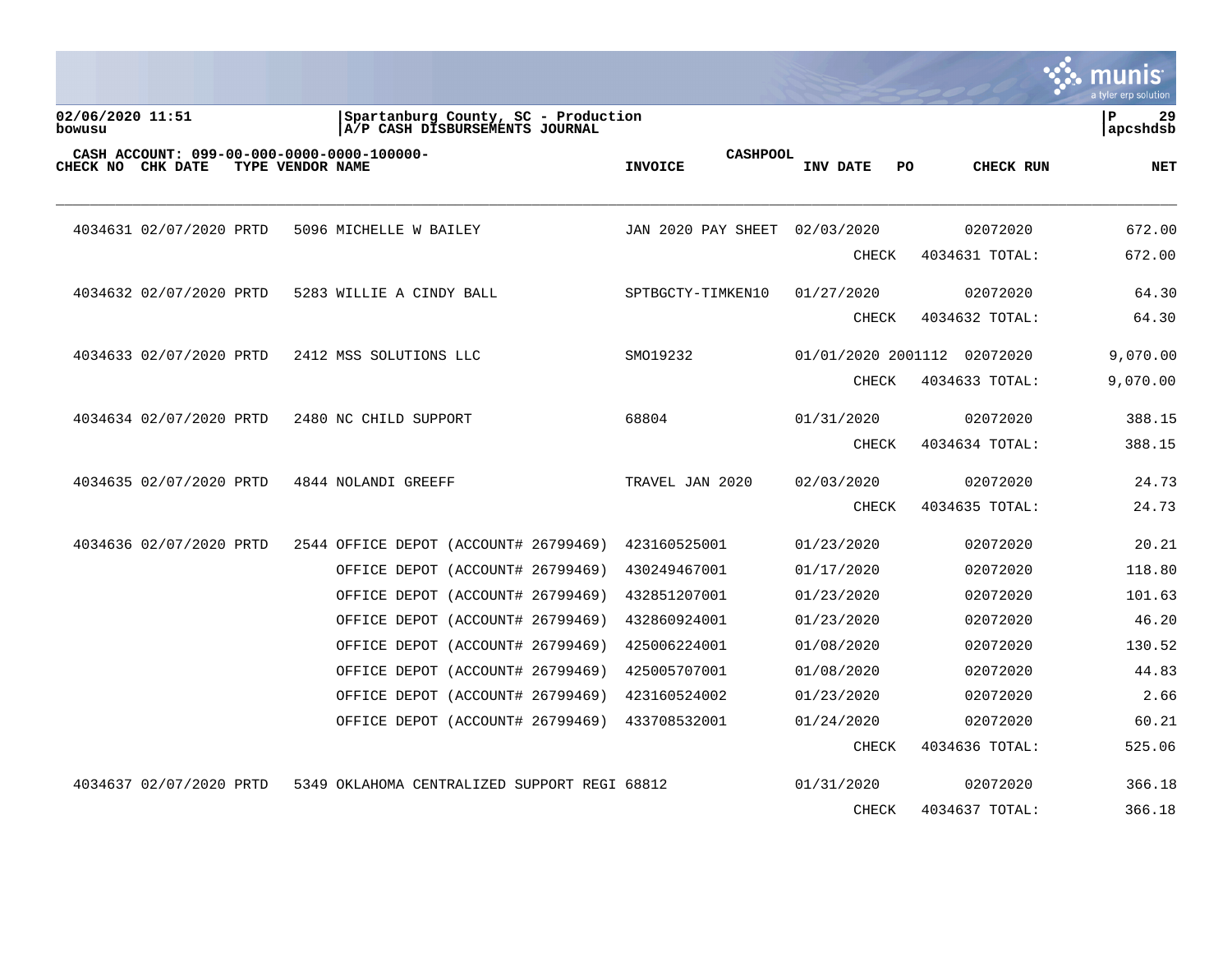|                            |                                                                 |                  |                                                                       |                                   |                             |    |                            | a tyler erp solution  |
|----------------------------|-----------------------------------------------------------------|------------------|-----------------------------------------------------------------------|-----------------------------------|-----------------------------|----|----------------------------|-----------------------|
| 02/06/2020 11:51<br>bowusu |                                                                 |                  | Spartanburg County, SC - Production<br>A/P CASH DISBURSEMENTS JOURNAL |                                   |                             |    |                            | l P<br>30<br>apcshdsb |
|                            | CASH ACCOUNT: 099-00-000-0000-0000-100000-<br>CHECK NO CHK DATE | TYPE VENDOR NAME |                                                                       | <b>CASHPOOL</b><br><b>INVOICE</b> | INV DATE                    | PO | CHECK RUN                  | <b>NET</b>            |
|                            | 4034638 02/07/2020 PRTD                                         |                  | 2558 ON PREMISE SOLUTIONS                                             | 38127                             | 10/25/2019                  |    | 02072020                   | 372.00                |
|                            |                                                                 |                  |                                                                       |                                   | <b>CHECK</b>                |    | 4034638 TOTAL:             | 372.00                |
|                            | 4034639 02/07/2020 PRTD                                         |                  | 2564 OPERATION DRAINS OF THE UPSTATE I 37728                          |                                   | 01/30/2020 2002057 02072020 |    |                            | 195.00                |
|                            |                                                                 |                  |                                                                       |                                   | <b>CHECK</b>                |    | 4034639 TOTAL:             | 195.00                |
|                            | 4034640 02/07/2020 PRTD                                         |                  | 5757 PACE ANALYTICAL SERVICES LLC                                     | 225036                            | 01/13/2020 2001199          |    | 02072020                   | 2,980.00              |
|                            |                                                                 |                  |                                                                       |                                   | <b>CHECK</b>                |    | 4034640 TOTAL:             | 2,980.00              |
|                            | 4034641 02/07/2020 PRTD                                         |                  | 2583 PACER SERVICE CENTER                                             | 2795541-042019                    | 01/07/2020                  |    | 02072020                   | 64.00                 |
|                            |                                                                 |                  |                                                                       |                                   | <b>CHECK</b>                |    | 4034641 TOTAL:             | 64.00                 |
|                            | 4034642 02/07/2020 PRTD                                         |                  | 2614 PATRICIA MARGARITA                                               | JAN 202 PAY SHEET                 | 02/03/2020                  |    | 02072020                   | 48.00                 |
|                            |                                                                 |                  |                                                                       |                                   | <b>CHECK</b>                |    | 4034642 TOTAL:             | 48.00                 |
|                            |                                                                 |                  |                                                                       |                                   |                             |    |                            |                       |
|                            | 4034643 02/07/2020 PRTD                                         |                  | 4530 PAUL D ABBOTT JR                                                 | 01242020                          | 01/24/2020<br><b>CHECK</b>  |    | 02072020<br>4034643 TOTAL: | 375.00<br>375.00      |
|                            |                                                                 |                  |                                                                       |                                   |                             |    |                            |                       |
|                            | 4034644 02/07/2020 PRTD 999999 JAMES LUCAS                      |                  |                                                                       | REFUND-708ORCHID                  | 01/17/2020                  |    | 02072020                   | 7.36                  |
|                            |                                                                 |                  |                                                                       |                                   | <b>CHECK</b>                |    | 4034644 TOTAL:             | 7.36                  |
|                            | 4034645 02/07/2020 PRTD                                         |                  | 2662 DEAN FOODS COMPANY                                               | 785712985                         | 01/29/2020                  |    | 02072020                   | 2,830.20              |
|                            |                                                                 |                  |                                                                       |                                   | <b>CHECK</b>                |    | 4034645 TOTAL:             | 2,830.20              |
|                            | 4034646 02/07/2020 PRTD                                         |                  | 2667 PERFORMANCE FOOD GROUP INC                                       | 9816677                           | 01/27/2020                  |    | 02072020                   | 3,634.64              |
|                            |                                                                 |                  |                                                                       |                                   | <b>CHECK</b>                |    | 4034646 TOTAL:             | 3,634.64              |
|                            | 4034647 02/07/2020 PRTD                                         |                  | 2674 PHOENIX ELECTRICAL LLC                                           | 71535                             | 01/30/2020 2000530          |    | 02072020                   | 2,527.00              |
|                            |                                                                 |                  | PHOENIX ELECTRICAL LLC                                                | 71536                             | 02/01/2020 2000190          |    | 02072020                   | 885.00                |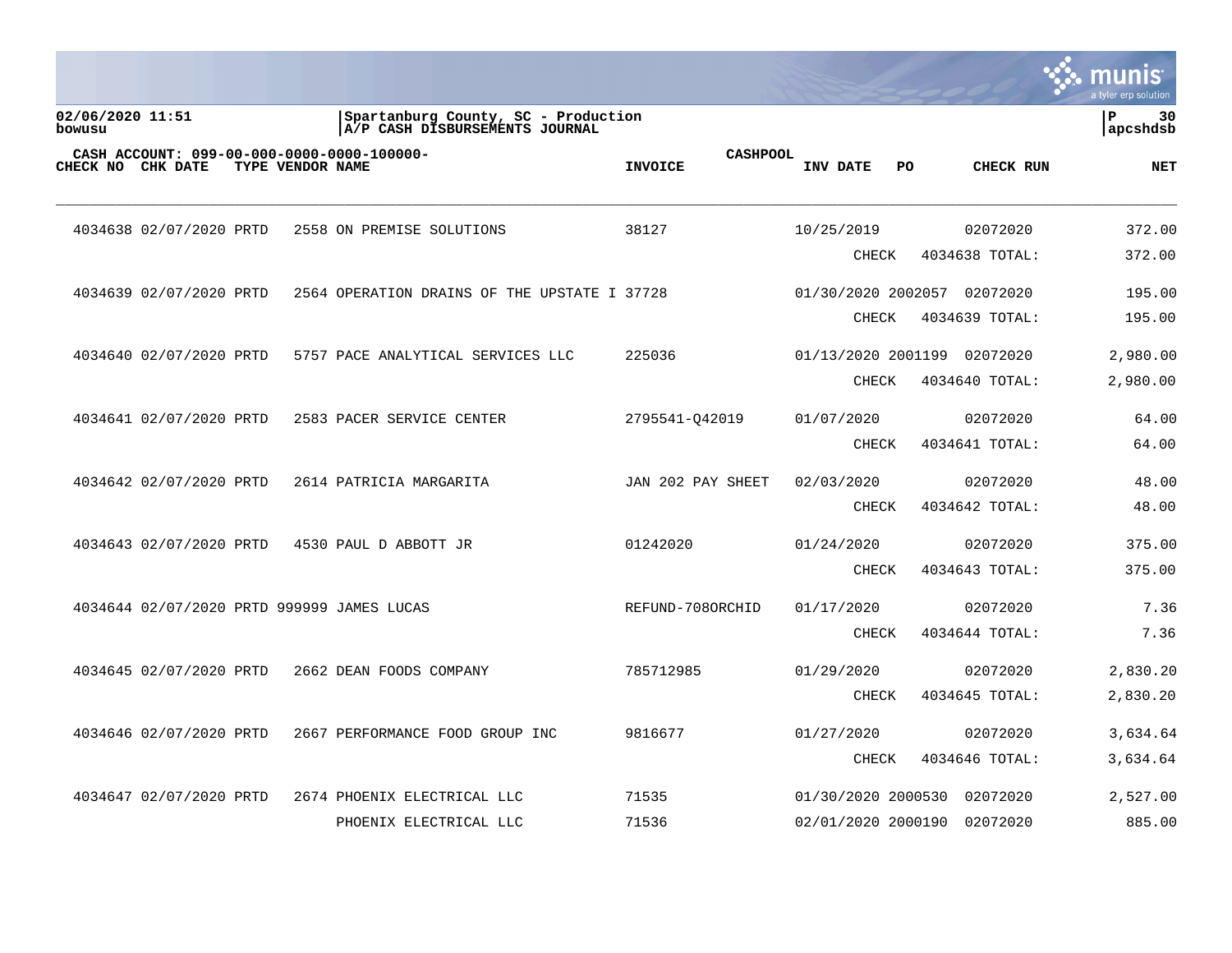|                                                                 |                  |                                                                       |                     |                                    |    |                | a tyler erp solution |
|-----------------------------------------------------------------|------------------|-----------------------------------------------------------------------|---------------------|------------------------------------|----|----------------|----------------------|
| 02/06/2020 11:51<br>bowusu                                      |                  | Spartanburg County, SC - Production<br>A/P CASH DISBURSEMENTS JOURNAL |                     |                                    |    |                | P<br>31<br>apcshdsb  |
| CASH ACCOUNT: 099-00-000-0000-0000-100000-<br>CHECK NO CHK DATE | TYPE VENDOR NAME |                                                                       | <b>INVOICE</b>      | <b>CASHPOOL</b><br><b>INV DATE</b> | PO | CHECK RUN      | <b>NET</b>           |
|                                                                 |                  |                                                                       |                     | <b>CHECK</b>                       |    | 4034647 TOTAL: | 3,412.00             |
| 4034648 02/07/2020 PRTD                                         |                  | 2683 PIEDMONT COLLISION CENTER LLC                                    | 26769               | 01/28/2020                         |    | 02072020       | 6,782.20             |
|                                                                 |                  |                                                                       |                     | <b>CHECK</b>                       |    | 4034648 TOTAL: | 6,782.20             |
| 4034649 02/07/2020 PRTD                                         |                  | 2689 PIEDMONT NATURAL GAS                                             |                     | 1000778523001 DEC 1901/23/2020     |    | 02072020       | 2,505.29             |
|                                                                 |                  | PIEDMONT NATURAL GAS                                                  |                     | 9001605991001 JAN/2001/23/2020     |    | 02072020       | 303.59               |
|                                                                 |                  | PIEDMONT NATURAL GAS                                                  |                     | 1001731270002 JAN 2002/03/2020     |    | 02072020       | 54.09                |
|                                                                 |                  |                                                                       |                     | <b>CHECK</b>                       |    | 4034649 TOTAL: | 2,862.97             |
| 4034650 02/07/2020 PRTD                                         |                  | 2689 PIEDMONT NATURAL GAS                                             |                     | 6001404826001 DEC 1902/03/2020     |    | 02072020       | 652.93               |
|                                                                 |                  |                                                                       |                     | <b>CHECK</b>                       |    | 4034650 TOTAL: | 652.93               |
| 4034651 02/07/2020 PRTD                                         |                  | 5037 PREMIER BODY ARMOR                                               | 5898                | 01/31/2020 2001719                 |    | 02072020       | 4,360.00             |
|                                                                 |                  | PREMIER BODY ARMOR                                                    | 5899                | 01/31/2020 2001262                 |    | 02072020       | 3,568.45             |
|                                                                 |                  |                                                                       |                     | <b>CHECK</b>                       |    | 4034651 TOTAL: | 7,928.45             |
| 4034652 02/07/2020 PRTD                                         |                  | 2721 PRIMACO GROUP INC                                                | MOTLOW <sub>2</sub> | 01/31/2020 2001491                 |    | 02072020       | 5,700.00             |
|                                                                 |                  |                                                                       |                     | <b>CHECK</b>                       |    | 4034652 TOTAL: | 5,700.00             |
| 4034653 02/07/2020 PRTD                                         |                  | 4248 PRIORITY ONE SECURITY INC                                        | 1938201             | 02/01/2020                         |    | 02072020       | 25.00                |
|                                                                 |                  |                                                                       |                     | <b>CHECK</b>                       |    | 4034653 TOTAL: | 25.00                |
| 4034654 02/07/2020 PRTD                                         |                  | 2740 PROSONLY ENTERAINMENT                                            |                     | 02072020 DDD FEB202001/31/2020     |    | 02072020       | 250.00               |
|                                                                 |                  |                                                                       |                     | <b>CHECK</b>                       |    | 4034654 TOTAL: | 250.00               |
| 4034655 02/07/2020 PRTD                                         |                  | 2751 PB PARENT LLC                                                    | PSI 189735          | 01/13/2020 2000049                 |    | 02072020       | 526.00               |
|                                                                 |                  | PB PARENT LLC                                                         | PSI 189685          | 01/07/2020 2000049                 |    | 02072020       | 1,400.00             |
|                                                                 |                  | PB PARENT LLC                                                         | PSI 189693          | 01/15/2020                         |    | 02072020       | 267.00               |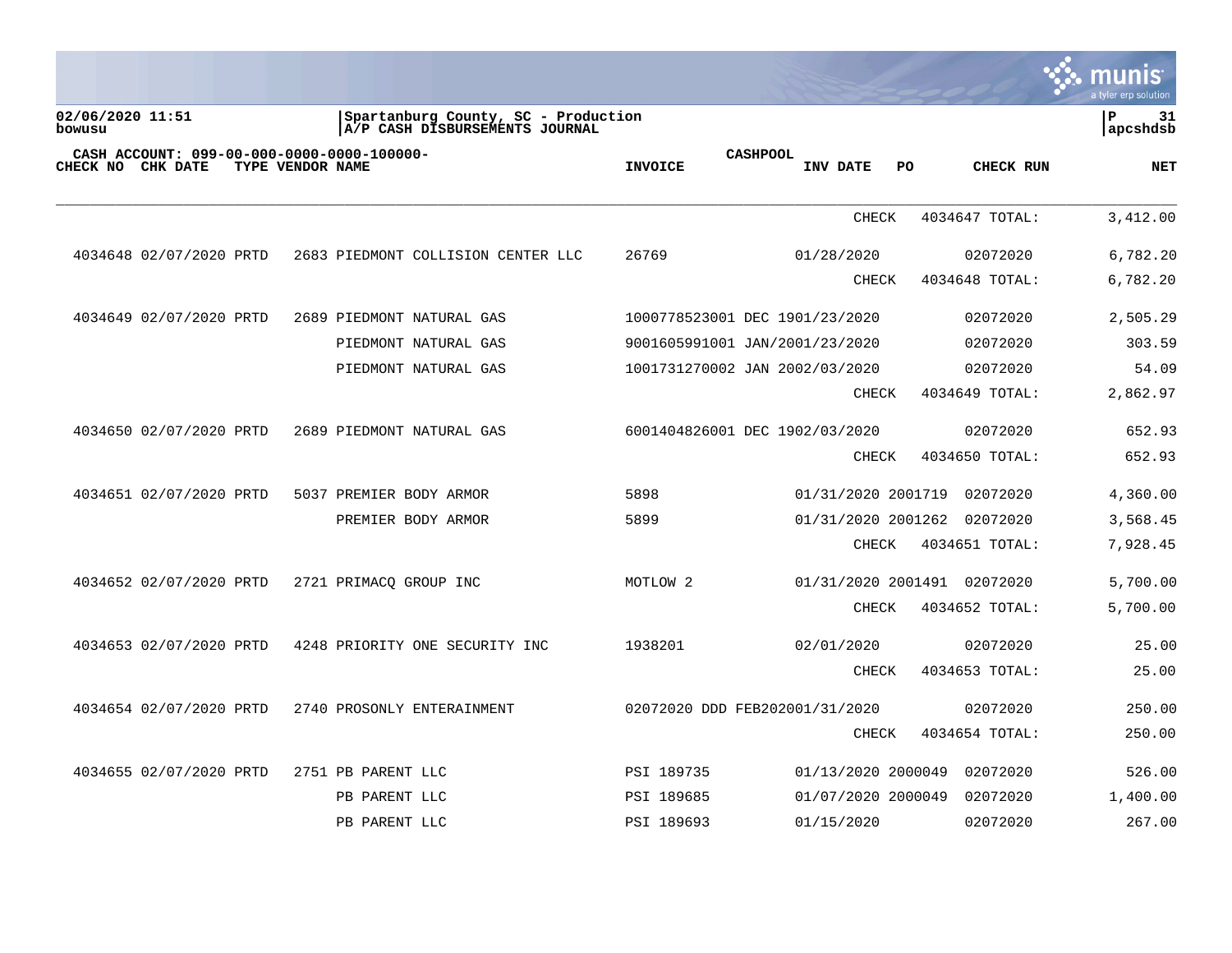|                            |                         |                  |                                                                       |                                   |              |                             | <b>A.</b> munis<br>a tyler erp solution |
|----------------------------|-------------------------|------------------|-----------------------------------------------------------------------|-----------------------------------|--------------|-----------------------------|-----------------------------------------|
| 02/06/2020 11:51<br>bowusu |                         |                  | Spartanburg County, SC - Production<br>A/P CASH DISBURSEMENTS JOURNAL |                                   |              |                             | l P<br>32<br>apcshdsb                   |
| CHECK NO CHK DATE          |                         | TYPE VENDOR NAME | CASH ACCOUNT: 099-00-000-0000-0000-100000-                            | <b>CASHPOOL</b><br><b>INVOICE</b> | INV DATE     | PO.<br>CHECK RUN            | <b>NET</b>                              |
|                            |                         |                  |                                                                       |                                   | <b>CHECK</b> | 4034655 TOTAL:              | 2,193.00                                |
|                            | 4034656 02/07/2020 PRTD |                  | 2772 RANDALL H GAULT                                                  | 012020                            | 01/31/2020   | 02072020                    | 706.68                                  |
|                            |                         |                  |                                                                       |                                   | CHECK        | 4034656 TOTAL:              | 706.68                                  |
|                            | 4034657 02/07/2020 PRTD |                  | 2801 SLOAN CONSTRUCTION COMPANY                                       | 1755126                           |              | 01/18/2020 2001759 02072020 | 849.80                                  |
|                            |                         |                  |                                                                       |                                   | CHECK        | 4034657 TOTAL:              | 849.80                                  |
|                            | 4034658 02/07/2020 PRTD |                  | 2919 ROGERS GROUP INC                                                 | 0242000060                        |              | 01/19/2020 2001757 02072020 | 127.75                                  |
|                            |                         |                  |                                                                       |                                   | CHECK        | 4034658 TOTAL:              | 127.75                                  |
|                            | 4034659 02/07/2020 PRTD |                  | 2973 SAFE HOMES RAPE CRISIS COALITION                                 | 02 & 03 FY20                      | 01/28/2020   | 02072020                    | 10,687.50                               |
|                            |                         |                  |                                                                       |                                   | CHECK        | 4034659 TOTAL:              | 10,687.50                               |
|                            | 4034660 02/07/2020 PRTD |                  | 3022 SC ASSOC OF COUNTIES                                             | SCACLEG.RECEPTION                 | 02/03/2020   | 02072020                    | 120.00                                  |
|                            |                         |                  |                                                                       |                                   | CHECK        | 4034660 TOTAL:              | 120.00                                  |
|                            | 4034661 02/07/2020 PRTD |                  | 3025 SC ASSOC OF PROBATE JUDGES                                       | SCAPJREGISTRATION                 | 02/03/2020   | 02072020                    | 170.00                                  |
|                            |                         |                  |                                                                       |                                   | CHECK        | 4034661 TOTAL:              | 170.00                                  |
|                            | 4034662 02/07/2020 PRTD |                  | 3031 SC SUPREME COURT COMMISSION ON CL JHARRIS                        |                                   | 01/31/2020   | 02072020                    | 50.00                                   |
|                            |                         |                  |                                                                       |                                   | CHECK        | 4034662 TOTAL:              | 50.00                                   |
|                            | 4034663 02/07/2020 PRTD |                  | 3049 SOUTH CAROLINA STATE DISBURSEMENT 68805                          |                                   | 01/31/2020   | 02072020                    | 2,984.52                                |
|                            |                         |                  |                                                                       |                                   | <b>CHECK</b> | 4034663 TOTAL:              | 2,984.52                                |
|                            | 4034664 02/07/2020 PRTD |                  | 4573 THOMAS BURKETT SERVICES FOR THE D 3001                           |                                   | 01/23/2020   | 02072020                    | 97.50                                   |
|                            |                         |                  |                                                                       |                                   | CHECK        | 4034664 TOTAL:              | 97.50                                   |
|                            | 4034665 02/07/2020 PRTD |                  | 3067 SC PUBLIC BENEFIT AUTHORITY                                      | 68536                             | 01/24/2020   | 02072020                    | 970,507.34                              |
|                            |                         |                  | SC PUBLIC BENEFIT AUTHORITY                                           | 68537                             | 01/24/2020   | 02072020                    | 200,958.76                              |
|                            |                         |                  |                                                                       |                                   |              |                             |                                         |

 $\mathcal{L}$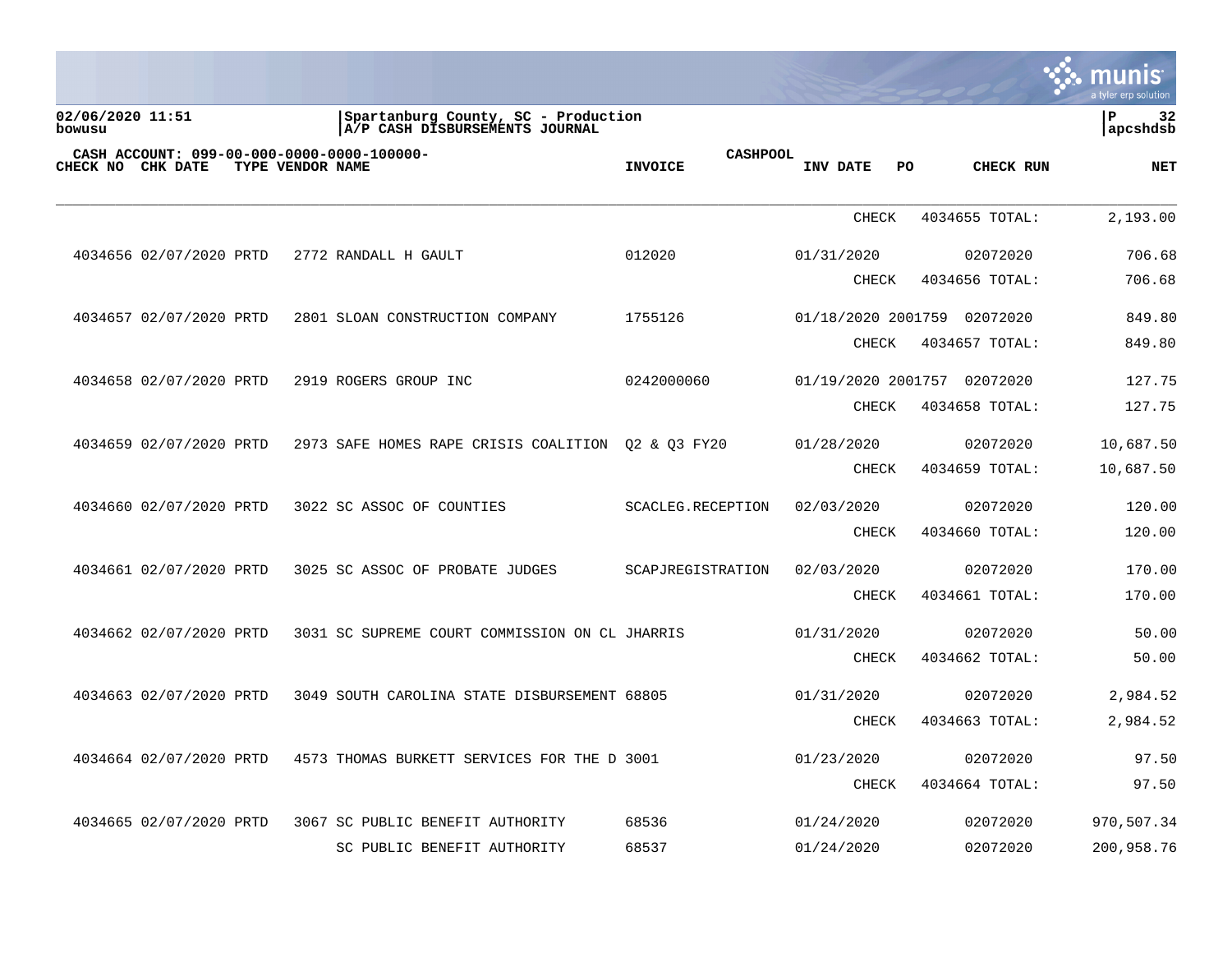|                            |                         |                  |                                                                       |                                   |              |                  | <b>IIS</b><br>MUN<br>a tyler erp solution |
|----------------------------|-------------------------|------------------|-----------------------------------------------------------------------|-----------------------------------|--------------|------------------|-------------------------------------------|
| 02/06/2020 11:51<br>bowusu |                         |                  | Spartanburg County, SC - Production<br>A/P CASH DISBURSEMENTS JOURNAL |                                   |              |                  | ΙP<br>33<br> apcshdsb                     |
| CHECK NO CHK DATE          |                         | TYPE VENDOR NAME | CASH ACCOUNT: 099-00-000-0000-0000-100000-                            | <b>CASHPOOL</b><br><b>INVOICE</b> | INV DATE     | PO.<br>CHECK RUN | <b>NET</b>                                |
|                            |                         |                  |                                                                       |                                   | CHECK        | 4034665 TOTAL:   | 1,171,466.10                              |
|                            | 4034666 02/07/2020 PRTD |                  | 3068 SC RETIREMENT SYSTEM                                             | 68806                             | 01/31/2020   | 02072020         | 1,223.55                                  |
|                            |                         |                  |                                                                       |                                   | CHECK        | 4034666 TOTAL:   | 1,223.55                                  |
|                            | 4034667 02/07/2020 PRTD |                  | 3104 SOUTH CAROLINA DEPARTMENT OF TRAN 20003S ADDITIONAL              |                                   | 01/27/2020   | 02072020         | 17,551.62                                 |
|                            |                         |                  |                                                                       |                                   | <b>CHECK</b> | 4034667 TOTAL:   | 17,551.62                                 |
|                            | 4034668 02/07/2020 PRTD |                  | 4638 SECURITY TRANSPORT SERVICES INC                                  | 202446                            | 01/24/2020   | 02072020         | 1,756.35                                  |
|                            |                         |                  | SECURITY TRANSPORT SERVICES INC                                       | 202455                            | 01/24/2020   | 02072020         | 838.75                                    |
|                            |                         |                  |                                                                       |                                   | CHECK        | 4034668 TOTAL:   | 2,595.10                                  |
|                            | 4034669 02/07/2020 PRTD |                  | 4294 SHARP ELECTRONICS CORP                                           | 9002541126                        | 01/23/2020   | 02072020         | 96.30                                     |
|                            |                         |                  | SHARP ELECTRONICS CORP                                                | 9002545447                        | 01/25/2020   | 02072020         | 38.84                                     |
|                            |                         |                  | SHARP ELECTRONICS CORP                                                | 9002535592                        | 01/21/2020   | 02072020         | 32.10                                     |
|                            |                         |                  | SHARP ELECTRONICS CORP                                                | 9002545473                        | 01/25/2020   | 02072020         | 173.34                                    |
|                            |                         |                  | SHARP ELECTRONICS CORP                                                | 9002545451                        | 01/25/2020   | 02072020         | 32.10                                     |
|                            |                         |                  |                                                                       |                                   | <b>CHECK</b> | 4034669 TOTAL:   | 372.68                                    |
|                            | 4034670 02/07/2020 PRTD |                  | 3167 SHAW & KELLEY PUBLISHING                                         | 01242020                          | 01/24/2020   | 02072020         | 275.00                                    |
|                            |                         |                  |                                                                       |                                   | <b>CHECK</b> | 4034670 TOTAL:   | 275.00                                    |
|                            | 4034671 02/07/2020 PRTD |                  | 3167 SHAW & KELLEY PUBLISHING                                         | 01172020                          | 01/17/2020   | 02072020         | 275.00                                    |
|                            |                         |                  |                                                                       |                                   | <b>CHECK</b> | 4034671 TOTAL:   | 275.00                                    |
|                            | 4034672 02/07/2020 PRTD |                  | 3168 SHEALYS TRUCK CNTR OF PIEDMONT                                   | 02P135372                         | 02/03/2020   | 02072020         | 439.97                                    |
|                            |                         |                  |                                                                       |                                   | <b>CHECK</b> | 4034672 TOTAL:   | 439.97                                    |
|                            | 4034673 02/07/2020 PRTD |                  | 3188 SHRED A WAY                                                      | B56385                            | 01/13/2020   | 02072020         | 12.00                                     |
|                            |                         |                  | SHRED A WAY                                                           | B56512                            | 01/21/2020   | 02072020         | 408.00                                    |

 $\mathcal{L}^{\text{max}}$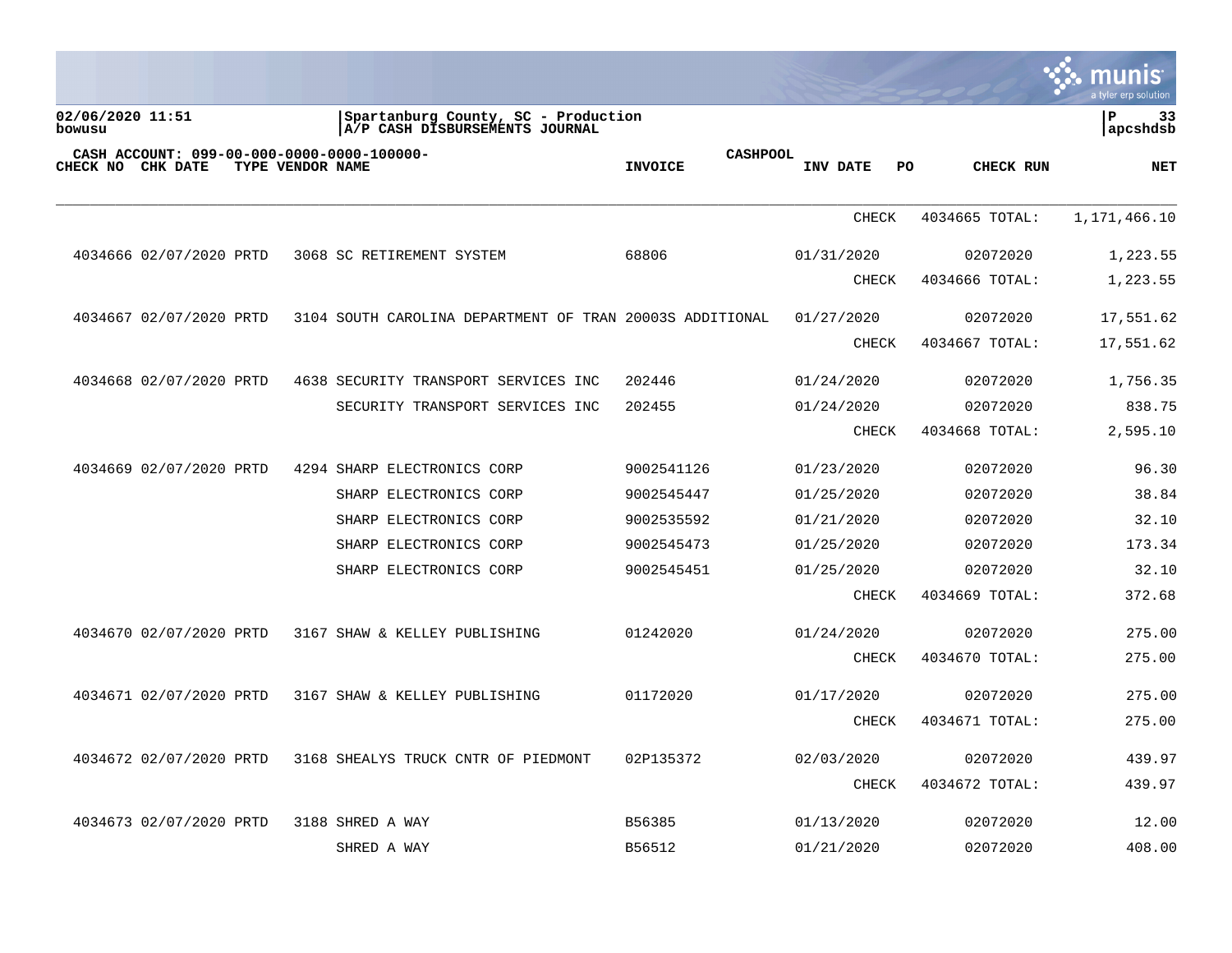

**02/06/2020 11:51 |Spartanburg County, SC - Production |P 34 bowusu |A/P CASH DISBURSEMENTS JOURNAL |apcshdsb**

| CASH ACCOUNT: 099-00-000-0000-0000-100000-<br>CHECK NO<br>CHK DATE | TYPE VENDOR NAME         | <b>CASHPOOL</b><br><b>INVOICE</b> | INV DATE<br>PO     | CHECK RUN      | <b>NET</b> |
|--------------------------------------------------------------------|--------------------------|-----------------------------------|--------------------|----------------|------------|
|                                                                    |                          |                                   |                    |                |            |
|                                                                    | SHRED A WAY              | B56661                            | 01/30/2020         | 02072020       | 24.00      |
|                                                                    |                          |                                   | CHECK              | 4034673 TOTAL: | 444.00     |
| 4034674 02/07/2020 PRTD                                            | 3191 SIEGFRIED WALDECK   | A012820-2                         | 01/28/2020 2001990 | 02072020       | 8,100.00   |
|                                                                    |                          |                                   | <b>CHECK</b>       | 4034674 TOTAL: | 8,100.00   |
| 4034675 02/07/2020 PRTD                                            | 3209 SJWD WATER DISTRICT | 21449 DEC 19                      | 01/20/2020         | 02072020       | 30.55      |
|                                                                    | SJWD WATER DISTRICT      | 759 NOV 19                        | 01/20/2020         | 02072020       | 451.58     |
|                                                                    | SJWD WATER DISTRICT      | 760 JAN 20                        | 01/20/2020         | 02072020       | 17.00      |
|                                                                    | SJWD WATER DISTRICT      | 27851 JAN 2020                    | 01/26/2020         | 02072020       | 61.10      |
|                                                                    |                          |                                   | CHECK              | 4034675 TOTAL: | 560.23     |
| 4034676 02/07/2020 PRTD                                            | 3211 SKINNER TIRE        | 653597                            | 01/27/2020         | 02072020       | 708.84     |
|                                                                    |                          |                                   | <b>CHECK</b>       | 4034676 TOTAL: | 708.84     |
| 4034677 02/07/2020 PRTD                                            | 3211 SKINNER TIRE        | 653528                            | 01/30/2020         | 02072020       | 418.92     |
|                                                                    | SKINNER TIRE             | 653600                            | 01/28/2020         | 02072020       | 632.60     |
|                                                                    | SKINNER TIRE             | 653527                            | 01/29/2020         | 02072020       | 708.84     |
|                                                                    | SKINNER TIRE             | 653526                            | 01/29/2020         | 02072020       | 812.03     |
|                                                                    |                          |                                   | CHECK              | 4034677 TOTAL: | 2,572.39   |
| 4034678 02/07/2020 PRTD                                            | 5768 SMITH TECHNOLOGIES  | 000423205-1760                    | 01/28/2020         | 02072020       | 2,045.22   |
|                                                                    | SMITH TECHNOLOGIES       | 00423417-1725                     | 01/28/2020         | 02072020       | 103.00     |
|                                                                    | SMITH TECHNOLOGIES       | 000423206-1725                    | 01/28/2020         | 02072020       | 103.00     |
|                                                                    |                          |                                   | <b>CHECK</b>       | 4034678 TOTAL: | 2,251.22   |
| 4034679 02/07/2020 PRTD                                            | 5768 SMITH TECHNOLOGIES  | 000423416-1760                    | 01/28/2020         | 02072020       | 1,537.09   |
|                                                                    |                          |                                   | <b>CHECK</b>       | 4034679 TOTAL: | 1,537.09   |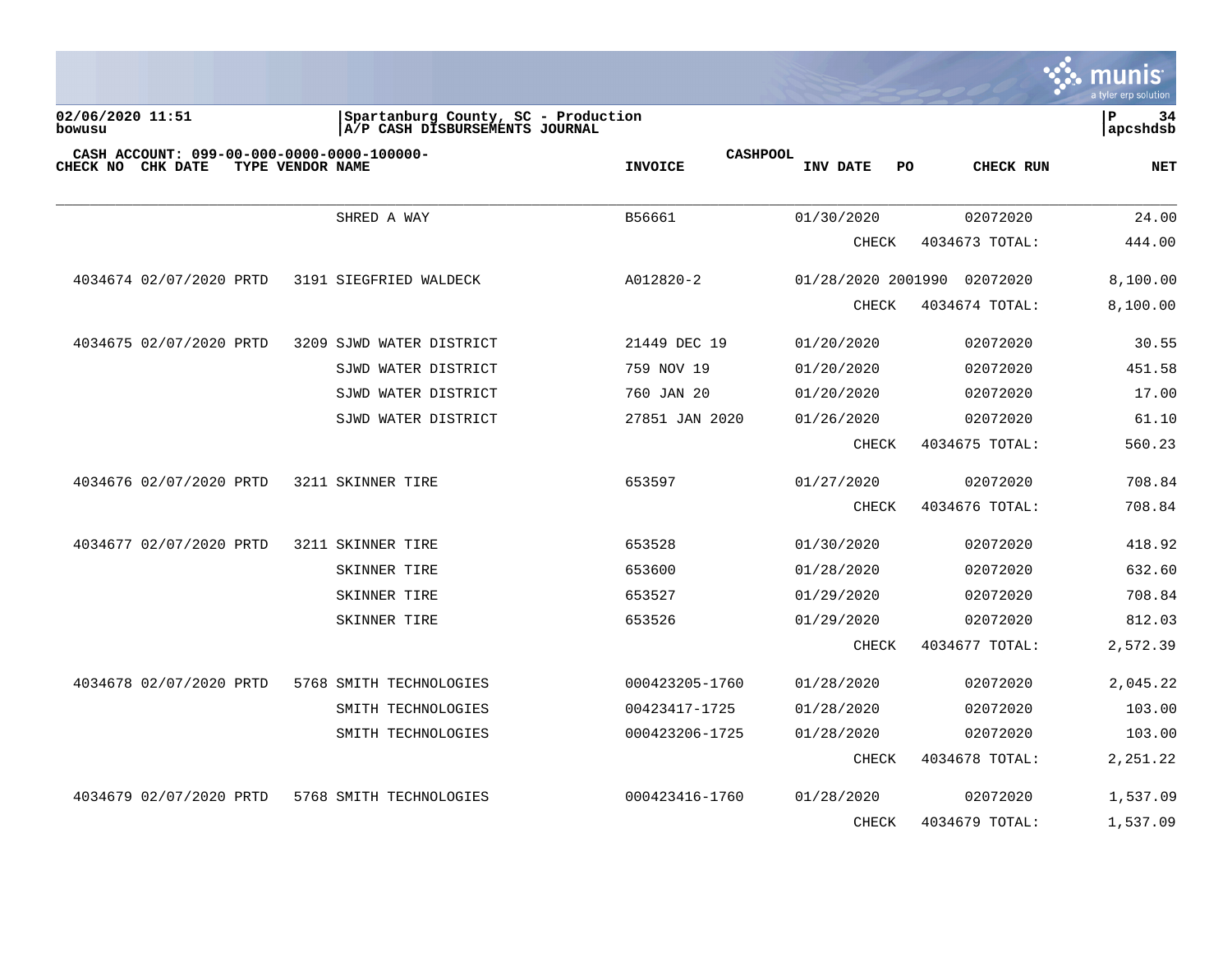|                            |                                            |                  |                      |                                                                       |                                |                 |                    |    |                | a tyler erp solution |
|----------------------------|--------------------------------------------|------------------|----------------------|-----------------------------------------------------------------------|--------------------------------|-----------------|--------------------|----|----------------|----------------------|
| 02/06/2020 11:51<br>bowusu |                                            |                  |                      | Spartanburg County, SC - Production<br>A/P CASH DISBURSEMENTS JOURNAL |                                |                 |                    |    |                | ∣P<br>35<br>apcshdsb |
| CHECK NO CHK DATE          | CASH ACCOUNT: 099-00-000-0000-0000-100000- | TYPE VENDOR NAME |                      |                                                                       | <b>INVOICE</b>                 | <b>CASHPOOL</b> | INV DATE           | PO | CHECK RUN      | <b>NET</b>           |
|                            | 4034680 02/07/2020 PRTD                    |                  |                      | 3242 SOSSAMON CONSTRUCTION CO INC                                     | 68450                          |                 | 01/30/2020 2001080 |    | 02072020       | 15,345.00            |
|                            |                                            |                  |                      |                                                                       |                                |                 | CHECK              |    | 4034680 TOTAL: | 15,345.00            |
|                            | 4034681 02/07/2020 PRTD                    |                  |                      | 3252 SOUTHEASTERN DOCK & DOOR LLC                                     | 16613                          |                 | 09/13/2019 2000468 |    | 02072020       | 3,296.80             |
|                            |                                            |                  |                      | SOUTHEASTERN DOCK & DOOR LLC                                          | 21354                          |                 | 01/25/2020 2000468 |    | 02072020       | 1,715.80             |
|                            |                                            |                  |                      |                                                                       |                                |                 | CHECK              |    | 4034681 TOTAL: | 5,012.60             |
|                            | 4034682 02/07/2020 PRTD                    |                  |                      | 3284 SPARTANBURG AUTO AQUISITIONS                                     | 10017                          |                 | 01/16/2020         |    | 02072020       | 316.74               |
|                            |                                            |                  |                      |                                                                       |                                |                 | <b>CHECK</b>       |    | 4034682 TOTAL: | 316.74               |
|                            | 4034683 02/07/2020 PRTD                    |                  | 6 SPARTANBURG COUNTY |                                                                       | CIVIL BANK FEES 202002/03/2020 |                 |                    |    | 02072020       | 60.16                |
|                            |                                            |                  |                      |                                                                       |                                |                 | <b>CHECK</b>       |    | 4034683 TOTAL: | 60.16                |
|                            | 4034684 02/07/2020 PRTD                    |                  | 6 SPARTANBURG COUNTY |                                                                       | CR-TR BANK FEES 202002/03/2020 |                 |                    |    | 02072020       | 60.16                |
|                            |                                            |                  |                      |                                                                       |                                |                 | <b>CHECK</b>       |    | 4034684 TOTAL: | 60.16                |
|                            | 4034685 02/07/2020 PRTD                    |                  | 6 SPARTANBURG COUNTY |                                                                       | 02032020                       |                 | 02/03/2020         |    | 02072020       | 636.18               |
|                            |                                            |                  |                      |                                                                       |                                |                 | CHECK              |    | 4034685 TOTAL: | 636.18               |
|                            | 4034686 02/07/2020 PRTD                    |                  |                      | 3338 SPARTANBURG MEMORIAL AUDITORIUM                                  | <b>JAN 2020 A-TAX</b>          |                 | 01/31/2019         |    | 02072020       | 77,359.14            |
|                            |                                            |                  |                      |                                                                       |                                |                 | <b>CHECK</b>       |    | 4034686 TOTAL: | 77,359.14            |
|                            | 4034687 02/07/2020 PRTD                    |                  |                      | 5808 SPARTANBURG METHODIST COLLEGE                                    | 2020-SCSO                      |                 | 01/31/2020         |    | 02072020       | 572.45               |
|                            |                                            |                  |                      |                                                                       |                                |                 | <b>CHECK</b>       |    | 4034687 TOTAL: | 572.45               |
|                            | 4034688 02/07/2020 PRTD                    |                  |                      | 5141 SPARTANBURG PHILHARMONIC                                         | FY20 ATAX DIST                 |                 | 01/01/2020         |    | 02072020       | 2,000.00             |
|                            |                                            |                  |                      |                                                                       |                                |                 | <b>CHECK</b>       |    | 4034688 TOTAL: | 2,000.00             |
|                            | 4034689 02/07/2020 PRTD                    |                  |                      | 3353 SPARTANBURG WATER SYSTEM                                         | 210078 DEC19                   |                 | 01/15/2020         |    | 02072020       | 7.50                 |
|                            |                                            |                  |                      | SPARTANBURG WATER SYSTEM                                              | 210342 DEC19                   |                 | 01/15/2020         |    | 02072020       | 7.50                 |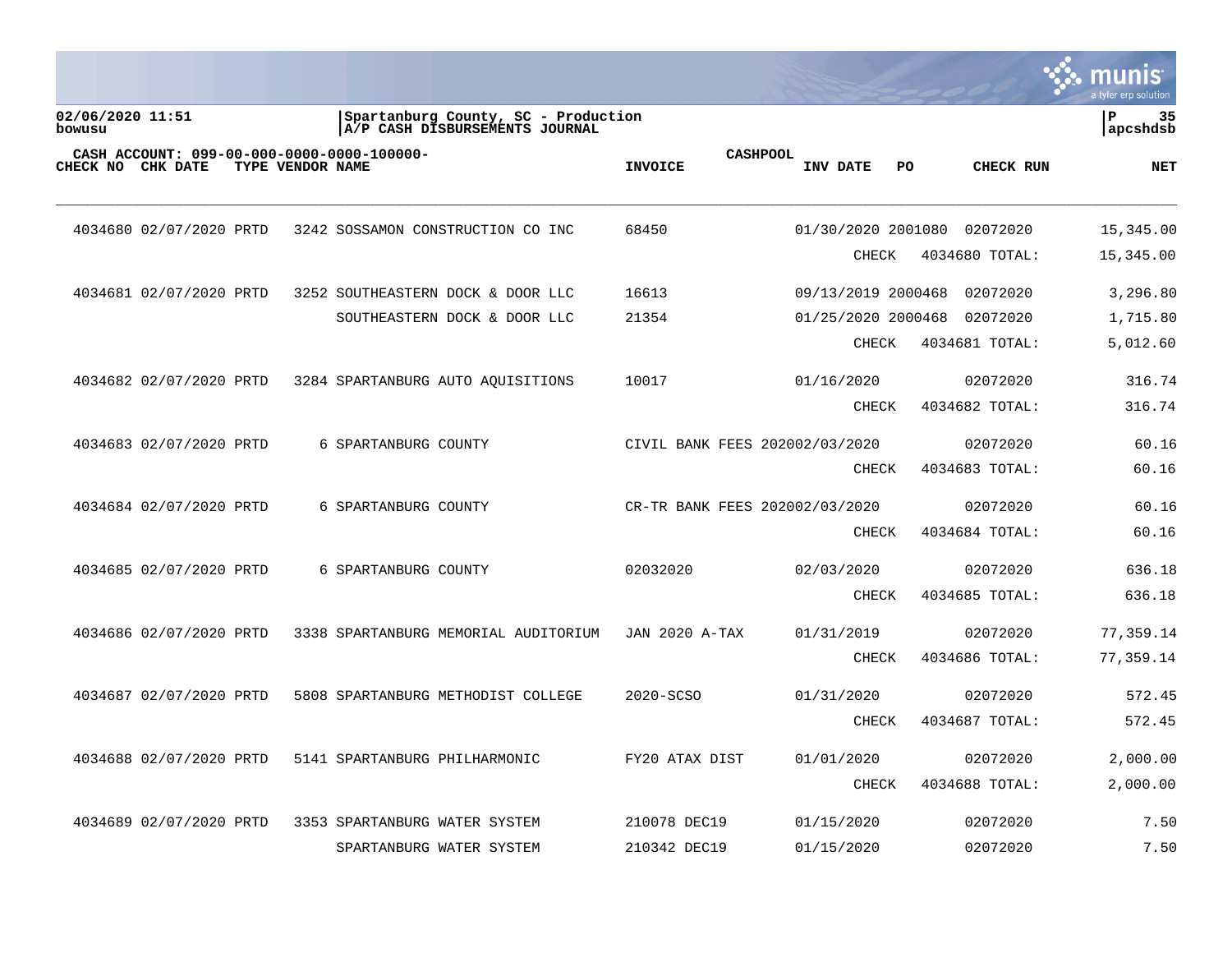

**02/06/2020 11:51 |Spartanburg County, SC - Production |P 36 bowusu |A/P CASH DISBURSEMENTS JOURNAL |apcshdsb**

| CASH ACCOUNT: 099-00-000-0000-0000-100000-<br>CHECK NO<br>CHK DATE | TYPE VENDOR NAME                     | <b>CASHPOOL</b><br><b>INVOICE</b> | INV DATE<br>PO. | CHECK RUN      | <b>NET</b> |
|--------------------------------------------------------------------|--------------------------------------|-----------------------------------|-----------------|----------------|------------|
|                                                                    |                                      |                                   |                 |                |            |
|                                                                    | SPARTANBURG WATER SYSTEM             | 210336 DEC 19                     | 01/15/2020      | 02072020       | 17.11      |
|                                                                    | SPARTANBURG WATER SYSTEM             | 210339 DEC 19                     | 01/15/2020      | 02072020       | 619.08     |
|                                                                    | SPARTANBURG WATER SYSTEM             | 800051 JAN/20                     | 01/15/2020      | 02072020       | 79.25      |
|                                                                    | SPARTANBURG WATER SYSTEM             | 214341 DEC 19                     | 01/15/2020      | 02072020       | 17.11      |
|                                                                    | SPARTANBURG WATER SYSTEM             | 210105 DEC 19                     | 01/15/2020      | 02072020       | 13.20      |
|                                                                    | SPARTANBURG WATER SYSTEM             | 210042 DEC 19                     | 01/15/2020      | 02072020       | 36.47      |
|                                                                    | SPARTANBURG WATER SYSTEM             | 180396 DEC 19                     | 01/14/2020      | 02072020       | 33.11      |
|                                                                    | SPARTANBURG WATER SYSTEM             | 240803 374371 JAN 2001/27/2020    |                 | 02072020       | 11.25      |
|                                                                    | SPARTANBURG WATER SYSTEM             | 197576 JAN 2020                   | 01/30/2020      | 02072020       | 91.99      |
|                                                                    | SPARTANBURG WATER SYSTEM             | 040488 DEC 19                     | 01/30/2020      | 02072020       | 31.17      |
|                                                                    | SPARTANBURG WATER SYSTEM             | 040487 DEC 19                     | 01/30/2020      | 02072020       | 401.29     |
|                                                                    | SPARTANBURG WATER SYSTEM             | 198128 DEC 19                     | 01/30/2020      | 02072020       | 241.28     |
|                                                                    |                                      |                                   | CHECK           | 4034689 TOTAL: | 1,607.31   |
| 4034690 02/07/2020 PRTD                                            | 3373 STANDARD INSURANCE COMPANY      | 68359                             | 01/14/2020      | 02072020       | 7,124.93   |
|                                                                    |                                      |                                   | CHECK           | 4034690 TOTAL: | 7,124.93   |
| 4034691 02/07/2020 PRTD                                            | 5572 STATE DISBURSEMENT UNIT         | 68813                             | 01/31/2020      | 02072020       | 374.10     |
|                                                                    |                                      |                                   | CHECK           | 4034691 TOTAL: | 374.10     |
| 4034692 02/07/2020 PRTD                                            | 3384 STATE OF SOUTH CAROLINA         | 2000473813                        | 01/21/2020      | 02072020       | 5,925.00   |
|                                                                    |                                      |                                   | CHECK           | 4034692 TOTAL: | 5,925.00   |
| 4034693 02/07/2020 PRTD                                            | 3384 STATE OF SOUTH CAROLINA         | DK-418730                         | 01/16/2020      | 02072020       | 250.00     |
|                                                                    |                                      |                                   | CHECK           | 4034693 TOTAL: | 250.00     |
| 4034694 02/07/2020 PRTD                                            | 3384 SOUTH CAROLINA STATE GOVERNMENT | 2000473407                        | 01/15/2020      | 02072020       | 106.92     |
|                                                                    |                                      |                                   | <b>CHECK</b>    | 4034694 TOTAL: | 106.92     |
|                                                                    |                                      |                                   |                 |                |            |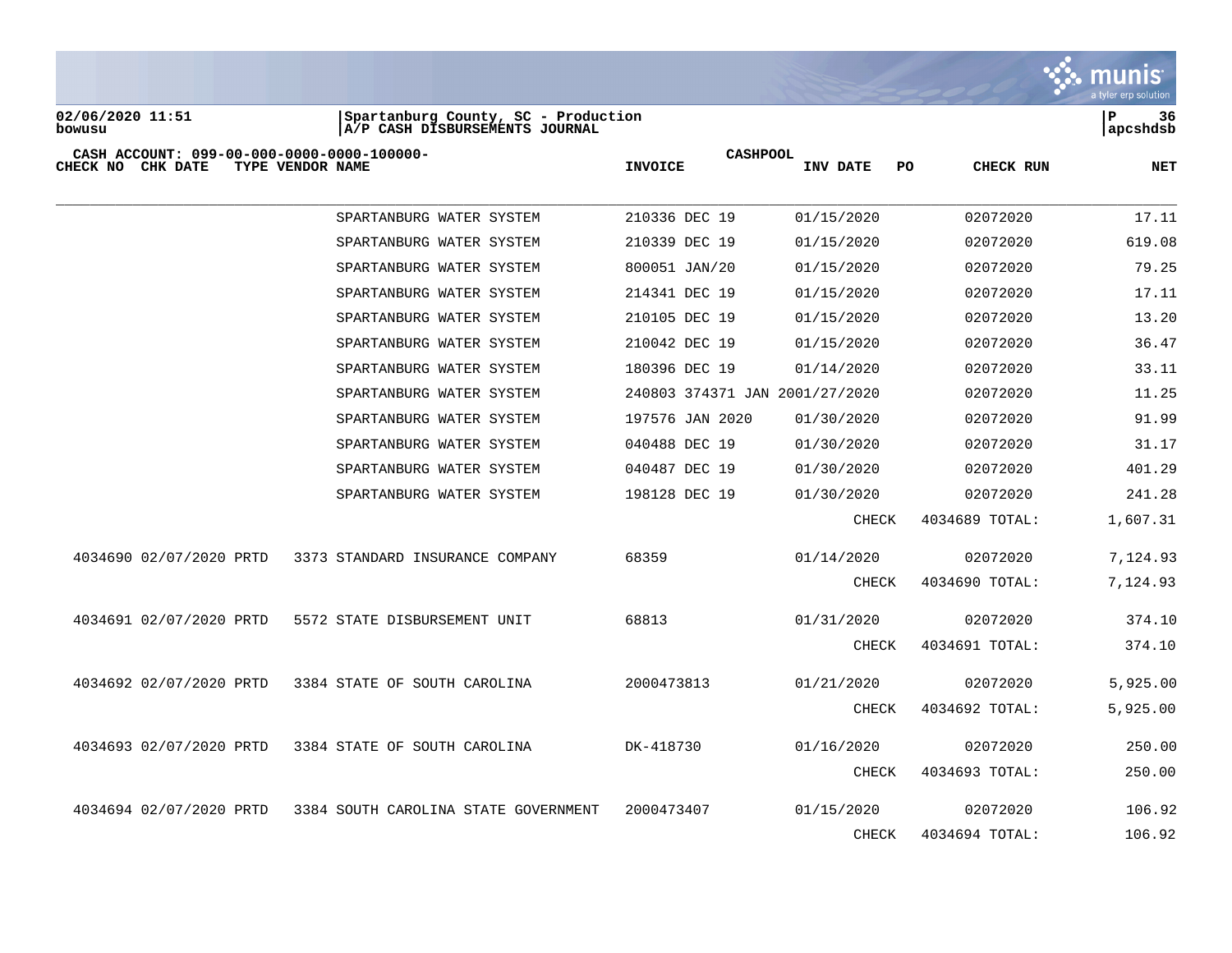|                            |                         |                  |                                                                       |                 |                 |                    |    |                | a tyler erp solutior |
|----------------------------|-------------------------|------------------|-----------------------------------------------------------------------|-----------------|-----------------|--------------------|----|----------------|----------------------|
| 02/06/2020 11:51<br>bowusu |                         |                  | Spartanburg County, SC - Production<br>A/P CASH DISBURSEMENTS JOURNAL |                 |                 |                    |    |                | P<br>37<br>apcshdsb  |
| CHECK NO                   | <b>CHK DATE</b>         | TYPE VENDOR NAME | CASH ACCOUNT: 099-00-000-0000-0000-100000-                            | <b>INVOICE</b>  | <b>CASHPOOL</b> | INV DATE           | PO | CHECK RUN      | <b>NET</b>           |
|                            | 4034695 02/07/2020 PRTD |                  | 3384 STATE OF SOUTH CAROLINA                                          | 12312019 2      |                 | 12/31/2019         |    | 02072020       | 1,843.30             |
|                            |                         |                  |                                                                       |                 |                 | <b>CHECK</b>       |    | 4034695 TOTAL: | 1,843.30             |
|                            | 4034696 02/07/2020 PRTD |                  | 3384 STATE OF SOUTH CAROLINA                                          | 68807           |                 | 01/31/2020         |    | 02072020       | 903.07               |
|                            |                         |                  |                                                                       |                 |                 | <b>CHECK</b>       |    | 4034696 TOTAL: | 903.07               |
|                            | 4034697 02/07/2020 PRTD |                  | 3384 SPARTANBURG COUNTY HEALTH DEPARTM 03 FY20                        |                 |                 | 02/03/2020         |    | 02072020       | 67,500.00            |
|                            |                         |                  |                                                                       |                 |                 | <b>CHECK</b>       |    | 4034697 TOTAL: | 67,500.00            |
|                            | 4034698 02/07/2020 PRTD |                  | 3384 STATE OF SOUTH CAROLINA                                          | 90285148        |                 | 01/24/2020         |    | 02072020       | 57.60                |
|                            |                         |                  |                                                                       |                 |                 | <b>CHECK</b>       |    | 4034698 TOTAL: | 57.60                |
|                            | 4034699 02/07/2020 PRTD |                  | 5584 TAB PRODUCTS CO, LLC                                             | 2455866         |                 | 01/17/2020 2001475 |    | 02072020       | 7,257.86             |
|                            |                         |                  |                                                                       |                 |                 | <b>CHECK</b>       |    | 4034699 TOTAL: | 7,257.86             |
|                            | 4034700 02/07/2020 PRTD |                  | 3490 TAYLOR ENTERPRISES INC                                           | 3207612         |                 | 01/17/2020         |    | 02072020       | 18,055.74            |
|                            |                         |                  | TAYLOR ENTERPRISES INC                                                | 3208380         |                 | 01/22/2020         |    | 02072020       | 2,058.86             |
|                            |                         |                  | TAYLOR ENTERPRISES INC                                                | 3208377         |                 | 01/22/2020         |    | 02072020       | 1,865.85             |
|                            |                         |                  | TAYLOR ENTERPRISES INC                                                | 3208387         |                 | 01/22/2020         |    | 02072020       | 6,628.86             |
|                            |                         |                  | TAYLOR ENTERPRISES INC                                                | 3208977         |                 | 01/27/2020         |    | 02072020       | 1,736.05             |
|                            |                         |                  | TAYLOR ENTERPRISES INC                                                | 3208987         |                 | 01/27/2020         |    | 02072020       | 2,764.81             |
|                            |                         |                  | TAYLOR ENTERPRISES INC                                                | 3208982         |                 | 01/27/2020         |    | 02072020       | 1,929.42             |
|                            |                         |                  | TAYLOR ENTERPRISES INC                                                | 3208389         |                 | 01/22/2020         |    | 02072020       | 5,480.28             |
|                            |                         |                  | TAYLOR ENTERPRISES INC                                                | 3208963         |                 | 01/27/2020         |    | 02072020       | 16,747.44            |
|                            |                         |                  |                                                                       |                 |                 | <b>CHECK</b>       |    | 4034700 TOTAL: | 57,267.31            |
|                            | 4034701 02/07/2020 PRTD |                  | 3514 TERRY O BOOKER                                                   | BOOKER 01292020 |                 | 02/03/2020         |    | 02072020       | 304.74               |
|                            |                         |                  |                                                                       |                 |                 | <b>CHECK</b>       |    | 4034701 TOTAL: | 304.74               |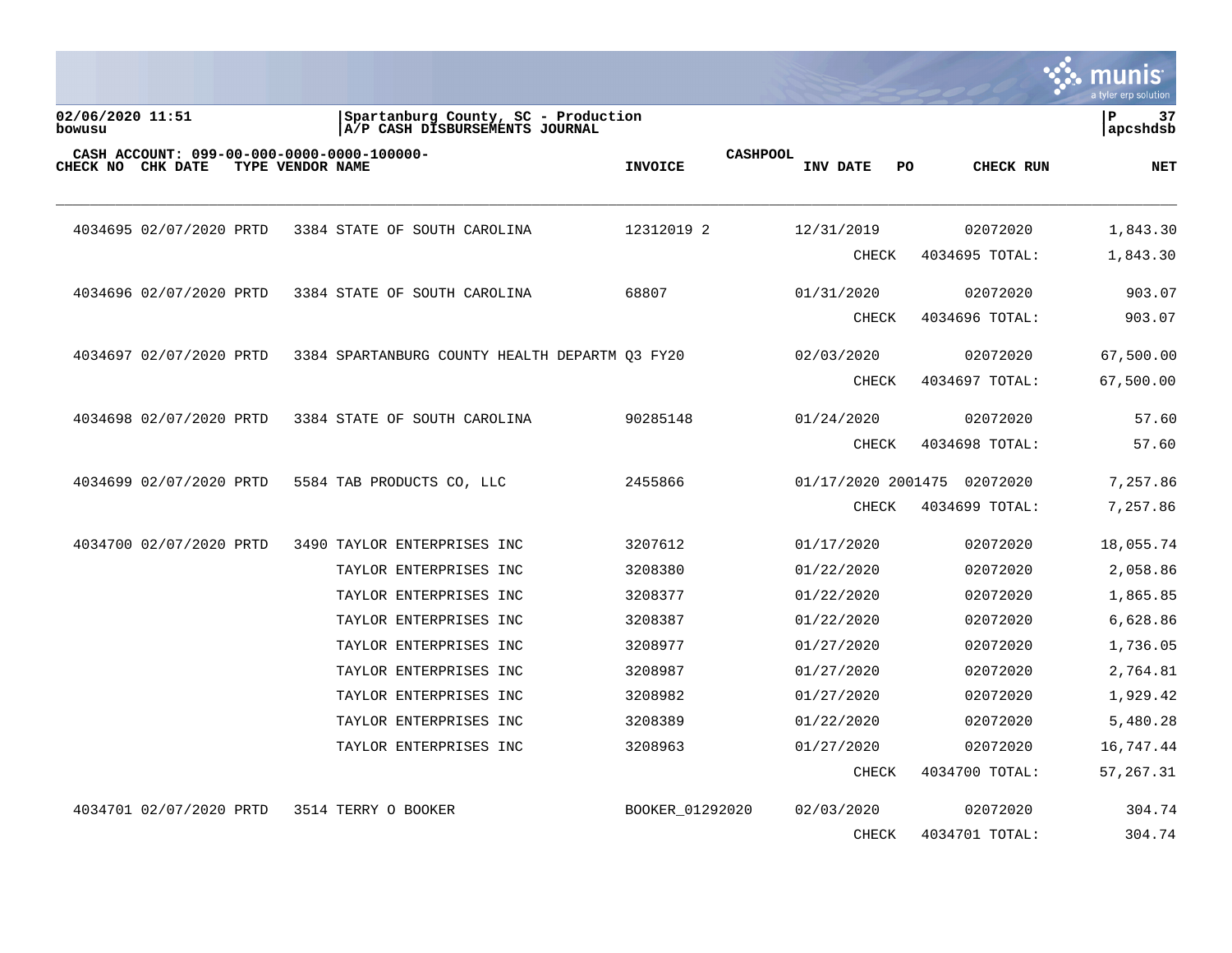|                                                                    |                  |                                                                       |                |                                |              |    |                | munis<br>a tyler erp solution |
|--------------------------------------------------------------------|------------------|-----------------------------------------------------------------------|----------------|--------------------------------|--------------|----|----------------|-------------------------------|
| 02/06/2020 11:51<br>bowusu                                         |                  | Spartanburg County, SC - Production<br>A/P CASH DISBURSEMENTS JOURNAL |                |                                |              |    |                | P<br>38<br>  apcshdsb         |
| CASH ACCOUNT: 099-00-000-0000-0000-100000-<br>CHECK NO<br>CHK DATE | TYPE VENDOR NAME |                                                                       | <b>INVOICE</b> | <b>CASHPOOL</b>                | INV DATE     | PO | CHECK RUN      | <b>NET</b>                    |
| 4034702 02/07/2020 PRTD                                            |                  | 3518 THE BUDD GROUP INC                                               | 121055         |                                | 01/31/2020   |    | 02072020       | 260.00                        |
|                                                                    |                  |                                                                       |                |                                | <b>CHECK</b> |    | 4034702 TOTAL: | 260.00                        |
| 4034703 02/07/2020 PRTD                                            |                  | 3519 THE CAROLINA HAND CENTER CORP                                    |                | 236830-ID 250390366 01/17/2020 |              |    | 02072020       | 148.00                        |
|                                                                    |                  |                                                                       |                |                                | <b>CHECK</b> |    | 4034703 TOTAL: | 148.00                        |
| 4034704 02/07/2020 PRTD                                            |                  | 5353 THE CHILDREN'S MUSEUM OF THE UPST FY20 ATAX DIST                 |                |                                | 01/01/2020   |    | 02072020       | 1,000.00                      |
|                                                                    |                  |                                                                       |                |                                | <b>CHECK</b> |    | 4034704 TOTAL: | 1,000.00                      |
| 4034705 02/07/2020 PRTD                                            |                  | 3526 THE FORRESTER CENTER                                             | $3 - 19$       |                                | 01/02/2020   |    | 02072020       | 1,220.00                      |
|                                                                    |                  |                                                                       |                |                                | <b>CHECK</b> |    | 4034705 TOTAL: | 1,220.00                      |
| 4034706 02/07/2020 PRTD                                            |                  | 3534 THE HAVEN INC                                                    | $3 - 19 - CO$  |                                | 01/29/2020   |    | 02072020       | 1,069.90                      |
|                                                                    |                  |                                                                       |                |                                | <b>CHECK</b> |    | 4034706 TOTAL: | 1,069.90                      |
| 4034707 02/07/2020 PRTD                                            |                  | 3534 THE HAVEN INC                                                    | $3 - 19 - ES$  |                                | 01/29/2020   |    | 02072020       | 385.25                        |
|                                                                    |                  |                                                                       |                |                                | <b>CHECK</b> |    | 4034707 TOTAL: | 385.25                        |
| 4034708 02/07/2020 PRTD                                            |                  | 3576 THOMAS A DAVIES                                                  |                | LMBOA 1/28/2020                | 02/03/2020   |    | 02072020       | 50.00                         |
|                                                                    |                  |                                                                       |                |                                | <b>CHECK</b> |    | 4034708 TOTAL: | 50.00                         |
| 4034709 02/07/2020 PRTD                                            |                  | 3615 TINA G MCMILLAN                                                  |                | MCMILLAN 01192020              | 02/03/2020   |    | 02072020       | 752.34                        |
|                                                                    |                  |                                                                       |                |                                | <b>CHECK</b> |    | 4034709 TOTAL: | 752.34                        |
| 4034710 02/07/2020 PRTD                                            |                  | 2897 ROBERT T FLOYD                                                   | 02032020       |                                | 02/03/2020   |    | 02072020       | 49.07                         |
|                                                                    |                  |                                                                       |                |                                | <b>CHECK</b> |    | 4034710 TOTAL: | 49.07                         |
| 4034711 02/07/2020 PRTD                                            |                  | 3698 TRUGREEN LIMITED PARTNERSHIP                                     | 115117059      |                                | 01/21/2020   |    | 02072020       | 110.84                        |
|                                                                    |                  |                                                                       |                |                                | <b>CHECK</b> |    | 4034711 TOTAL: | 110.84                        |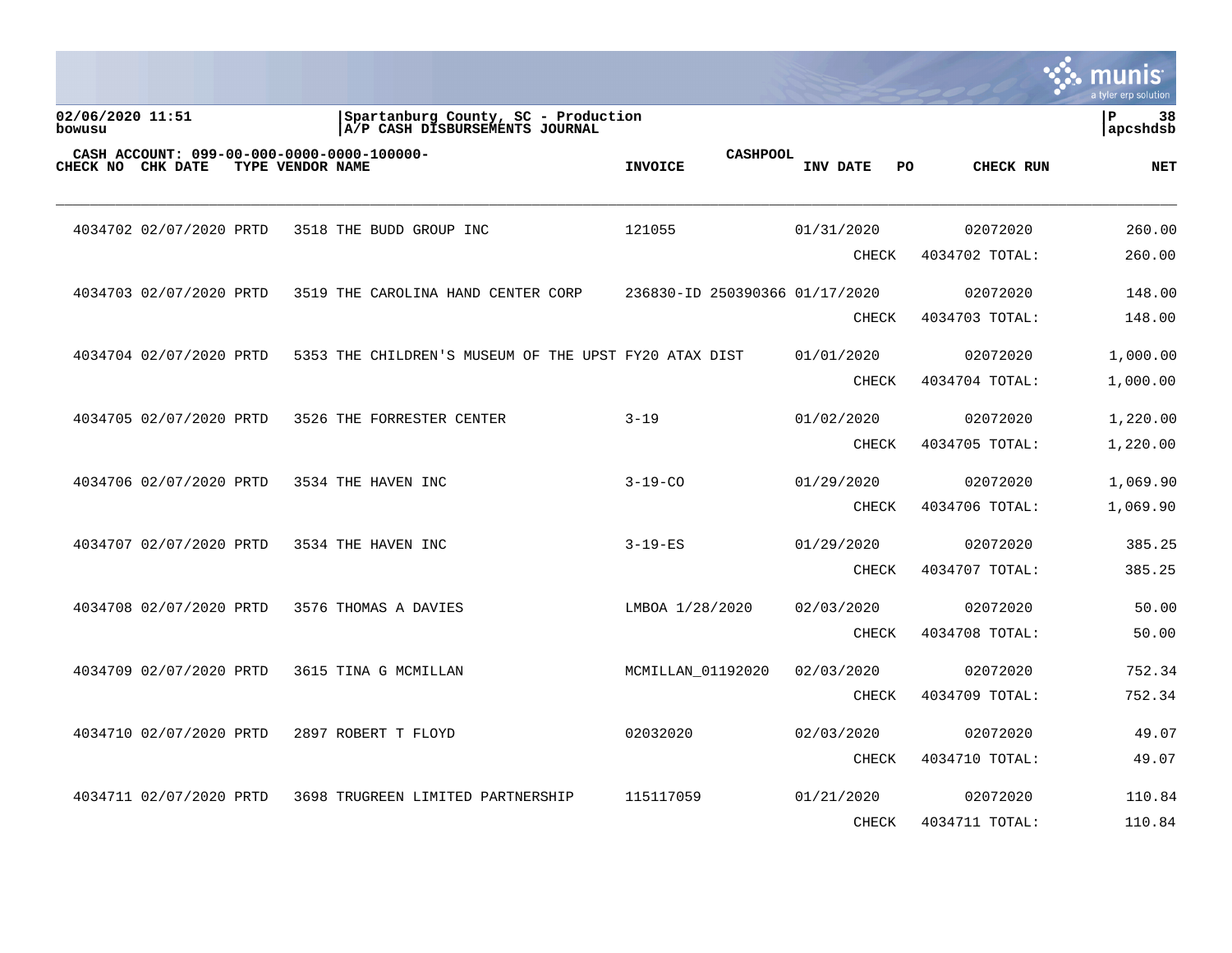

02/06/2020 11:51 **|Spartanburg County, SC** - Production **| P** 39<br>| Dowusu | A/P CASH DISBURSEMENTS JOURNAL  $\lambda$ <sup>/P</sup> CASH DISBURSEMENTS JOURNAL **CASH ACCOUNT: 099-00-000-0000-0000-100000- CASHPOOL CHECK NO CHK DATE TYPE VENDOR NAME INVOICE INV DATE PO CHECK RUN NET** \_\_\_\_\_\_\_\_\_\_\_\_\_\_\_\_\_\_\_\_\_\_\_\_\_\_\_\_\_\_\_\_\_\_\_\_\_\_\_\_\_\_\_\_\_\_\_\_\_\_\_\_\_\_\_\_\_\_\_\_\_\_\_\_\_\_\_\_\_\_\_\_\_\_\_\_\_\_\_\_\_\_\_\_\_\_\_\_\_\_\_\_\_\_\_\_\_\_\_\_\_\_\_\_\_\_\_\_\_\_\_\_\_\_\_\_\_\_\_\_\_\_\_\_\_\_\_\_\_\_\_\_ 4034712 02/07/2020 PRTD 3713 US DEPARTMENT OF EDUCATION 68808 01/31/2020 02072020 190.02 CHECK 4034712 TOTAL: 190.02 4034713 02/07/2020 PRTD 3725 UNIQUE CAR AUDIO INC 2666 01/29/2020 02072020 1,664.25 UNIQUE CAR AUDIO INC 2001781 01/15/2020 02072020 321.00 UNIQUE CAR AUDIO INC  $2921$  01/27/2020 02072020 963.50 UNIQUE CAR AUDIO INC  $2940$  01/15/2020 02072020 1,594.80 CHECK 4034713 TOTAL: 4,543.55 4034714 02/07/2020 PRTD 3765 USC UPSTATE FY20 ATAX WINTER 01/01/2020 02072020 3,000.00 USC UPSTATE FY20 ATAX BASEBALL 01/01/2020 02072020 3,000.00 CHECK 4034714 TOTAL: 6,000.00 4034715 02/07/2020 PRTD 3782 VERIZON WIRELESS 984695071 JAN 20 02/03/2020 02072020 771.07 CHECK 4034715 TOTAL: 771.07 4034716 02/07/2020 PRTD 3782 VERIZON WIRELESS 9846850734 01/22/2020 02072020 13,136.63 CHECK 4034716 TOTAL: 13,136.63 4034717 02/07/2020 PRTD 3782 VERIZON WIRELESS 9846957289JAN2020 01/23/2020 02072020 200.18 CHECK 4034717 TOTAL: 200.18 4034718 02/07/2020 PRTD 3782 VERIZON WIRELESS 9846957157 01/23/2020 02072020 2,486.03 CHECK 4034718 TOTAL: 2,486.03 4034719 02/07/2020 PRTD 3985 VETERINARY SPECIALISTS 481422 02/03/2020 02072020 292.22 VETERINARY SPECIALISTS 481424 02/03/2020 02072020 300.00 VETERINARY SPECIALISTS 479811 01/22/2020 02072020 105.72 VETERINARY SPECIALISTS 479810 01/22/2020 02072020 209.03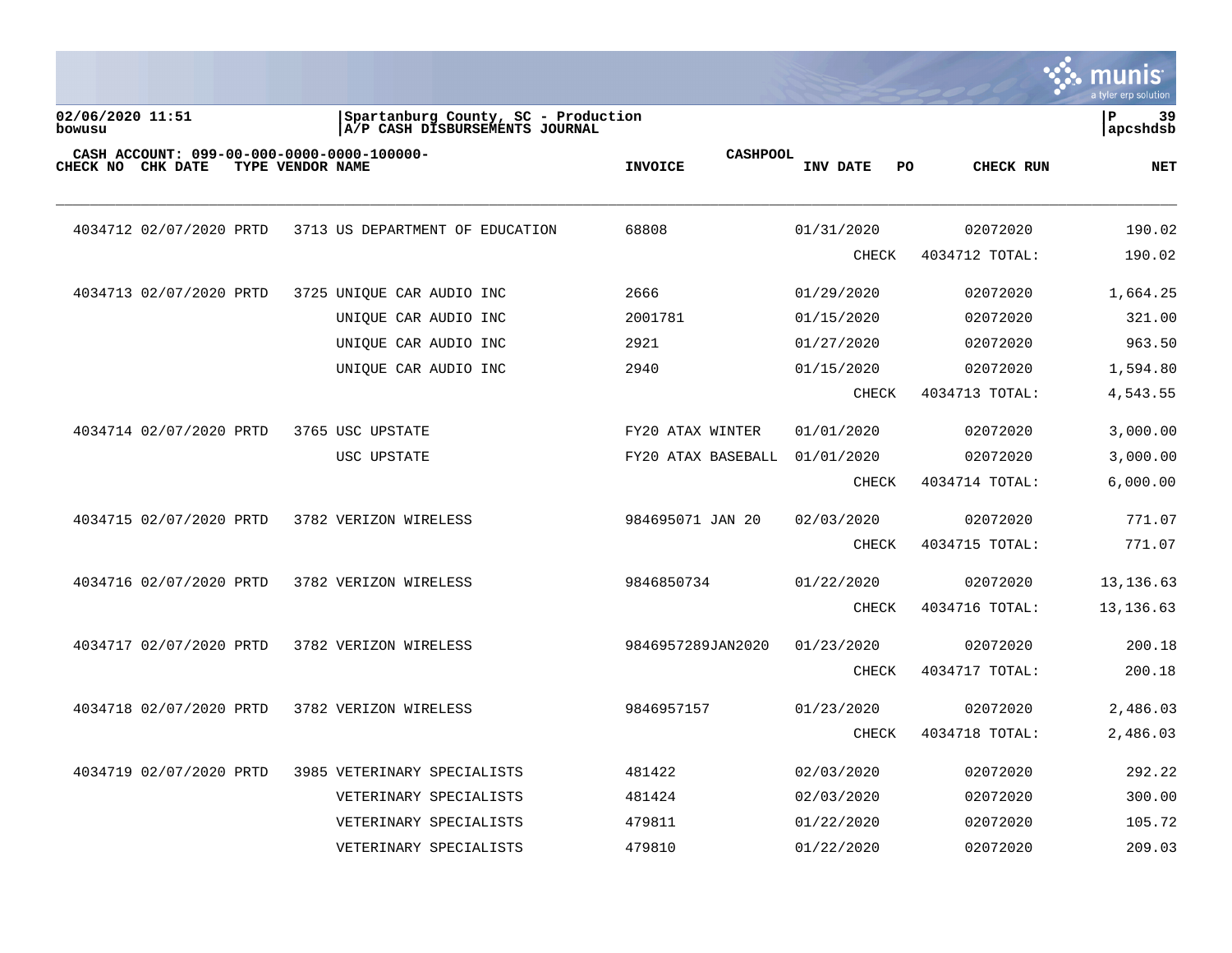|                            |                         |                  |                                                                       |                                   |                    |                  | munis<br>a tyler erp solution |
|----------------------------|-------------------------|------------------|-----------------------------------------------------------------------|-----------------------------------|--------------------|------------------|-------------------------------|
| 02/06/2020 11:51<br>bowusu |                         |                  | Spartanburg County, SC - Production<br>A/P CASH DISBURSEMENTS JOURNAL |                                   |                    |                  | ΙP<br>40<br> apcshdsb         |
| <b>CHECK NO CHK DATE</b>   |                         | TYPE VENDOR NAME | CASH ACCOUNT: 099-00-000-0000-0000-100000-                            | <b>CASHPOOL</b><br><b>INVOICE</b> | INV DATE           | CHECK RUN<br>PO. | <b>NET</b>                    |
|                            |                         |                  |                                                                       |                                   | <b>CHECK</b>       | 4034719 TOTAL:   | 906.97                        |
|                            | 4034720 02/07/2020 PRTD |                  | 3786 VIC BAILEY FORD                                                  | F40447                            | 01/29/2020 2000449 | 02072020         | 29,521.00                     |
|                            |                         |                  |                                                                       |                                   | CHECK              | 4034720 TOTAL:   | 29,521.00                     |
|                            | 4034721 02/07/2020 PRTD |                  | 3789 VICKI RAE M SMITH                                                | SMITH 01192020                    | 02/03/2020         | 02072020         | 747.74                        |
|                            |                         |                  |                                                                       |                                   | CHECK              | 4034721 TOTAL:   | 747.74                        |
|                            | 4034722 02/07/2020 PRTD |                  | 4566 VITALIY DOVGALYUK                                                | MILEAGE                           | 01/31/2020         | 02072020         | 104.08                        |
|                            |                         |                  |                                                                       |                                   | <b>CHECK</b>       | 4034722 TOTAL:   | 104.08                        |
|                            | 4034723 02/07/2020 PRTD |                  | 3803 DSI INC                                                          | 768075                            | 02/01/2020         | 02072020         | 127.49                        |
|                            |                         |                  |                                                                       |                                   | CHECK              | 4034723 TOTAL:   | 127.49                        |
|                            | 4034724 02/07/2020 PRTD |                  | 3805 VULCAN CONSTR MATERIAL LLC                                       | 13469556                          | 01/31/2020 2001758 | 02072020         | 1,278.49                      |
|                            |                         |                  |                                                                       |                                   | CHECK              | 4034724 TOTAL:   | 1,278.49                      |
|                            | 4034725 02/07/2020 PRTD |                  | 3806 VULCAN INC                                                       | 350720                            | 12/23/2019 2001598 | 02072020         | 4,280.54                      |
|                            |                         |                  |                                                                       |                                   | CHECK              | 4034725 TOTAL:   | 4,280.54                      |
|                            | 4034726 02/07/2020 PRTD |                  | 3835 WELDORS SUPPLY HOUSE INC                                         | JA00093281                        | 01/25/2020         | 02072020         | 21.40                         |
|                            |                         |                  |                                                                       |                                   | CHECK              | 4034726 TOTAL:   | 21.40                         |
|                            | 4034727 02/07/2020 PRTD |                  | 3846 WEST PAYMENT CENTER                                              | 841573212                         | 01/31/2020         | 02072020         | 447.37                        |

CHECK 4034727 TOTAL: 447.37

CHECK 4034728 TOTAL: 204.00

4034728 02/07/2020 PRTD 3862 WI SCTF 68810 01/31/2020 02072020 204.00

 4034729 02/07/2020 PRTD 3907 POWER ACQUISITION LLC 6850937-00 12/18/2019 02072020 3,196.77 POWER ACQUISITION LLC 6851317-00 12/20/2019 02072020 760.02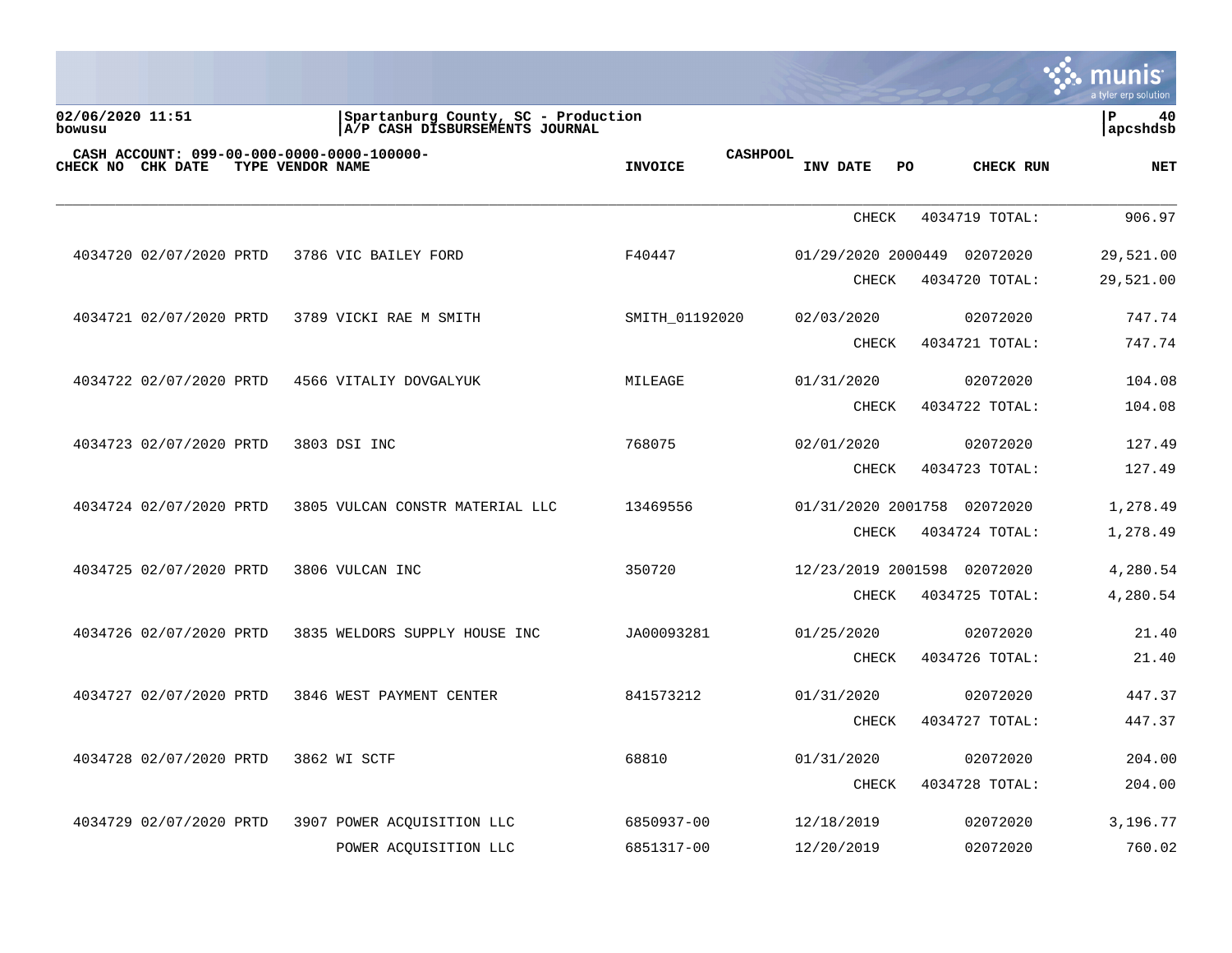

| 02/06/2020 11:51<br>bowusu                                         | Spartanburg County, SC - Production<br>A/P CASH DISBURSEMENTS JOURNAL |                                   |                 |                | ${\bf P}$<br>41<br>apcshdsb |
|--------------------------------------------------------------------|-----------------------------------------------------------------------|-----------------------------------|-----------------|----------------|-----------------------------|
| CASH ACCOUNT: 099-00-000-0000-0000-100000-<br>CHECK NO<br>CHK DATE | TYPE VENDOR NAME                                                      | <b>CASHPOOL</b><br><b>INVOICE</b> | INV DATE<br>PO. | CHECK RUN      | <b>NET</b>                  |
|                                                                    | POWER ACQUISITION LLC                                                 | 6851308-00                        | 12/20/2019      | 02072020       | 1,008.57                    |
|                                                                    | POWER ACQUISITION LLC                                                 | 6851986-00                        | 01/20/2020      | 02072020       | 4,055.91                    |
|                                                                    | POWER ACQUISITION LLC                                                 | 6851129-00                        | 12/26/2019      | 02072020       | 1,035.00                    |
|                                                                    |                                                                       |                                   | <b>CHECK</b>    | 4034729 TOTAL: | 10,056.27                   |
| 4034730 02/07/2020 PRTD                                            | 3914 WINDSTREAM HOLDINGS INC                                          | 72205124 JAN 2020                 | 01/31/2020      | 02072020       | 583.82                      |
|                                                                    |                                                                       |                                   | CHECK           | 4034730 TOTAL: | 583.82                      |
| 4034731 02/07/2020 PRTD                                            | 3925 WOODRUFF ROEBUCK WATER DISTRICT                                  | 12248 DEC 2019                    | 01/30/2020      | 02072020       | 31.15                       |
|                                                                    | WOODRUFF ROEBUCK WATER DISTRICT                                       | 14776 DEC 2019                    | 01/30/2020      | 02072020       | 82.21                       |
|                                                                    |                                                                       |                                   | CHECK           | 4034731 TOTAL: | 113.36                      |
| 4034732 02/07/2020 PRTD                                            | 3925 WOODRUFF ROEBUCK WATER DISTRICT                                  | 2710 ACCT # 28942                 | 01/30/2020      | 02072020       | 31.15                       |
|                                                                    |                                                                       |                                   | <b>CHECK</b>    | 4034732 TOTAL: | 31.15                       |
| 4034733 02/07/2020 PRTD                                            | 3925 WOODRUFF ROEBUCK WATER DISTRICT                                  | 2823 JAN 20                       | 01/30/2020      | 02072020       | 31.15                       |
|                                                                    |                                                                       |                                   | <b>CHECK</b>    | 4034733 TOTAL: | 31.15                       |
| 4034734 02/07/2020 PRTD                                            | 3925 WOODRUFF ROEBUCK WATER DISTRICT                                  | 000580 ACCT # 14846 01/30/2020    |                 | 02072020       | 31.15                       |
|                                                                    |                                                                       |                                   | <b>CHECK</b>    | 4034734 TOTAL: | 31.15                       |
| 4034735 02/07/2020 PRTD                                            | 3925 WOODRUFF ROEBUCK WATER DISTRICT                                  | 000780 ACCT #28371 01/30/2020     |                 | 02072020       | 41.44                       |
|                                                                    |                                                                       |                                   | CHECK           | 4034735 TOTAL: | 41.44                       |
| 4034736 02/07/2020 PRTD                                            | 4689 ZYLPHIA ABLES                                                    | YOGA JAN 2020                     | 01/29/2020      | 02072020       | 300.00                      |
|                                                                    |                                                                       |                                   | CHECK           | 4034736 TOTAL: | 300.00                      |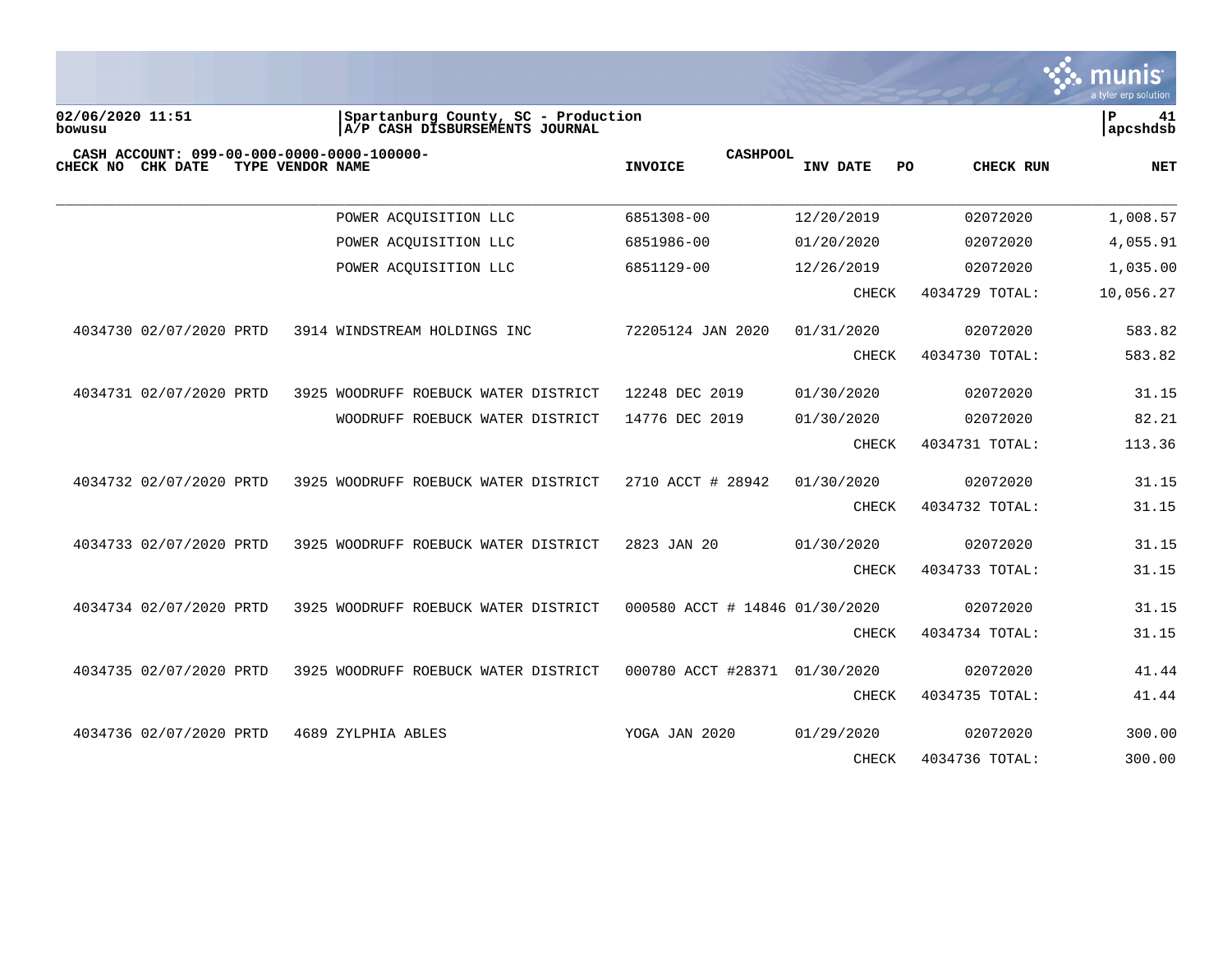

**02/06/2020 11:51 |Spartanburg County, SC - Production |P 42 bowusu |A/P CASH DISBURSEMENTS JOURNAL |apcshdsb**

NUMBER OF CHECKS 360 \*\*\* CASH ACCOUNT TOTAL \*\*\* 1,980,078.46

COUNT AMOUNT  $\frac{100001}{2}$ 

TOTAL PRINTED CHECKS 360 1,980,078.46

\*\*\* GRAND TOTAL \*\*\* 1,980,078.46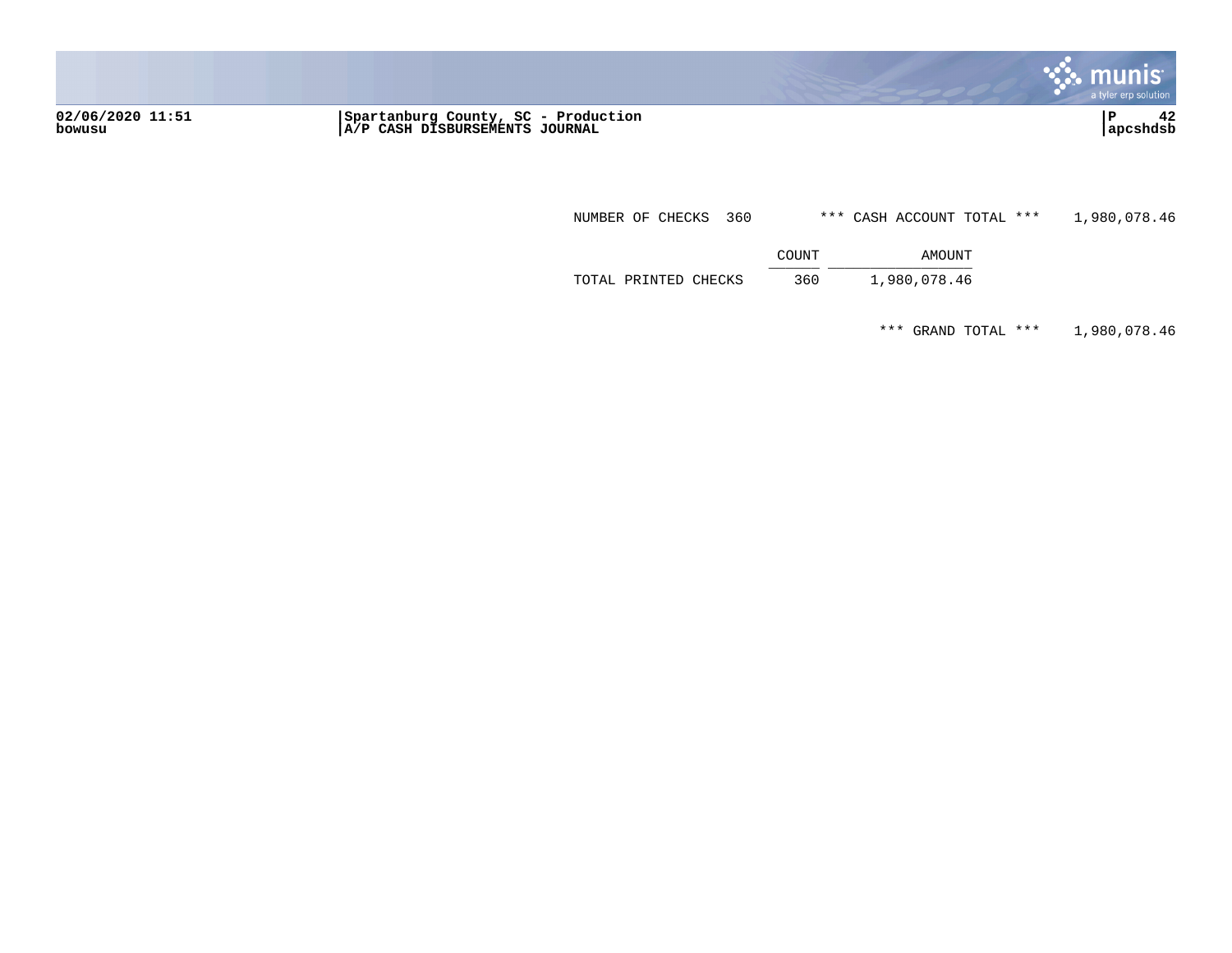

02/06/2020 11:51 |Spartanburg County, SC - Production | P 43<br>| bowusu | A/P CASH DISBURSEMENTS JOURNAL **A/P CASH DISBURSEMENTS JOURNAL** 

### **JOURNAL ENTRIES TO BE CREATED**

### **CLERK: bowusu**

**YEAR PER JNL SRC ACCOUNT ACCOUNT DESC T OB DEBIT CREDIT EFF DATE JNL DESC REF 1 REF 2 REF 3 LINE DESC** \_\_\_\_\_\_\_\_\_\_\_\_\_\_\_\_\_\_\_\_\_\_\_\_\_\_\_\_\_\_\_\_\_\_\_\_\_\_\_\_\_\_\_\_\_\_\_\_\_\_\_\_\_\_\_\_\_\_\_\_\_\_\_\_\_\_\_\_\_\_\_\_\_\_\_\_\_\_\_\_\_\_\_\_\_\_\_\_\_\_\_\_\_\_\_\_\_\_\_\_\_\_\_\_\_\_\_\_\_\_\_\_\_\_\_\_\_\_\_\_\_\_\_\_\_\_\_\_\_\_\_\_ 2020 8 195 APP 501-00-000-0000-0000-200000- ACCOUNTS PAYABLE 17,930.11 AP CASH DISBURSEMENTS JOURNAL<br>CASH IN BANK POOLED APP 099-00-000-0000-0000-100000- CASH IN BANK POOLED 1,980,078.46 AP CASH DISBURSEMENTS JOURNAL<br>ACCOUNTS PAYABLE APP 500-00-000-0000-0000-200000- ACCOUNTS PAYABLE 97,576.14 AP CASH DISBURSEMENTS JOURNAL<br>ACCOUNTS PAYABLE APP 245-00-000-0000-0000-200000- ACCOUNTS PAYABLE 1,146.12 AP CASH DISBURSEMENTS JOURNAL<br>ACCOUNTS PAYABLE APP 100-00-000-0000-0000-200000- ACCOUNTS PAYABLE 469,231.34 AP CASH DISBURSEMENTS JOURNAL<br>ACCOUNTS PAYABLE APP 505-00-0000-0000-0000-200000-<br>02/06/2020 02072020 BO0206 AP CASH DISBURSEMENTS JOURNAL 1,573.72 AP CASH DISBURSEMENTS JOURNAL<br>ACCOUNTS PAYABLE APP 250-00-000-0000-0000-200000- ACCOUNTS PAYABLE 38,811.83 AP CASH DISBURSEMENTS JOURNAL<br>ACCOUNTS PAYABLE APP 200-00-000-0000-0000-200000- ACCOUNTS PAYABLE 35,838.82 AP CASH DISBURSEMENTS JOURNAL<br>ACCOUNTS PAYABLE APP 220-00-000-0000-0000-200000- ACCOUNTS PAYABLE 24,625.70 AP CASH DISBURSEMENTS JOURNAL<br>ACCOUNTS PAYABLE APP 510-00-000-0000-0000-200000-<br>02/06/2020 02072020 B00206 AP CASH DISBURSEMENTS JOURNAL 952,344.93 AP CASH DISBURSEMENTS JOURNAL<br>ACCOUNTS PAYABLE APP 253-00-000-0000-0000-200000- ACCOUNTS PAYABLE 63,316.31 AP CASH DISBURSEMENTS JOURNAL<br>ACCOUNTS PAYABLE APP 235-00-000-0000-0000-200000- ACCOUNTS PAYABLE 20,185.50 AP CASH DISBURSEMENTS JOURNAL<br>ACCOUNTS PAYABLE APP 210-00-0000-0000-0000-200000-<br>02/06/2020 02072020 B00206 AP CASH DISBURSEMENTS JOURNAL 103,897.47 AP CASH DISBURSEMENTS JOURNAL<br>ACCOUNTS PAYABLE APP 238-00-000-0000-0000-200000- ACCOUNTS PAYABLE 7,880.42 AP CASH DISBURSEMENTS JOURNAL<br>ACCOUNTS PAYABLE APP 251-00-000-0000-0000-200000- ACCOUNTS PAYABLE 340.53 AP CASH DISBURSEMENTS JOURNAL<br>ACCOUNTS PAYABLE APP 300-00-0000-0000-0000-200000-<br>02/06/2020 02072020 B00206 AP CASH DISBURSEMENTS JOURNAL 126,870.68 AP CASH DISBURSEMENTS JOURNAL<br>ACCOUNTS PAYABLE APP 211-00-000-0000-0000-200000-<br>02/06/2020 02072020 BO0206 AP CASH DISBURSEMENTS JOURNAL 7,076.02 AP CASH DISBURSEMENTS JOURNAL<br>ACCOUNTS PAYABLE APP 237-00-0000-0000-0000-200000-<br>02/06/2020 02072020 BO0206 AP CASH DISBURSEMENTS JOURNAL 10,687.50 AP CASH DISBURSEMENTS JOURNAL<br>ACCOUNTS PAYABLE APP 231-00-000-0000-0000-200000- ACCOUNTS PAYABLE 636.18 AP CASH DISBURSEMENTS JOURNAL<br>ACCOUNTS PAYABLE APP 236-00-0000-0000-0000-200000-<br>02/06/2020 02072020 BO0206 AP CASH DISBURSEMENTS JOURNAL 02/06/2020 02072020 BO0206 AP CASH DISBURSEMENTS JOURNAL \_\_\_\_\_\_\_\_\_\_\_\_\_\_\_\_\_ \_\_\_\_\_\_\_\_\_\_\_\_\_\_\_\_\_ GENERAL LEDGER TOTAL 1,980,078.46 1,980,078.46 APP 099-00-000-0000-0000-150501- DUE FROM FUND 501 17,930.11 02/06/2020 02072020 BO0206 APP 501-00-000-0000-0000-250099- DUE TO FUND 099 17,930.11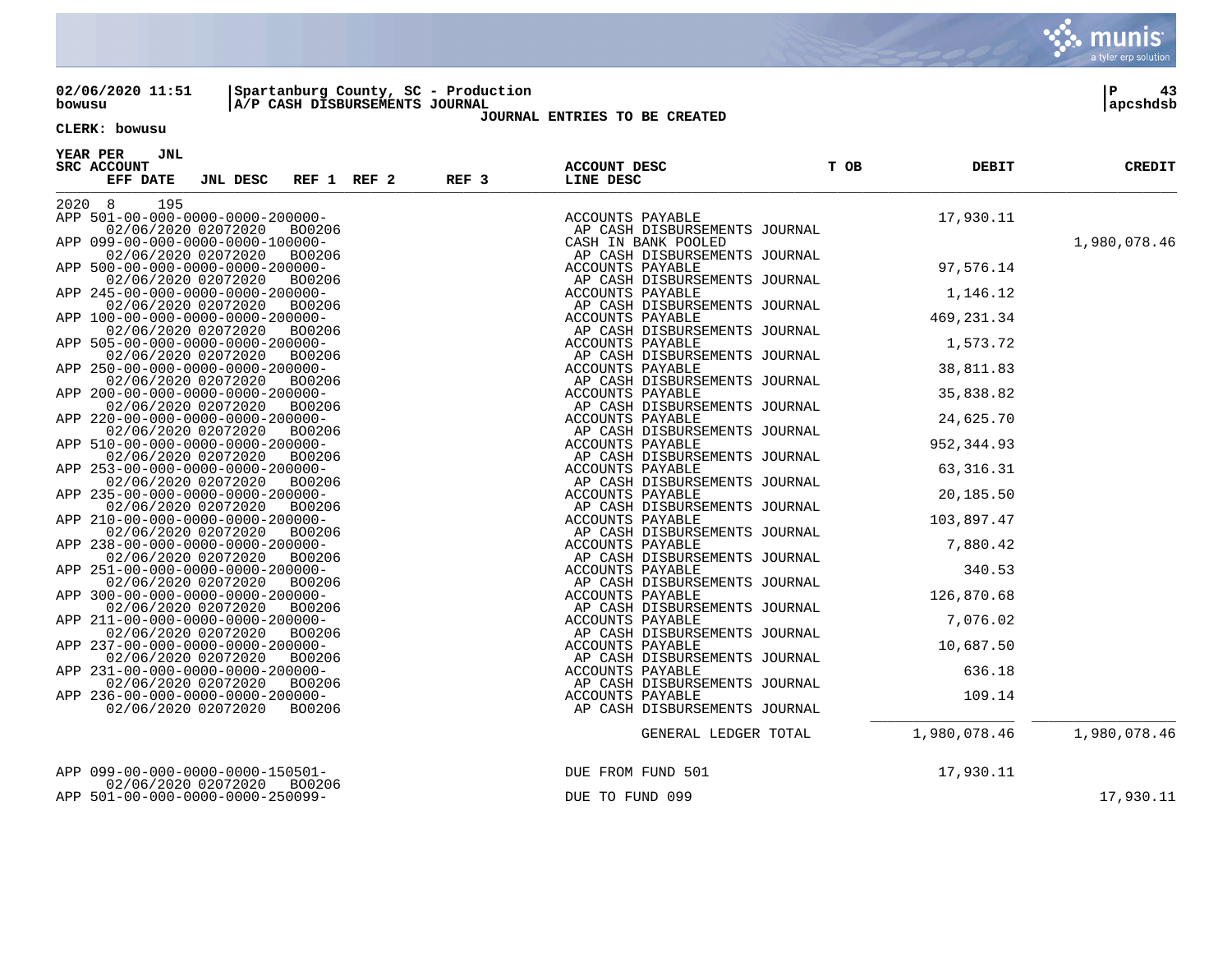**02/06/2020 11:51 |Spartanburg County, SC - Production |P 44 bowusu |A/P CASH DISBURSEMENTS JOURNAL |apcshdsb**

**JOURNAL ENTRIES TO BE CREATED**

| YEAR PER<br>JNL<br>SRC ACCOUNT<br>EFF DATE<br>REF <sub>3</sub><br>JNL DESC<br>REF 1 REF 2 | <b>ACCOUNT DESC</b><br>LINE DESC | T OB | DEBIT       | <b>CREDIT</b> |
|-------------------------------------------------------------------------------------------|----------------------------------|------|-------------|---------------|
| 02/06/2020 02072020<br>BO0206                                                             |                                  |      |             |               |
| APP 099-00-000-0000-0000-150500-<br>02/06/2020 02072020<br>BO0206                         | DUE FROM FUND 500                |      | 97,576.14   |               |
| APP 500-00-000-0000-0000-250099-                                                          | DUE TO FUND 099                  |      |             | 97,576.14     |
| 02/06/2020 02072020<br>BO0206                                                             |                                  |      |             |               |
| APP 099-00-000-0000-0000-150245-<br>02/06/2020 02072020<br>BO0206                         | DUE FROM FUND 245                |      | 1,146.12    |               |
| APP 245-00-000-0000-0000-250099-                                                          | DUE TO FUND 099                  |      |             | 1,146.12      |
| 02/06/2020 02072020<br>BO0206<br>APP 099-00-000-0000-0000-150100-                         | DUE FROM FUND 100                |      | 469, 231.34 |               |
| 02/06/2020 02072020<br>BO0206                                                             |                                  |      |             |               |
| APP 100-00-000-0000-0000-250099-                                                          | DUE TO FUND 099                  |      |             | 469, 231.34   |
| 02/06/2020 02072020<br>BO0206<br>APP 099-00-000-0000-0000-150505-                         | DUE FROM FUND 505                |      | 1,573.72    |               |
| 02/06/2020 02072020<br>BO0206                                                             |                                  |      |             |               |
| APP 505-00-000-0000-0000-250099-                                                          | DUE TO FUND 099                  |      |             | 1,573.72      |
| 02/06/2020 02072020<br>BO0206<br>APP 099-00-000-0000-0000-150250-                         | DUE FROM FUND 250                |      | 38,811.83   |               |
| 02/06/2020 02072020<br>BO0206                                                             |                                  |      |             |               |
| APP 250-00-000-0000-0000-250099-                                                          | DUE TO FUND 099                  |      |             | 38,811.83     |
| 02/06/2020 02072020<br>BO0206<br>APP 099-00-000-0000-0000-150200-                         | DUE FROM FUND 200                |      | 35,838.82   |               |
| 02/06/2020 02072020<br>BO0206                                                             |                                  |      |             |               |
| APP 200-00-000-0000-0000-250099-                                                          | DUE TO FUND 099                  |      |             | 35,838.82     |
| 02/06/2020 02072020<br>BO0206<br>APP 099-00-000-0000-0000-150220-                         | DUE FROM FUND 220                |      | 24,625.70   |               |
| 02/06/2020 02072020<br>BO0206                                                             |                                  |      |             |               |
| APP 220-00-000-0000-0000-250099-                                                          | DUE TO FUND 099                  |      |             | 24,625.70     |
| 02/06/2020 02072020<br>BO0206<br>APP 099-00-000-0000-0000-150510-                         | DUE FROM FUND 510                |      | 952, 344.93 |               |
| 02/06/2020 02072020<br>BO0206                                                             |                                  |      |             |               |
| APP 510-00-000-0000-0000-250099-<br>02/06/2020 02072020<br>BO0206                         | DUE TO FUND 099                  |      |             | 952, 344.93   |
| APP 099-00-000-0000-0000-150253-                                                          | DUE FROM FUND 253                |      | 63, 316. 31 |               |
| 02/06/2020 02072020<br>BO0206                                                             |                                  |      |             |               |
| APP 253-00-000-0000-0000-250099-<br>02/06/2020 02072020<br>BO0206                         | DUE TO FUND 099                  |      |             | 63, 316. 31   |
| APP 099-00-000-0000-0000-150235-                                                          | DUE FROM FUND 235                |      | 20,185.50   |               |
| 02/06/2020 02072020<br>BO0206                                                             |                                  |      |             |               |
| APP 235-00-000-0000-0000-250099-<br>02/06/2020 02072020<br>BO0206                         | DUE TO FUND 099                  |      |             | 20,185.50     |
| APP 099-00-000-0000-0000-150210-                                                          | DUE FROM FUND 210                |      | 103,897.47  |               |
| 02/06/2020 02072020<br>BO0206                                                             |                                  |      |             |               |
| APP 210-00-000-0000-0000-250099-<br>02/06/2020 02072020<br>BO0206                         | DUE TO FUND 099                  |      |             | 103,897.47    |
| APP 099-00-000-0000-0000-150238-                                                          | DUE FROM FUND 238                |      | 7,880.42    |               |
| 02/06/2020 02072020<br>BO0206                                                             |                                  |      |             |               |
| APP 238-00-000-0000-0000-250099-<br>02/06/2020 02072020<br>BO0206                         | DUE TO FUND 099                  |      |             | 7,880.42      |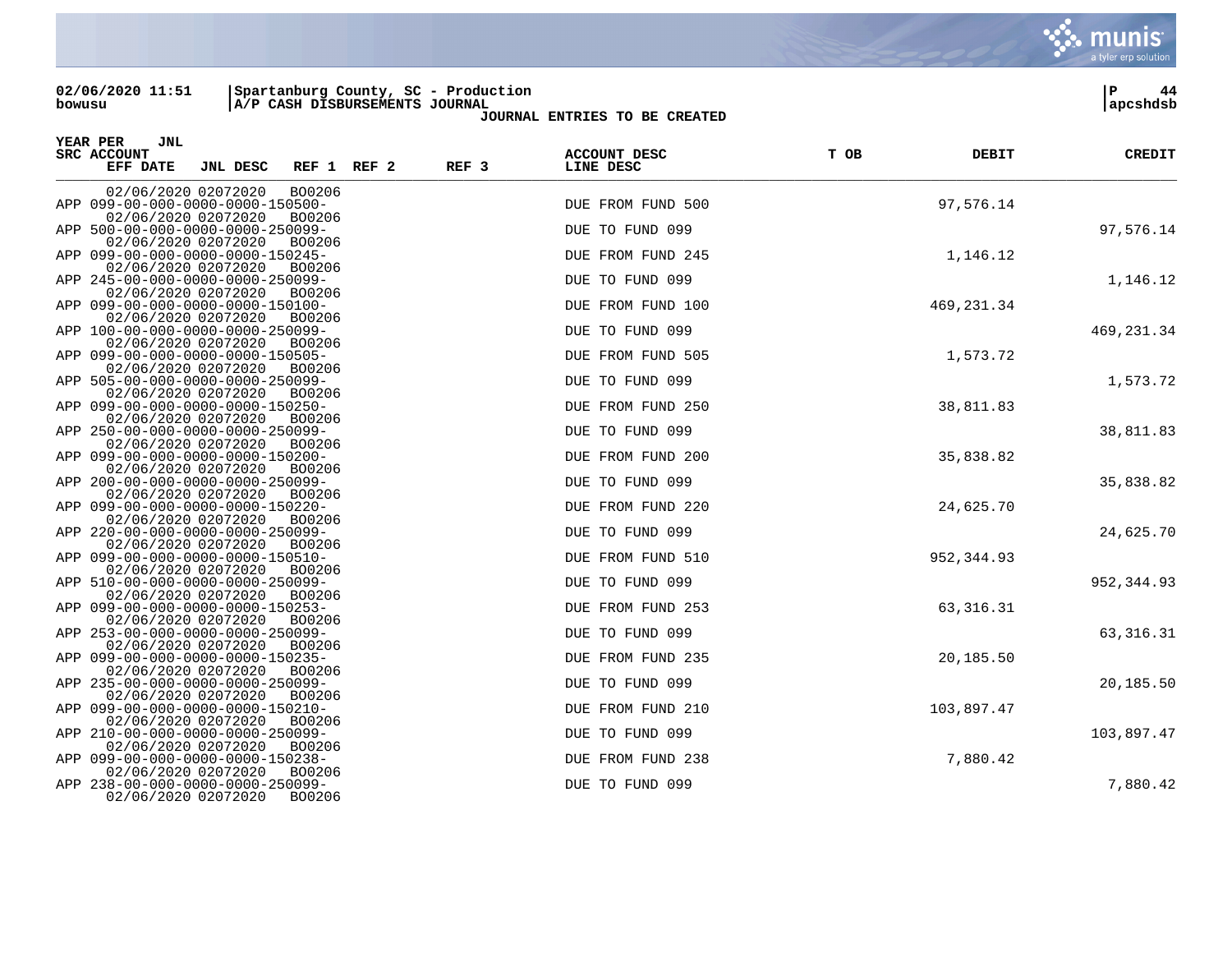**02/06/2020 11:51 |Spartanburg County, SC - Production |P 45 bowusu |A/P CASH DISBURSEMENTS JOURNAL |apcshdsb**

| JNL<br>YEAR PER<br>SRC ACCOUNT<br>REF <sub>3</sub><br>EFF DATE<br>JNL DESC<br>REF 1 REF 2 | <b>ACCOUNT DESC</b><br>LINE DESC | T OB<br><b>DEBIT</b> | CREDIT       |
|-------------------------------------------------------------------------------------------|----------------------------------|----------------------|--------------|
| APP 099-00-000-0000-0000-150251-<br>02/06/2020 02072020<br>BO0206                         | DUE FROM FUND 251                | 340.53               |              |
| APP 251-00-000-0000-0000-250099-<br>02/06/2020 02072020<br>BO0206                         | DUE TO FUND 099                  |                      | 340.53       |
| APP 099-00-000-0000-0000-150300-<br>02/06/2020 02072020<br>BO0206                         | DUE FROM FUND 300                | 126,870.68           |              |
| APP 300-00-000-0000-0000-250099-<br>02/06/2020 02072020<br>BO0206                         | DUE TO FUND 099                  |                      | 126,870.68   |
| APP 099-00-000-0000-0000-150211-<br>02/06/2020 02072020<br>BO0206                         | DUE FROM FUND 211                | 7,076.02             |              |
| APP 211-00-000-0000-0000-250099-<br>02/06/2020 02072020<br>B00206                         | DUE TO FUND 099                  |                      | 7,076.02     |
| APP 099-00-000-0000-0000-150237-<br>02/06/2020 02072020<br>BO0206                         | DUE FROM FUND 237                | 10,687.50            |              |
| APP 237-00-000-0000-0000-250099-<br>02/06/2020 02072020<br>BO0206                         | DUE TO FUND 099                  |                      | 10,687.50    |
| APP 099-00-000-0000-0000-150231-<br>02/06/2020 02072020<br>BO0206                         | DUE FROM FUND 231                | 636.18               |              |
| APP 231-00-000-0000-0000-250099-<br>02/06/2020 02072020<br>BO0206                         | DUE TO FUND 099                  |                      | 636.18       |
| APP 099-00-000-0000-0000-150236-<br>02/06/2020 02072020<br>BO0206                         | DUE FROM FUND 236                | 109.14               |              |
| APP 236-00-000-0000-0000-250099-<br>02/06/2020 02072020<br>BO0206                         | DUE TO FUND 099                  |                      | 109.14       |
|                                                                                           | SYSTEM GENERATED ENTRIES TOTAL   | 1,980,078.46         | 1,980,078.46 |
|                                                                                           | JOURNAL 2020/08/195<br>TOTAL     | 3,960,156.92         | 3,960,156.92 |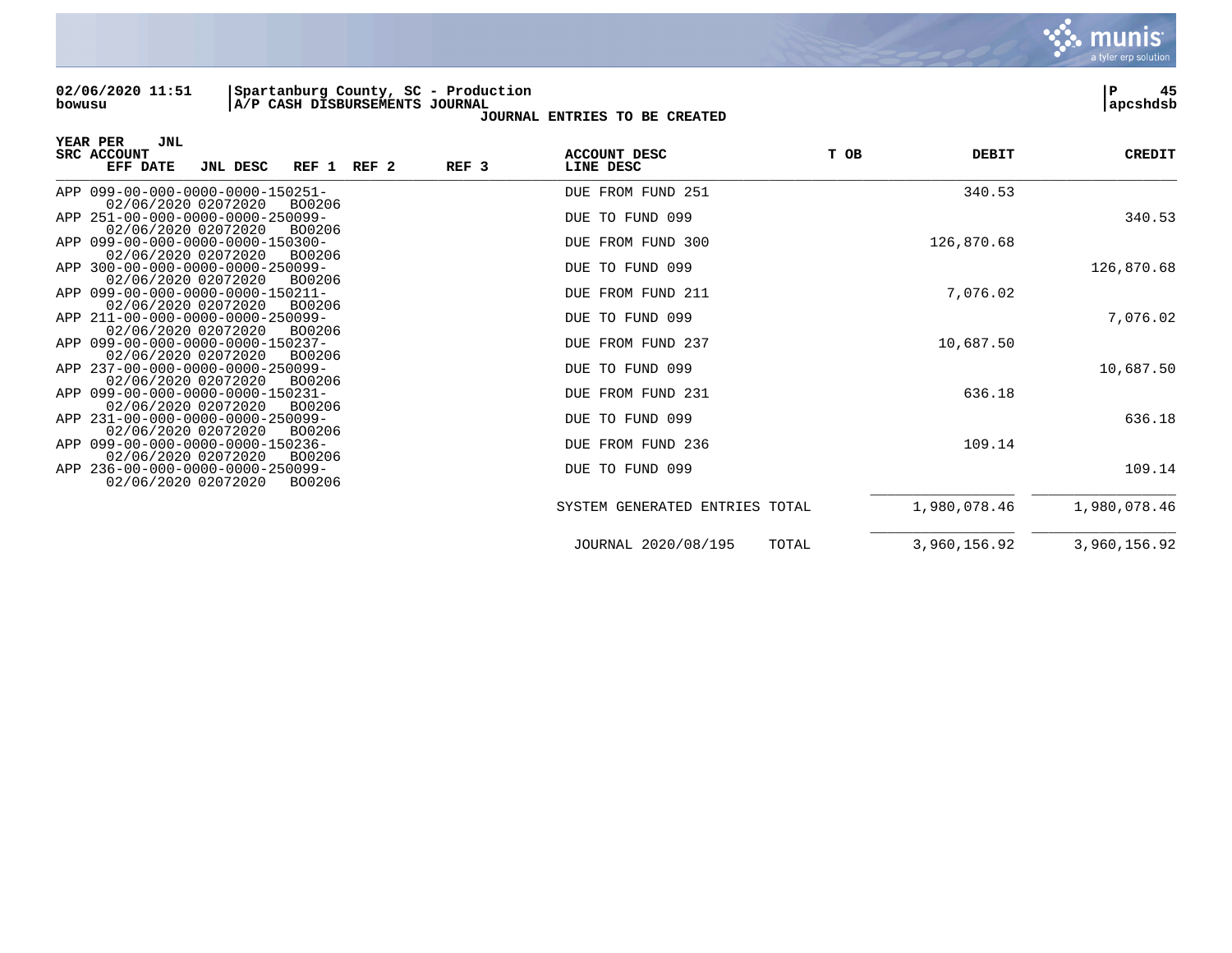

**02/06/2020 11:51 |Spartanburg County, SC - Production |P 46 bowusu |A/P CASH DISBURSEMENTS JOURNAL |apcshdsb**

| <b>FUND</b> | <b>ACCOUNT</b>                                                                                                                                                                                                                                                                                                                                                                                                                                                                                                                                                                                                                                                                                                          | YEAR PER |    | JNL | EFF DATE<br>ACCOUNT DESCRIPTION                                                                                                                                                                                                                                                                                                                                                                                                                  |            | DEBIT                                                                                                                                                                                                                                          | <b>CREDIT</b> |
|-------------|-------------------------------------------------------------------------------------------------------------------------------------------------------------------------------------------------------------------------------------------------------------------------------------------------------------------------------------------------------------------------------------------------------------------------------------------------------------------------------------------------------------------------------------------------------------------------------------------------------------------------------------------------------------------------------------------------------------------------|----------|----|-----|--------------------------------------------------------------------------------------------------------------------------------------------------------------------------------------------------------------------------------------------------------------------------------------------------------------------------------------------------------------------------------------------------------------------------------------------------|------------|------------------------------------------------------------------------------------------------------------------------------------------------------------------------------------------------------------------------------------------------|---------------|
| 099         | POOLED CASH FUND<br>$099 - 00 - 000 - 0000 - 0000 - 100000 -$<br>099-00-000-0000-0000-150100-<br>$099 - 00 - 000 - 0000 - 0000 - 150200 -$<br>099-00-000-0000-0000-150210-<br>099-00-000-0000-0000-150211-<br>099-00-000-0000-0000-150220-<br>099-00-000-0000-0000-150231-<br>099-00-000-0000-0000-150235-<br>099-00-000-0000-0000-150236-<br>099-00-000-0000-0000-150237-<br>099-00-000-0000-0000-150238-<br>099-00-000-0000-0000-150245-<br>099-00-000-0000-0000-150250-<br>099-00-000-0000-0000-150251-<br>099-00-000-0000-0000-150253-<br>099-00-000-0000-0000-150300-<br>$099 - 00 - 000 - 0000 - 0000 - 150500 -$<br>099-00-000-0000-0000-150501-<br>099-00-000-0000-0000-150505-<br>099-00-000-0000-0000-150510- | 2020     | 8  | 195 | 02/06/2020<br>CASH IN BANK POOLED<br>DUE FROM FUND 100<br>DUE FROM FUND 200<br>DUE FROM FUND 210<br>DUE FROM FUND 211<br>DUE FROM FUND 220<br>DUE FROM FUND 231<br>DUE FROM FUND 235<br>DUE FROM FUND 236<br>DUE FROM FUND 237<br>DUE FROM FUND 238<br>DUE FROM FUND 245<br>DUE FROM FUND 250<br>DUE FROM FUND 251<br>DUE FROM FUND 253<br>DUE FROM FUND 300<br>DUE FROM FUND 500<br>DUE FROM FUND 501<br>DUE FROM FUND 505<br>DUE FROM FUND 510 |            | 469, 231.34<br>35,838.82<br>103,897.47<br>7,076.02<br>24,625.70<br>636.18<br>20,185.50<br>109.14<br>10,687.50<br>7,880.42<br>1,146.12<br>38,811.83<br>340.53<br>63, 316. 31<br>126,870.68<br>97,576.14<br>17,930.11<br>1,573.72<br>952, 344.93 | 1,980,078.46  |
|             |                                                                                                                                                                                                                                                                                                                                                                                                                                                                                                                                                                                                                                                                                                                         |          |    |     |                                                                                                                                                                                                                                                                                                                                                                                                                                                  | FUND TOTAL | 1,980,078.46                                                                                                                                                                                                                                   | 1,980,078.46  |
| 100         | GENERAL FUND<br>$100 - 00 - 000 - 0000 - 0000 - 200000 -$<br>100-00-000-0000-0000-250099-                                                                                                                                                                                                                                                                                                                                                                                                                                                                                                                                                                                                                               | 2020     | -8 | 195 | 02/06/2020<br>ACCOUNTS PAYABLE<br>DUE TO FUND 099                                                                                                                                                                                                                                                                                                                                                                                                |            | 469, 231.34                                                                                                                                                                                                                                    | 469, 231.34   |
|             |                                                                                                                                                                                                                                                                                                                                                                                                                                                                                                                                                                                                                                                                                                                         |          |    |     |                                                                                                                                                                                                                                                                                                                                                                                                                                                  | FUND TOTAL | 469, 231.34                                                                                                                                                                                                                                    | 469, 231.34   |
| 200         | PARKS<br>$200 - 00 - 000 - 0000 - 0000 - 200000 -$<br>200-00-000-0000-0000-250099-                                                                                                                                                                                                                                                                                                                                                                                                                                                                                                                                                                                                                                      | 2020     | 8  | 195 | 02/06/2020<br>ACCOUNTS PAYABLE<br>DUE TO FUND 099                                                                                                                                                                                                                                                                                                                                                                                                |            | 35,838.82                                                                                                                                                                                                                                      | 35,838.82     |
|             |                                                                                                                                                                                                                                                                                                                                                                                                                                                                                                                                                                                                                                                                                                                         |          |    |     |                                                                                                                                                                                                                                                                                                                                                                                                                                                  | FUND TOTAL | 35,838.82                                                                                                                                                                                                                                      | 35,838.82     |
|             | 210 ROAD MAINTENANCE FEE<br>$210 - 00 - 000 - 0000 - 0000 - 200000 -$<br>$210 - 00 - 000 - 0000 - 0000 - 250099 -$                                                                                                                                                                                                                                                                                                                                                                                                                                                                                                                                                                                                      | 2020 8   |    | 195 | 02/06/2020<br>ACCOUNTS PAYABLE<br>DUE TO FUND 099                                                                                                                                                                                                                                                                                                                                                                                                |            | 103,897.47                                                                                                                                                                                                                                     | 103,897.47    |
|             |                                                                                                                                                                                                                                                                                                                                                                                                                                                                                                                                                                                                                                                                                                                         |          |    |     |                                                                                                                                                                                                                                                                                                                                                                                                                                                  | FUND TOTAL | 103,897.47                                                                                                                                                                                                                                     | 103,897.47    |
|             | 211 STORM WATER MANAGEMENT<br>211-00-000-0000-0000-200000-<br>$211 - 00 - 000 - 0000 - 0000 - 250099 -$                                                                                                                                                                                                                                                                                                                                                                                                                                                                                                                                                                                                                 | 2020     | 8  | 195 | 02/06/2020<br>ACCOUNTS PAYABLE<br>DUE TO FUND 099                                                                                                                                                                                                                                                                                                                                                                                                |            | 7,076.02                                                                                                                                                                                                                                       | 7,076.02      |
|             |                                                                                                                                                                                                                                                                                                                                                                                                                                                                                                                                                                                                                                                                                                                         |          |    |     |                                                                                                                                                                                                                                                                                                                                                                                                                                                  | FUND TOTAL | 7,076.02                                                                                                                                                                                                                                       | 7,076.02      |
| 220         | SOLID WASTE MANAGEMENT                                                                                                                                                                                                                                                                                                                                                                                                                                                                                                                                                                                                                                                                                                  | 2020     | 8  | 195 | 02/06/2020                                                                                                                                                                                                                                                                                                                                                                                                                                       |            |                                                                                                                                                                                                                                                |               |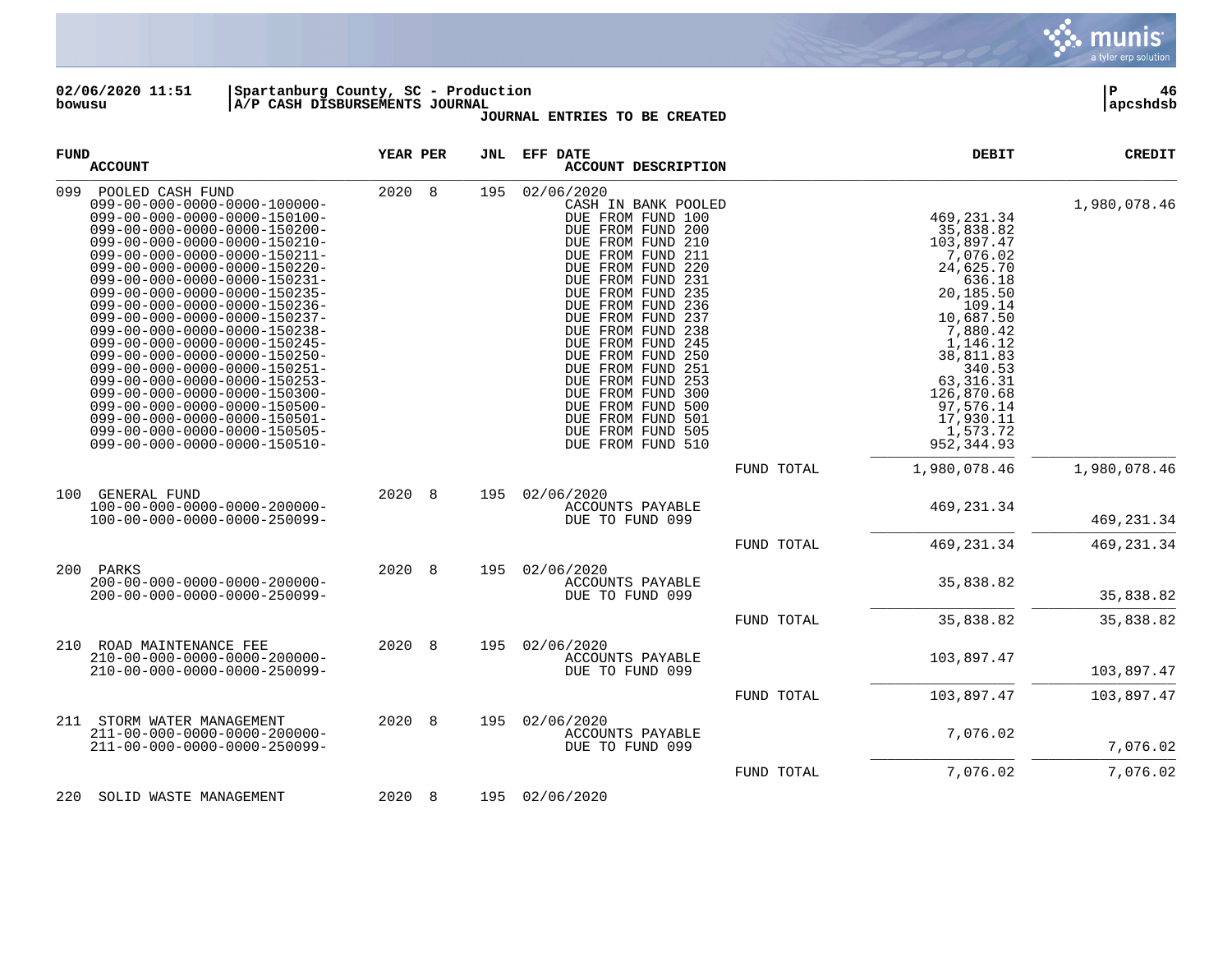

**02/06/2020 11:51 |Spartanburg County, SC - Production |P 47 bowusu |A/P CASH DISBURSEMENTS JOURNAL |apcshdsb**

| <b>FUND</b> | <b>ACCOUNT</b>                                                                                     | YEAR PER   | JNL | EFF DATE<br><b>ACCOUNT DESCRIPTION</b>            |            | <b>DEBIT</b> | <b>CREDIT</b> |
|-------------|----------------------------------------------------------------------------------------------------|------------|-----|---------------------------------------------------|------------|--------------|---------------|
|             | $220 - 00 - 000 - 0000 - 0000 - 200000 -$<br>220-00-000-0000-0000-250099-                          |            |     | ACCOUNTS PAYABLE<br>DUE TO FUND 099               |            | 24,625.70    | 24,625.70     |
|             |                                                                                                    |            |     |                                                   | FUND TOTAL | 24,625.70    | 24,625.70     |
| 231         | DRUG ENFORCEMENT<br>$231 - 00 - 000 - 0000 - 0000 - 200000 -$<br>231-00-000-0000-0000-250099-      | 2020<br>8  | 195 | 02/06/2020<br>ACCOUNTS PAYABLE<br>DUE TO FUND 099 |            | 636.18       | 636.18        |
|             |                                                                                                    |            |     |                                                   | FUND TOTAL | 636.18       | 636.18        |
| 235         | DETENTION<br>$235 - 00 - 000 - 0000 - 0000 - 200000 -$<br>235-00-000-0000-0000-250099-             | 2020<br>8  | 195 | 02/06/2020<br>ACCOUNTS PAYABLE<br>DUE TO FUND 099 |            | 20,185.50    | 20,185.50     |
|             |                                                                                                    |            |     |                                                   | FUND TOTAL | 20,185.50    | 20,185.50     |
|             | 236 911 PHONE SYSTEM<br>$236 - 00 - 000 - 0000 - 0000 - 200000 -$<br>236-00-000-0000-0000-250099-  | 2020 8     | 195 | 02/06/2020<br>ACCOUNTS PAYABLE<br>DUE TO FUND 099 |            | 109.14       | 109.14        |
|             |                                                                                                    |            |     |                                                   | FUND TOTAL | 109.14       | 109.14        |
|             | 237 VICTIM ASSISTANCE<br>$237 - 00 - 000 - 0000 - 0000 - 200000 -$<br>237-00-000-0000-0000-250099- | 2020 8     | 195 | 02/06/2020<br>ACCOUNTS PAYABLE<br>DUE TO FUND 099 |            | 10,687.50    | 10,687.50     |
|             |                                                                                                    |            |     |                                                   | FUND TOTAL | 10,687.50    | 10,687.50     |
|             | 238 FIRE DEPARTMENT<br>$238 - 00 - 000 - 0000 - 0000 - 200000 -$<br>238-00-000-0000-0000-250099-   | 2020<br>-8 | 195 | 02/06/2020<br>ACCOUNTS PAYABLE<br>DUE TO FUND 099 |            | 7,880.42     | 7,880.42      |
|             |                                                                                                    |            |     |                                                   | FUND TOTAL | 7,880.42     | 7,880.42      |
| 245         | PUBLIC DEFENDER 7TH CIRCUIT<br>245-00-000-0000-0000-200000-<br>245-00-000-0000-0000-250099-        | 2020 8     | 195 | 02/06/2020<br>ACCOUNTS PAYABLE<br>DUE TO FUND 099 |            | 1,146.12     | 1,146.12      |
|             |                                                                                                    |            |     |                                                   | FUND TOTAL | 1,146.12     | 1,146.12      |
| 250         | SPECIAL REVENUE<br>$250 - 00 - 000 - 0000 - 0000 - 200000 -$<br>250-00-000-0000-0000-250099-       | 2020<br>8  | 195 | 02/06/2020<br>ACCOUNTS PAYABLE<br>DUE TO FUND 099 |            | 38,811.83    | 38,811.83     |
|             |                                                                                                    |            |     |                                                   | FUND TOTAL | 38,811.83    | 38,811.83     |
| 251         | UPSTATE WORKFORCE BOARD<br>251-00-000-0000-0000-200000-                                            | 2020<br>8  | 195 | 02/06/2020<br>ACCOUNTS PAYABLE                    |            | 340.53       |               |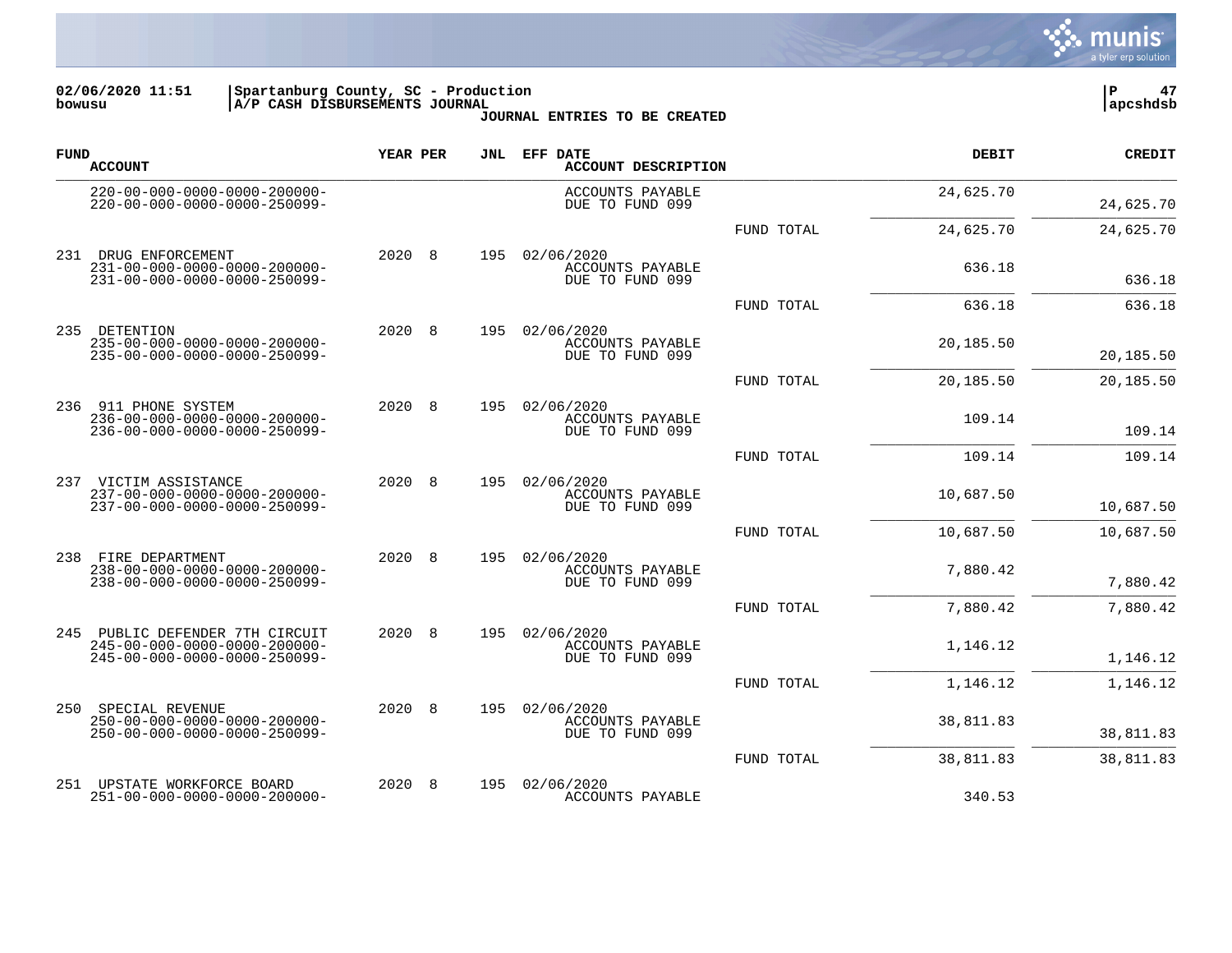

**02/06/2020 11:51 |Spartanburg County, SC - Production |P 48 bowusu |A/P CASH DISBURSEMENTS JOURNAL |apcshdsb**

| <b>FUND</b> | <b>ACCOUNT</b>                                                                                                     | YEAR PER   | JNL | EFF DATE<br>ACCOUNT DESCRIPTION                          |            | <b>DEBIT</b> | <b>CREDIT</b> |
|-------------|--------------------------------------------------------------------------------------------------------------------|------------|-----|----------------------------------------------------------|------------|--------------|---------------|
|             | 251-00-000-0000-0000-250099-                                                                                       |            |     | DUE TO FUND 099                                          |            |              | 340.53        |
|             |                                                                                                                    |            |     |                                                          | FUND TOTAL | 340.53       | 340.53        |
| 253         | COMMUNITY DEVELOPMENT<br>$253 - 00 - 000 - 0000 - 0000 - 200000 -$<br>$253 - 00 - 000 - 0000 - 0000 - 250099 -$    | 2020 8     | 195 | 02/06/2020<br>ACCOUNTS PAYABLE<br>DUE TO FUND 099        |            | 63, 316. 31  | 63, 316. 31   |
|             |                                                                                                                    |            |     |                                                          | FUND TOTAL | 63, 316. 31  | 63, 316. 31   |
| 300         | CIP<br>$300 - 00 - 000 - 0000 - 0000 - 200000 -$<br>$300 - 00 - 000 - 0000 - 0000 - 250099 -$                      | 2020<br>-8 | 195 | 02/06/2020<br>ACCOUNTS PAYABLE<br>DUE TO FUND 099        |            | 126,870.68   | 126,870.68    |
|             |                                                                                                                    |            |     |                                                          | FUND TOTAL | 126,870.68   | 126,870.68    |
| 500         | FLEET SERVICES<br>$500 - 00 - 000 - 0000 - 0000 - 200000 -$<br>500-00-000-0000-0000-250099-                        | 2020 8     | 195 | 02/06/2020<br>ACCOUNTS PAYABLE<br>DUE TO FUND 099        |            | 97,576.14    | 97,576.14     |
|             |                                                                                                                    |            |     |                                                          | FUND TOTAL | 97,576.14    | 97,576.14     |
| 501         | FACILITIES MAINTENANCE<br>501-00-000-0000-0000-200000-<br>$501 - 00 - 000 - 0000 - 0000 - 250099 -$                | 2020 8     | 195 | 02/06/2020<br><b>ACCOUNTS PAYABLE</b><br>DUE TO FUND 099 |            | 17,930.11    | 17,930.11     |
|             |                                                                                                                    |            |     |                                                          | FUND TOTAL | 17,930.11    | 17,930.11     |
| 505         | INFORMATION TECHNOLOGIES<br>$505 - 00 - 000 - 0000 - 0000 - 200000 -$<br>$505 - 00 - 000 - 0000 - 0000 - 250099 -$ | 2020<br>-8 | 195 | 02/06/2020<br>ACCOUNTS PAYABLE<br>DUE TO FUND 099        |            | 1,573.72     | 1,573.72      |
|             |                                                                                                                    |            |     |                                                          | FUND TOTAL | 1,573.72     | 1,573.72      |
| 510         | INSURANCE<br>$510 - 00 - 000 - 0000 - 0000 - 200000 -$<br>$510 - 00 - 000 - 0000 - 0000 - 250099 -$                | 2020 8     | 195 | 02/06/2020<br>ACCOUNTS PAYABLE<br>DUE TO FUND 099        |            | 952, 344.93  | 952, 344.93   |
|             |                                                                                                                    |            |     |                                                          | FUND TOTAL | 952, 344.93  | 952, 344.93   |